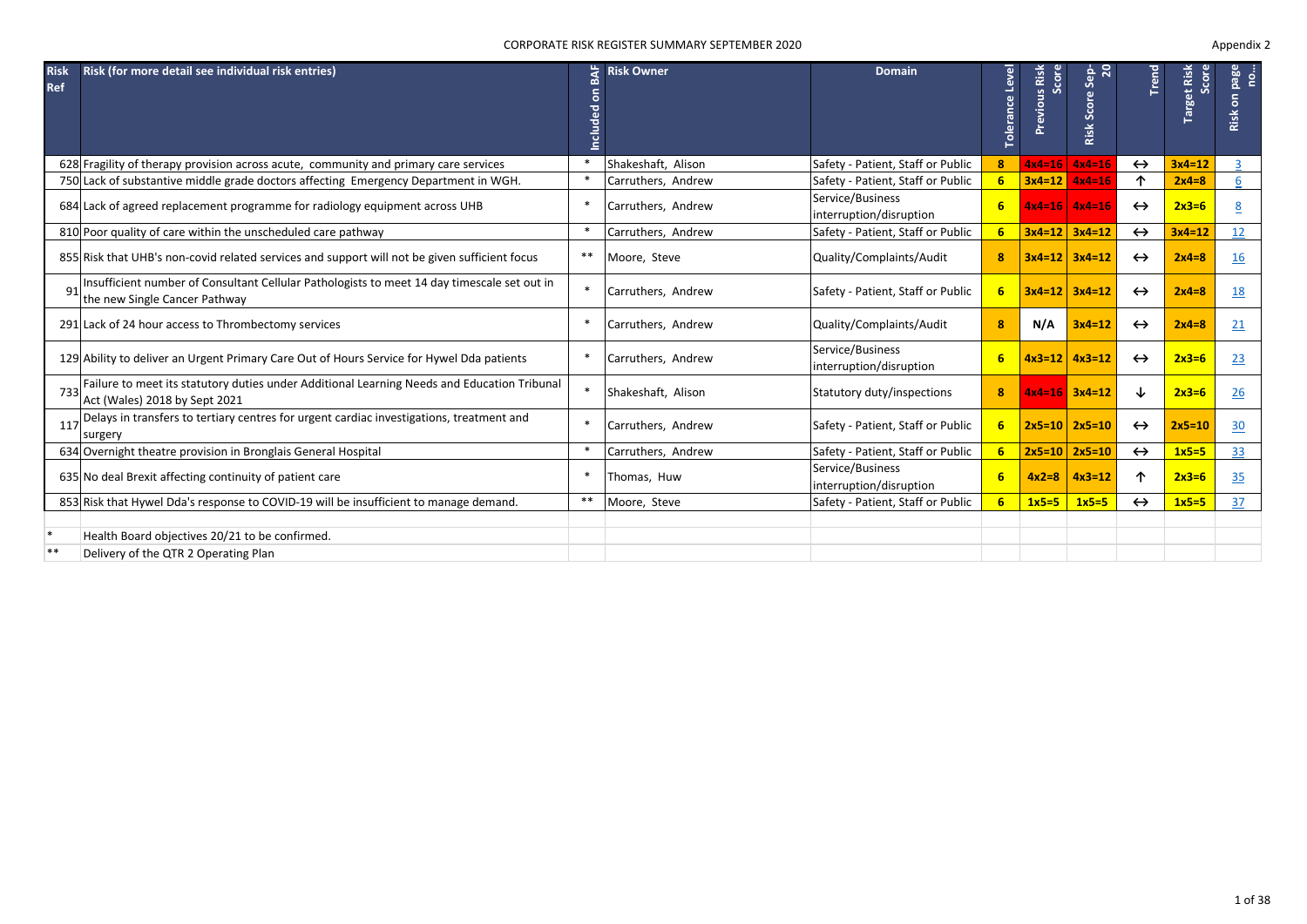# **Assurance Key:**

| 3 Lines of Defence (Assurance) |                              |                                                                          |  |  |  |  |
|--------------------------------|------------------------------|--------------------------------------------------------------------------|--|--|--|--|
| 1st Line                       |                              | Business Management Tends to be detailed assurance but lack independence |  |  |  |  |
|                                | 2nd Line Corporate Oversight | Less detailed but slightly more independent                              |  |  |  |  |
| 3rd Line                       |                              | Independent Assurance Often less detail but truly independent            |  |  |  |  |

| <b>Key - Assurance Required</b>         | NB Assurance Map will tell you if |
|-----------------------------------------|-----------------------------------|
| Detailed review of relevant information | you have sufficient sources of    |
| Medium level review                     | assurance not what those sources  |
| Cursory or narrow scope of review       | are telling you                   |

| <b>Key - Control RAG rating</b> |                                                                                                           |
|---------------------------------|-----------------------------------------------------------------------------------------------------------|
| <b>LOW</b>                      | Significant concerns over the adequacy/effectiveness of the controls in place in proportion to the risks  |
| <b>MFDIUM</b>                   | Some areas of concern over the adequacy/effectiveness of the controls in place in proportion to the risks |
| <b>HIGH</b>                     | Controls in place assessed as adequate/effective and in proportion to the risk                            |
| <b>INSUFFICIENT</b>             | Insufficient information at present to judge the adequacy/effectiveness of the controls                   |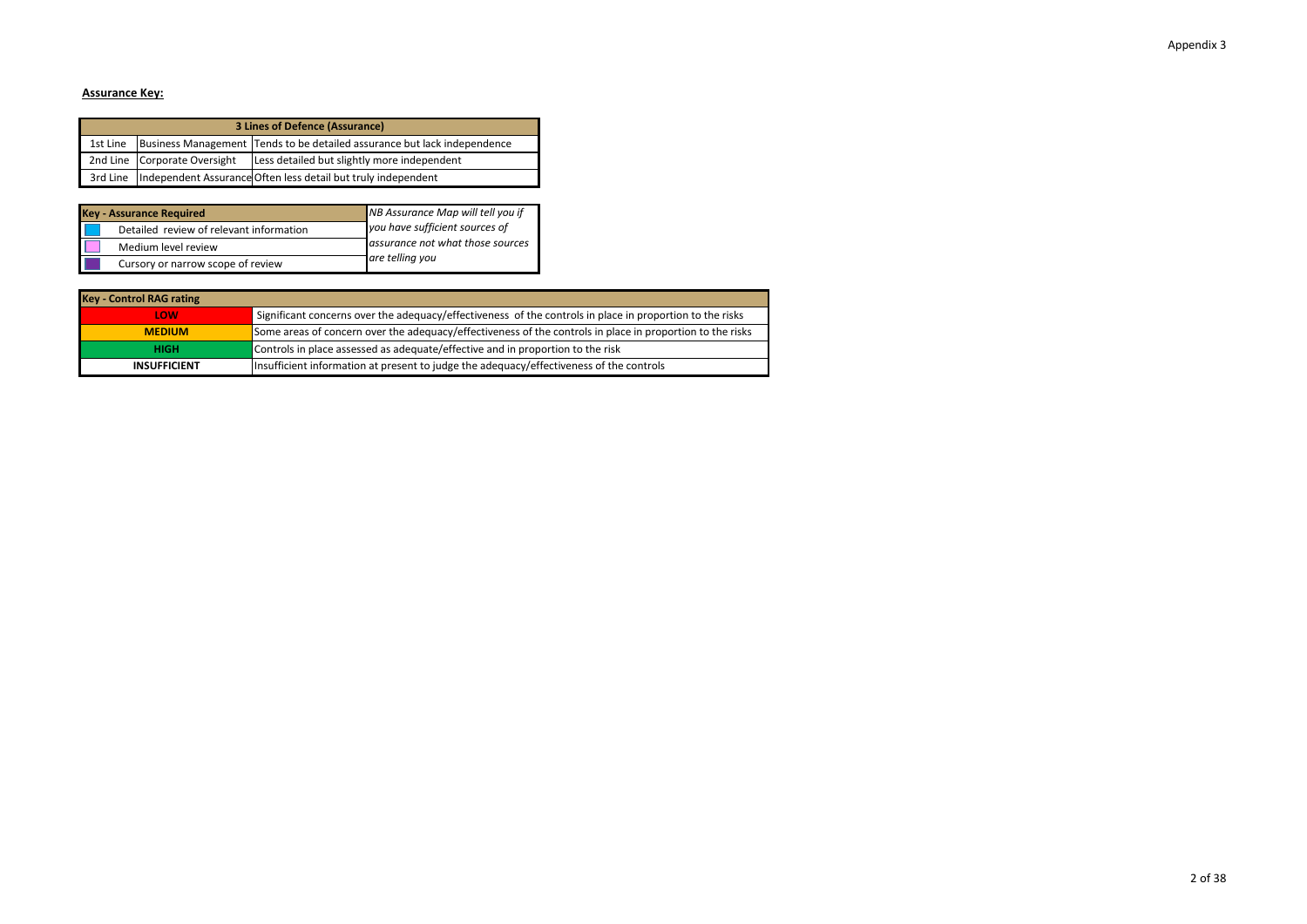<span id="page-2-0"></span>

| <b>Date Risk</b><br>Identified: | $Sep-18$                                       | <b>Executive Director Owner:</b> | Shakeshaft, Alison                                           | <b>Date of Review:</b> | $\textsf{Sep-20}$ |
|---------------------------------|------------------------------------------------|----------------------------------|--------------------------------------------------------------|------------------------|-------------------|
| <b>Strategic</b>                | Health Board objectives 20/21 to be confirmed. | Lead Committee:                  | Quality, Safety and Experience Assurance <b>Date of Next</b> |                        | $Oct-20$          |
| <b>Objective:</b>               |                                                |                                  | <b>Committee</b>                                             | <b>Review:</b>         |                   |

| <b>Description:</b> a timely period or do not receive the required level or intensity. This is caused<br>by gaps in the therapy service provision across acute, community and primary<br>care settings from historical under-resourcing, exacerbated by recurrent<br>savings targets, vacancies and recruitment/retention issues due to national<br>shortages. There is the additional challenge that COVID-19 has placed upon |
|--------------------------------------------------------------------------------------------------------------------------------------------------------------------------------------------------------------------------------------------------------------------------------------------------------------------------------------------------------------------------------------------------------------------------------|
|                                                                                                                                                                                                                                                                                                                                                                                                                                |
|                                                                                                                                                                                                                                                                                                                                                                                                                                |
|                                                                                                                                                                                                                                                                                                                                                                                                                                |
|                                                                                                                                                                                                                                                                                                                                                                                                                                |
|                                                                                                                                                                                                                                                                                                                                                                                                                                |
| workforce models due to staff shielding, redeployment and physical                                                                                                                                                                                                                                                                                                                                                             |
| distancing. This could lead to an impact/affect on patient outcomes, longer                                                                                                                                                                                                                                                                                                                                                    |
| recovery times, increased length of stay, a reduction in performance against                                                                                                                                                                                                                                                                                                                                                   |
| 14 week waiting time and non-compliance with clinical guidance, with a                                                                                                                                                                                                                                                                                                                                                         |
| potential adverse impact on patient safety/harm.                                                                                                                                                                                                                                                                                                                                                                               |
|                                                                                                                                                                                                                                                                                                                                                                                                                                |
|                                                                                                                                                                                                                                                                                                                                                                                                                                |



There are significant gaps in the therapy service provision across acute, community and primary care, the reasons for this are described in the cause section. Impact to service provision by COVID-19 pandemic and rehabilitation requirements will add an additional challenge to workforce models. Across all therapy services, current demand does not align to current capacity and whilst this is being managed as far as possible by the controls in place, it is not sustainable.

The target risk score has been assessed as 12 as although priority areas have been agreed and progressed, the risk will not be completely addressed in the coming year. A sustainable therapy workforce solution aligned to the Health and Care Strategy has been agreed. The following high impact/workforce priority areas have been identified within the Annual Plan for focus during 2020/21: older people (incorporating frailty, dementia and stroke); improving self-management (including pulmonary rehabilitation and diabetes); therapists as first point of contact in primary care (including musculoskeletal, older people and irritable bowel syndrome); Major Trauma Plan. An additional requirement will be the delivery of the COVID-19 Rehabilitation Framework. A sustainable solution is also required to maintain the 14 week waiting time target. These areas of development will require practical, prudent and incremental workforce solutions to improve patient care, outcomes and experience, and sustainable funding models will be required through whole-system review and shifting of resource from elsewhere in the health and care system.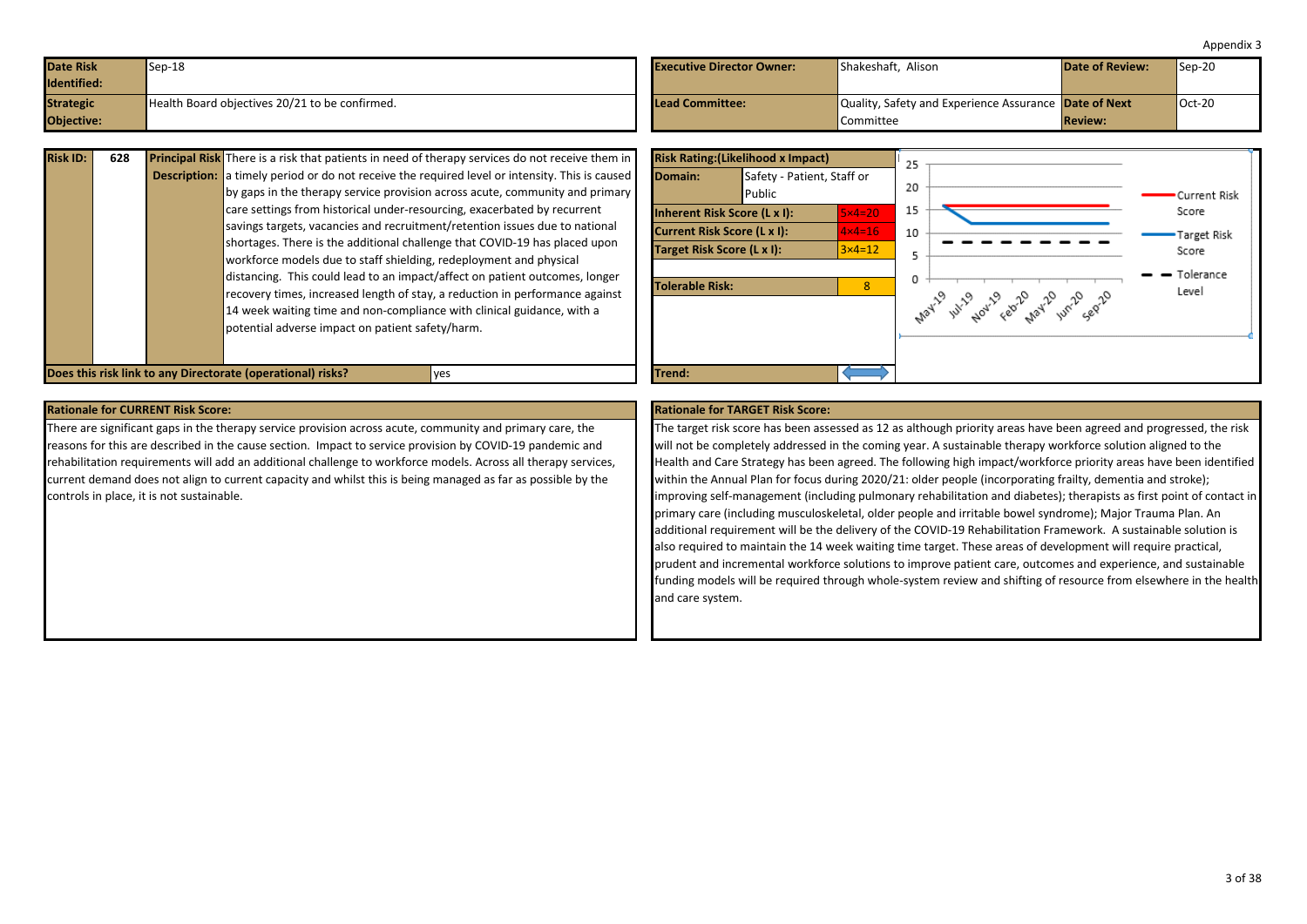Reed, Lance 31/03/2020 31/03/2021 Shakeshaft, Alison Completed Reed, Lance 31/03/2020 31/03/2021 **Key CONTROLS Currently in Place:** (The existing controls and processes in place to manage the risk) **Gaps in CONTROLS Identified Gaps in Controls: (Where** one or more of the key controls on which the organisation is relying is not **Further action necessary to address the** effective, or we do not have evidence that the controls are working) **How and when the Gap in control be addressed By Who By When Progress** controls gaps # Individual service risks identified and discussed at a range of fora; i.e. QSEAC, OQSESC, Performance Reviews and Therapy Forum. # Priority areas agreed in the 2020/21 Annual Plan, to increase capacity in these areas. # Locum staff utilised where appropriate, funded from within core budget (2 vacancies required to fund 1 Locum) # Short-term contracts/additional hours within budget used to cover maternity leave. # Training of support staff to safely deliver delegated tasks. # Over-recruitment of Newly Qualified Staff where appropriate and approved by the Clinical Director to mange foreseeable and predictable staffing level capacity gaps. # Local solutions include review of each vacant post to make them attractive, including skill mix review, early advertisements for new graduates. # Prioritisation of patients is undertaken through triage and risk assessment by therapy services. # Use of Digital Platforms to support agile working and remote access # Continued training of the Malcomess Care Aims Framework for MDT/Therapy Service. Inability to secure funding for all developments identified in 20/21 annual plan. Shortage of qualified staff nationally and rurality of HDdUHB historically limits applications to some posts. Unplanned service development opportunities. Lack of cohesive approach to workforce planning across all therapy services. Deployment of Therapy workforce to 19. support surge or Covid Pandemic response Developing robust plans to evidence improved patient outcomes and experience through reprovision of resource from elsewhere in the health and care system aligned with strategic direction of the HB. This is a significant, long term piece of work, which will need to run alongside strategic development through the Health and Care Strategy. This will include skill mix review such as new HCSW and Advanced Practice roles. Restart of service delivery following Covid 19 will also create additional demand across the traditional areas in addition to the rehabilitation needs associated with COVID-Plans under development. Funding already secured for developments in pulmonary rehab, dementia, lymphoedema and to support some increase in front door/acute therapy input including plans to address malnutrition. Continued operational and strategic engagement with DoTHS, DOO, HoS, CDs and GMs to address COVID-19 response and to service developments that would release resource and savings from the wider health and care system through increased therapy provision, including areas of pathway re-design. WG funding for Therapy Assistant Practitioner HCSW role to support workforce model changes. Ensure process for robust workforce planning is in place to inform HEIW in respect to future graduate numbers required by the UHB/Region, which are aligned to the Health and Care Strategy workforce plan. Long-term piece of work informed by action above on an annual basis. Lead in time of 3 years to benefit from graduate programme. Pursue opportunities to attract local people into therapy careers in the HB, eg 'grow your own' schemes, apprenticeship programmes, development of career pathways from HCSW to graduate, development of local graduate training programme. Commitment given to extend apprenticeship scheme to AHPs, agreed from 2020. Variety of HCSW training modules for level 3 and 4 developed and being implemented. HEIW review to commission local training provision for Physio & Occupational Therapy Undergraduate Training locally.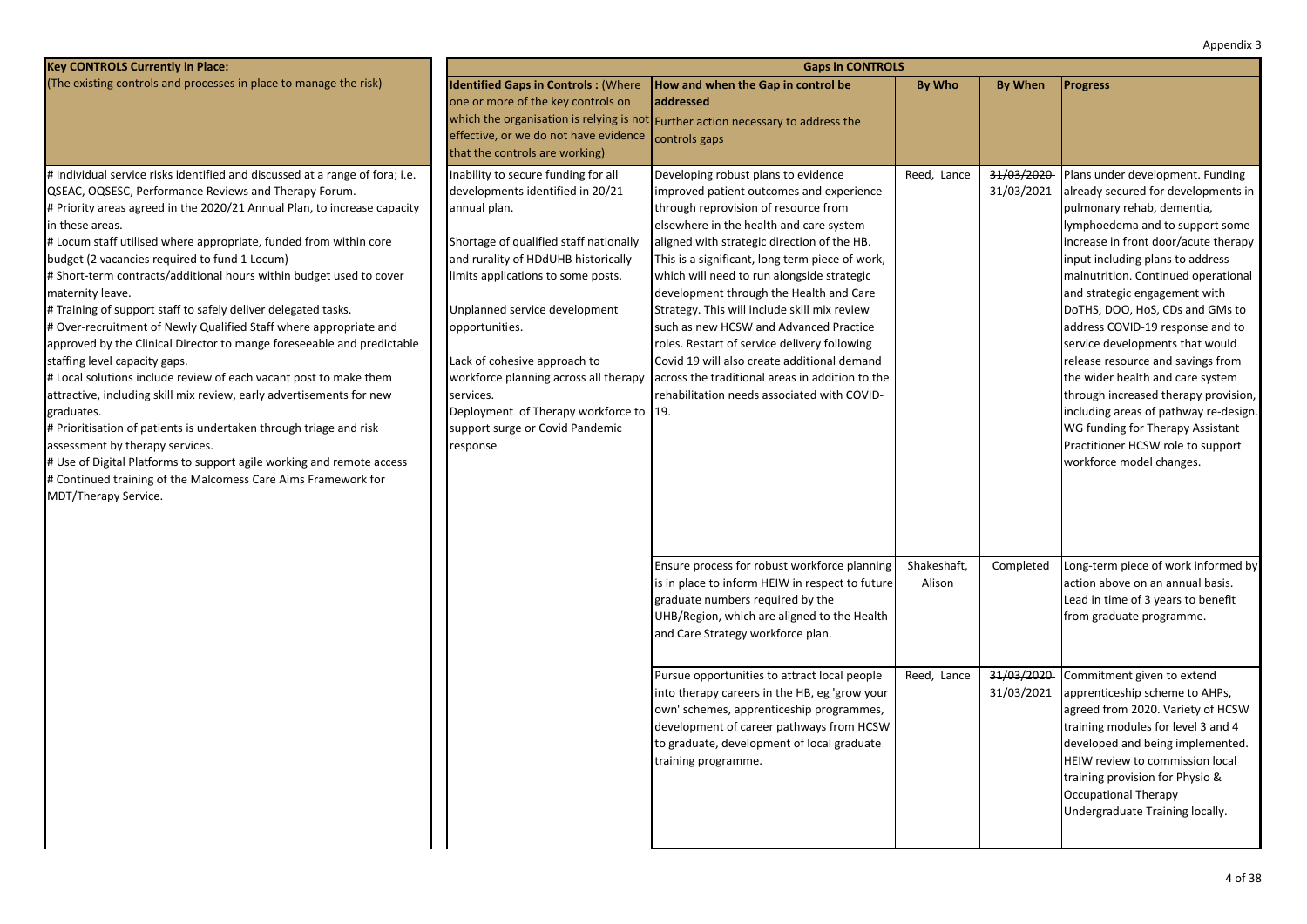| 31/03/2021 Therapy 3 Year Plan 2021/23 to<br>Alison<br>stroke, major trauma and neurology and<br>COVID-19 rehabilitation service needs to<br>include extended and 7 day working. |
|----------------------------------------------------------------------------------------------------------------------------------------------------------------------------------|
|                                                                                                                                                                                  |
|                                                                                                                                                                                  |
| maximise workforce opportunities.                                                                                                                                                |

|                                                                                                                 | <b>ASSURANCE MAP</b>                                                                                                                 |                                                          | <b>Control RAG</b>                                             | <b>Latest Papers</b>                                                             | <b>Gaps in ASSURANCES</b> |                                                                                       |                                                                                                                                        |        |         |                 |  |
|-----------------------------------------------------------------------------------------------------------------|--------------------------------------------------------------------------------------------------------------------------------------|----------------------------------------------------------|----------------------------------------------------------------|----------------------------------------------------------------------------------|---------------------------|---------------------------------------------------------------------------------------|----------------------------------------------------------------------------------------------------------------------------------------|--------|---------|-----------------|--|
| <b>Performance</b><br><b>Indicators</b>                                                                         | <b>Sources of ASSURANCE</b>                                                                                                          | <b>Type of</b><br><b>Assurance</b><br>(1st, 2nd,<br>3rd) | <b>Required</b><br><b>Assurance</b><br><b>Current</b><br>Level | <b>Rating (what</b><br>the assurance<br>is telling you<br>about your<br>controls | (Committee &<br>date)     | in Assurance:                                                                         | Identified Gaps How are the Gaps in<br><b>ASSURANCE will be</b><br><b>addressed</b><br>Further action necessary to<br>address the gaps | By Who | By When | <b>Progress</b> |  |
| Maintenance of<br>14 week waiting<br>times for therapy<br>services.<br>Clearance of                             | Management monitoring of<br>breaches of 14 week waiting<br>times                                                                     | 1st                                                      |                                                                |                                                                                  |                           | Reporting<br>improved<br>compliance with<br>the Dementia<br>Action Plan,<br>including |                                                                                                                                        |        |         |                 |  |
| backlog for<br>pulmonary<br>rehabilitation,<br>with 100%<br>achievement of 14<br>week maximum<br>wait by Dec21. | Exceptions to achieving 14<br>week waiting times reported<br>via IPAR to PPPAC                                                       | 2nd                                                      |                                                                |                                                                                  |                           | increased<br>diagnostic rates.                                                        |                                                                                                                                        |        |         |                 |  |
| Improved<br>compliance with<br>minimum<br>standards for<br>stroke therapy<br>care by Q2<br>2021/22 (Dec21).     | Monitored nationally via<br>SSNAP and monitored via<br>Stroke Steering Group &<br>RCP Annual Report with<br>recommendations produced | 2nd                                                      |                                                                |                                                                                  |                           |                                                                                       |                                                                                                                                        |        |         |                 |  |
| Improved staffing<br>ratios for priority<br>areas by Dec21.                                                     | External Peer Reviews,<br>Delivery Unit Reviews &<br>national audits, eg Diabetes<br>paediatric audit - action<br>plans developed    | 3rd                                                      |                                                                |                                                                                  |                           |                                                                                       |                                                                                                                                        |        |         |                 |  |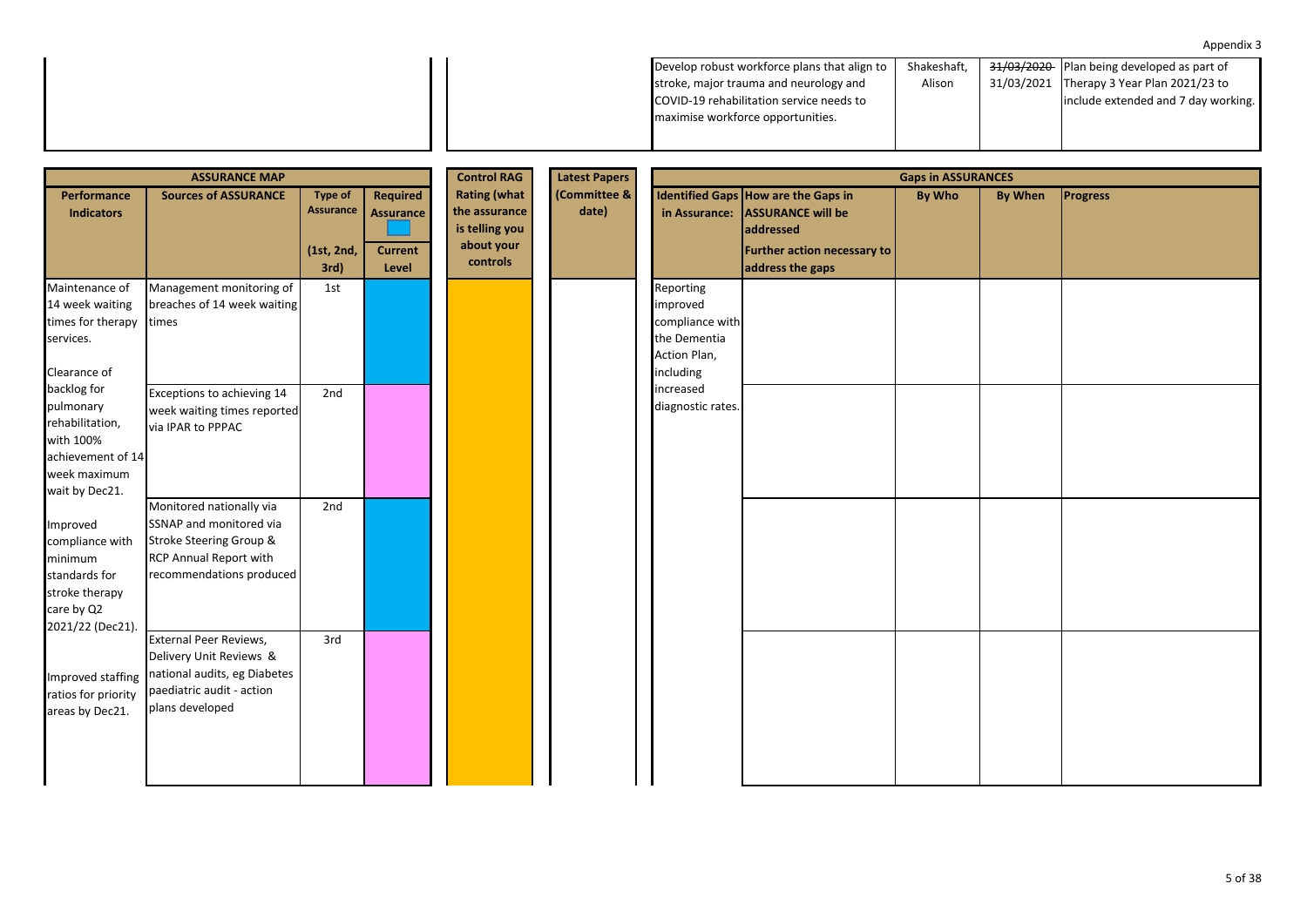| Appendix 3 |  |
|------------|--|
|------------|--|

<span id="page-5-0"></span>

| Date Risk          | Jun-19                                         | <b>Executive Director Owner:</b> | Carruthers. Andrew                                           | <b>Date of Review:</b> | $\textsf{I}$ Sep-20 |
|--------------------|------------------------------------------------|----------------------------------|--------------------------------------------------------------|------------------------|---------------------|
| <b>Identified:</b> |                                                |                                  |                                                              |                        |                     |
| <b>Strategic</b>   | Health Board objectives 20/21 to be confirmed. | Lead Committee:                  | Quality, Safety and Experience Assurance <b>Date of Next</b> |                        | $Oct-20$            |
| Objective:         |                                                |                                  | Committee                                                    | <b>Review:</b>         |                     |

| <b>Risk ID:</b> | 750 | <b>Principal Risk</b> There is a risk unavoidable delays in the treatment of patients in Emergency |                              | <b>Risk Rating: (Likelihood x Impact)</b> |                   | 25 |            |  |
|-----------------|-----|----------------------------------------------------------------------------------------------------|------------------------------|-------------------------------------------|-------------------|----|------------|--|
|                 |     | <b>Description:</b> Department (ED) at WGH. This is caused by a lack of substantive middles        | Domain:                      | Safety - Patient, Staff or                |                   |    |            |  |
|                 |     | grade and high reliance on agency locum cover, which is not always available.                      |                              | Public                                    |                   | 20 |            |  |
|                 |     | This could lead to an impact/affect on patient care through prolonged stays in                     | Inherent Risk Score (L x I): |                                           | $5\times 4=20$    | 15 |            |  |
|                 |     | ED and delays in transferring to specialty, delays in diagnosis and treatment,                     | Current Risk Score (L x I):  |                                           | $4 \times 4 = 16$ |    |            |  |
|                 |     | poorer outcomes, and increased ambulance off load delays. Further impacts                          | Target Risk Score (L x I):   |                                           | $2\times 4=8$     | 10 |            |  |
|                 |     | include inability to run a full rota and a decreased level of supervision of                       |                              |                                           |                   |    |            |  |
|                 |     | junior doctors, as well as deterioration in Tier 1 performance for 4 hours                         | Tolerable Risk:              | b                                         | 0                 |    |            |  |
|                 |     | waiting time in A&E, and increased pressure on WGH financial position                              |                              |                                           |                   |    | Nov-19 Jan |  |
|                 |     | through use of agency at an enhanced rates.                                                        |                              |                                           |                   |    |            |  |
|                 |     |                                                                                                    |                              |                                           |                   |    |            |  |
|                 |     |                                                                                                    |                              |                                           |                   |    |            |  |
|                 |     | Does this risk link to any Directorate (operational) risks?<br>229                                 | Trend:                       |                                           |                   |    |            |  |



WGH should have 7 middle grade doctors to fill rota. at present we have 3 in substantives posts, 1 who can not work nights and 1 has handed in their notice. We have 2 on boarding, with 1 long term NHS locum and 2 on agency plus 3 locums being used ad hoc. There is a possibility that the 7th post may revert to a ANP post to cover the shortfall. The rota remains under constant review and management as the department are fully reliant on temporary staff. The risk has therefore increased to 16 based on 3 substantive & 1 long term zero hours doctors being in place. Unfortunately, only 3 of these doctors work a full rota, including nights. This places additional pressure on the system.

It is anticipated that the completion of the recruitment process of 3 middle grade posts will provide some stability to the department. The contingency plan, which is currently under development, will ensure that robust procedures are in place in the event that the middle grade rota cannot be filled.

| <b>Key CONTROLS Currently in Place:</b>                                  |                                                                                                                                                                           | <b>Gaps in CONTROLS</b>                                                                                                                     |                |            |                                      |
|--------------------------------------------------------------------------|---------------------------------------------------------------------------------------------------------------------------------------------------------------------------|---------------------------------------------------------------------------------------------------------------------------------------------|----------------|------------|--------------------------------------|
| (The existing controls and processes in place to manage the risk)        | <b>Identified Gaps in Controls: (Where</b><br>one or more of the key controls on<br>effective, or we do not have evidence controls gaps<br>that the controls are working) | How and when the Gap in control be<br><b>laddressed</b><br>which the organisation is relying is not Further action necessary to address the | By Who         | By When    | <b>Progress</b>                      |
| Daily review of team strengths by rota co-ordinators and service         | Contingency plan for when middle                                                                                                                                          | Develop contingency plan to respond to                                                                                                      | Cole-Williams, | 30/09/2019 | Draft procedure under review. Plan A |
| manager unscheduled care. Issues identified escalated to GM and SDM.     | grade shift is uncovered.                                                                                                                                                 | incidences when middle grade rotas cannot                                                                                                   | Janice         | 07/11/2020 | drafted and circulated. Unable to    |
|                                                                          |                                                                                                                                                                           | be filled in WGH ED.                                                                                                                        |                |            | provide ED with ad hoc paediatric    |
| Recruitment program on-going to fill gaps and recruit into vacant posts. | Inability to recruit middle grade                                                                                                                                         |                                                                                                                                             |                |            | middle grade or consultant cover     |
|                                                                          | doctors at WGH.                                                                                                                                                           |                                                                                                                                             |                |            | when ED middle grade position is     |
| Medacs agency filling whenever possible with long term locums.           |                                                                                                                                                                           |                                                                                                                                             |                |            | uncovered. Therefore, Plan B         |
|                                                                          |                                                                                                                                                                           |                                                                                                                                             |                |            | currently being drafted.             |
| Continuous monitoring of the team strengths to ensure consultant and     |                                                                                                                                                                           |                                                                                                                                             |                |            |                                      |
| senior support and supervision.                                          |                                                                                                                                                                           |                                                                                                                                             |                |            |                                      |
|                                                                          |                                                                                                                                                                           |                                                                                                                                             |                |            |                                      |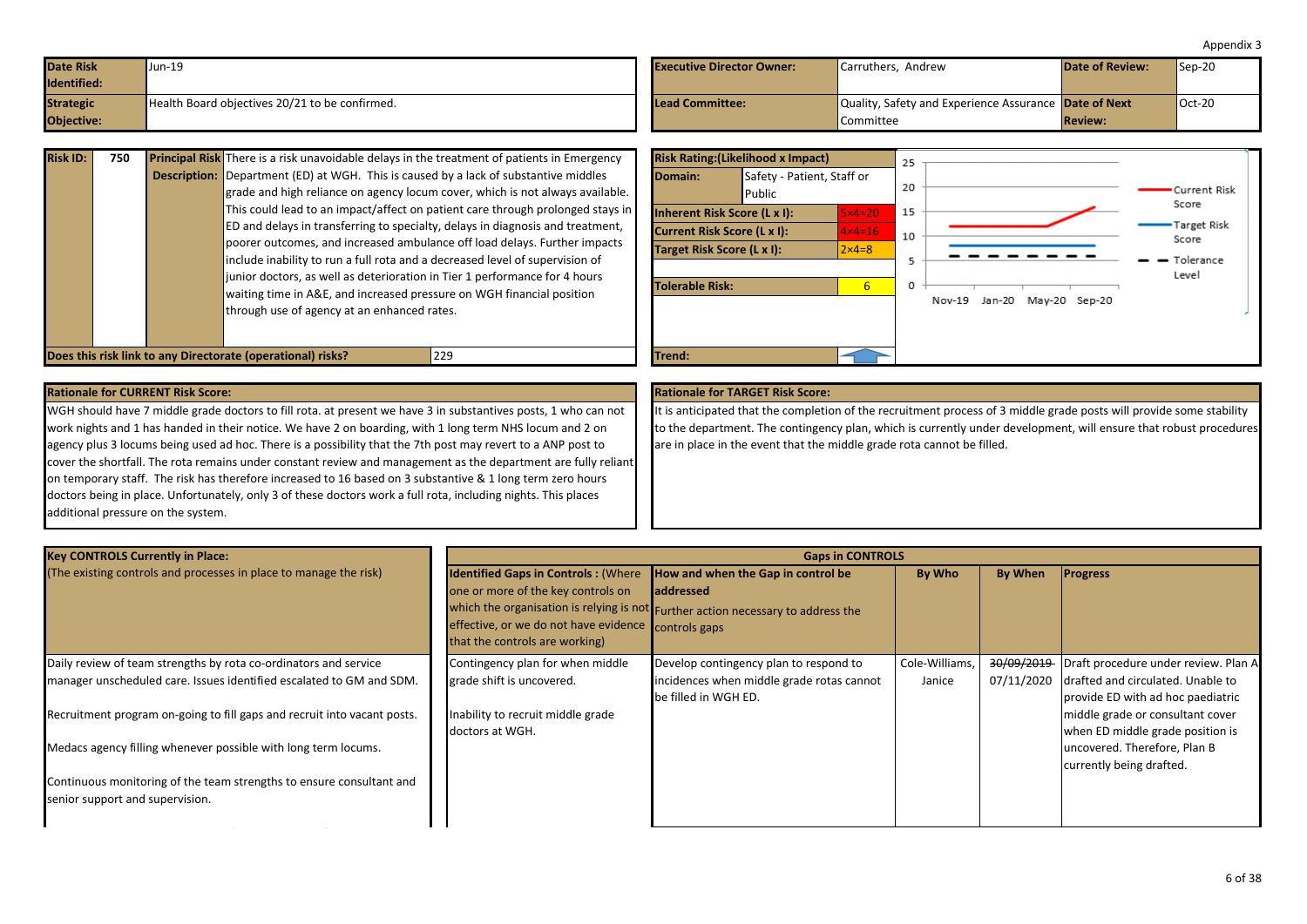| Links with other Health Board sites (HDUHB & SBUHB) to outline current | Complete the recruitment of 4 middle grade | Cole-Williams, |            | 31/12/2019 1 Post out to advert. Others offered |
|------------------------------------------------------------------------|--------------------------------------------|----------------|------------|-------------------------------------------------|
| pressures and any opportunities to cross cover and to assess overall   | doctors.                                   | Janice         | 07/11/2020 | but candidates are overseas. delays             |
| medical staffing position across HDUHB                                 |                                            |                |            | in transporting to the UK due to the            |
|                                                                        |                                            |                |            |                                                 |
|                                                                        |                                            |                |            | Coronavirus pandemic and related                |
| Weekly Urgent Response Group review rotas for the next six months.     |                                            |                |            | travel restrictions.                            |
|                                                                        |                                            |                |            |                                                 |
| 1 x long term locum in place (2 left July 2020).                       |                                            |                |            |                                                 |
|                                                                        |                                            |                |            |                                                 |
| Escalation procedures in place.                                        |                                            |                |            |                                                 |
|                                                                        |                                            |                |            |                                                 |
| July 2020 - rotas have now separated as number of inpatients have      |                                            |                |            |                                                 |
|                                                                        |                                            |                |            |                                                 |
| increased and general medical teams have a larger inpatient & medical  |                                            |                |            |                                                 |
| take to support.                                                       |                                            |                |            |                                                 |
|                                                                        |                                            |                |            |                                                 |
|                                                                        |                                            |                |            |                                                 |
|                                                                        |                                            |                |            |                                                 |
|                                                                        |                                            |                |            |                                                 |
|                                                                        |                                            |                |            |                                                 |

|                                                         | <b>ASSURANCE MAP</b>                                                                       |                                                   |                                                         | <b>Control RAG</b>                                                               | Latest Papers                       |                  |                                                                                                                                               | <b>Gaps in ASSURANCES</b> |         |                 |
|---------------------------------------------------------|--------------------------------------------------------------------------------------------|---------------------------------------------------|---------------------------------------------------------|----------------------------------------------------------------------------------|-------------------------------------|------------------|-----------------------------------------------------------------------------------------------------------------------------------------------|---------------------------|---------|-----------------|
| Performance<br><b>Indicators</b>                        | <b>Sources of ASSURANCE</b>                                                                | <b>Type of</b><br>Assurance<br>(1st, 2nd,<br>3rd) | Required<br><b>Assurance</b><br><b>Current</b><br>Level | <b>Rating (what</b><br>the assurance<br>is telling you<br>about your<br>controls | (Committee &<br>date)               |                  | Identified Gaps How are the Gaps in<br>in Assurance: ASSURANCE will be<br>addressed<br><b>Further action necessary to</b><br>address the gaps | By Who                    | By When | <b>Progress</b> |
| A&E 4hr waiting<br>times (<95%)                         | Daily review of rotas                                                                      | 1st                                               |                                                         |                                                                                  | * Executive<br>Committee -<br>Jul19 | None identified. |                                                                                                                                               |                           |         |                 |
| A&E 12hr waiting<br>times (0 target)                    | Daily review of incident<br>reports                                                        | 1st                                               |                                                         |                                                                                  | * In-committee<br>Board - Jul19     |                  |                                                                                                                                               |                           |         |                 |
| Number of<br>ambulance<br>handovers over<br>one hour (0 | Local governance meeting<br>monthly                                                        | 1st                                               |                                                         |                                                                                  |                                     |                  |                                                                                                                                               |                           |         |                 |
| target)<br>Incidents level 4<br>or $5$                  | Tier 1 target performance<br>reviewed at Business<br>Planning and Performance<br>Committee | 2nd                                               |                                                         |                                                                                  |                                     |                  |                                                                                                                                               |                           |         |                 |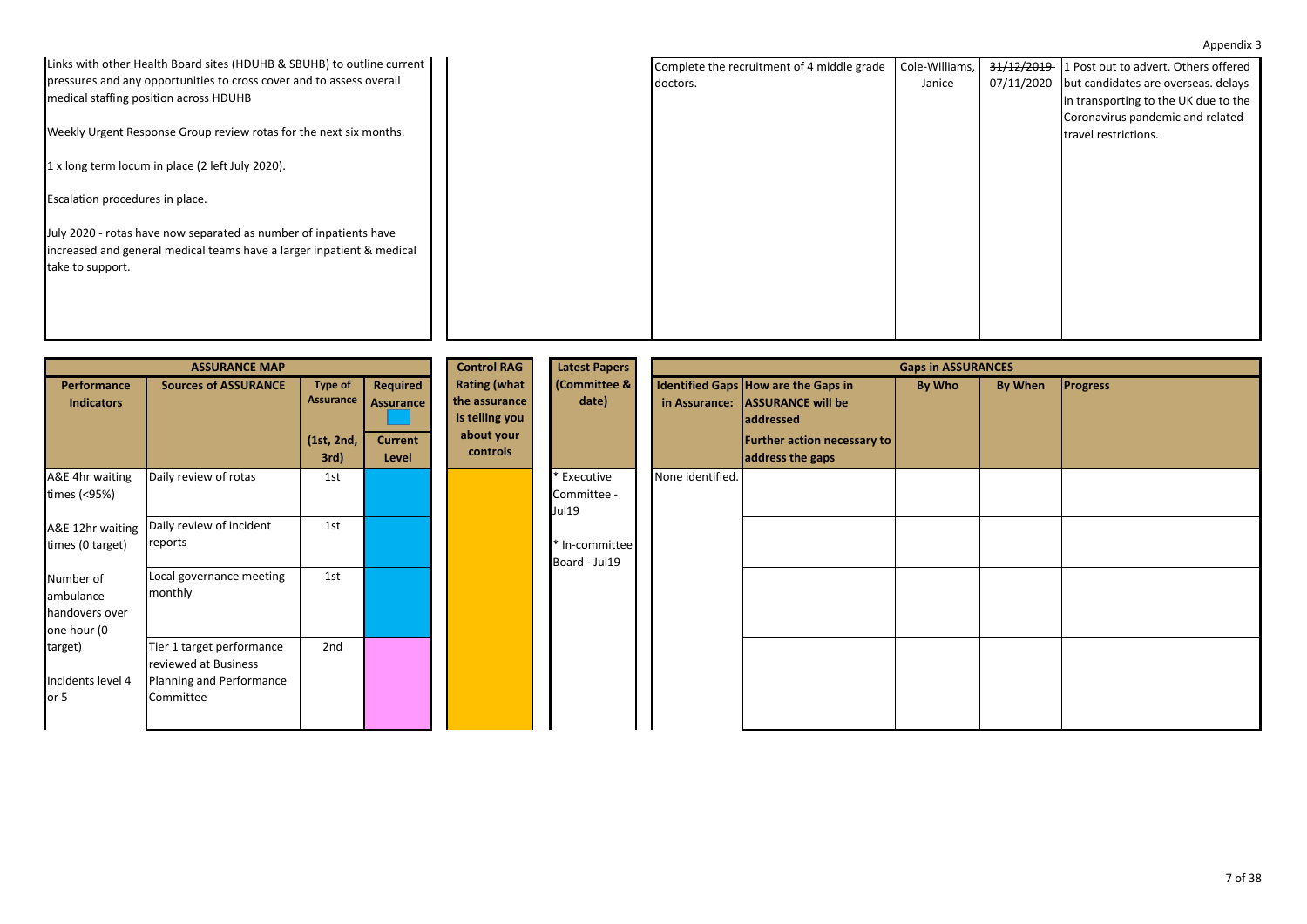<span id="page-7-0"></span>

| <b>Date Risk</b> | Jan-19                                         | <b>Executive Director Owner:</b> | Carruthers, Andrew                                    | Date of Review: | $\textsf{I}$ Sep-20 |
|------------------|------------------------------------------------|----------------------------------|-------------------------------------------------------|-----------------|---------------------|
| Identified:      |                                                |                                  |                                                       |                 |                     |
| <b>Strategic</b> | Health Board objectives 20/21 to be confirmed. | Lead Committee:                  | Quality, Safety and Experience Assurance Date of Next |                 | $Oct-20$            |
| Objective:       |                                                |                                  | Committee                                             | <b>Review:</b>  |                     |

| <b>Risk ID:</b> | 684 |                                                                                                   | <b>Principal Risk</b> There is a risk radiology service provision from breakdown of key radiology                                                                           |                             |                                | <b>Risk Rating: (Likelihood x Impa</b> |  |
|-----------------|-----|---------------------------------------------------------------------------------------------------|-----------------------------------------------------------------------------------------------------------------------------------------------------------------------------|-----------------------------|--------------------------------|----------------------------------------|--|
|                 |     |                                                                                                   | <b>Description:</b>   imaging equipment (specifically MRI in WGH, insufficient CT capacity UHB-<br>wide and the general rooms in Bronglais) This is caused by equipment not | Domain:                     | Service/Busin<br>interruption/ |                                        |  |
|                 |     |                                                                                                   | being replaced in line with RCR (Royal College of Radiographers) and other<br>guidelines.                                                                                   |                             |                                | Inherent Risk Score (L x I):           |  |
|                 |     |                                                                                                   |                                                                                                                                                                             | Current Risk Score (L x I): |                                |                                        |  |
|                 |     |                                                                                                   | This could lead to an impact/affect on patient flows resulting from delays in                                                                                               |                             | Target Risk Score (L x I):     |                                        |  |
|                 |     |                                                                                                   | diagnosis and treatments, delays in discharges, increased waiting times on                                                                                                  |                             |                                |                                        |  |
|                 |     |                                                                                                   | cancer pathways, increased staffing costs to minimise the impact on patients                                                                                                | Tolerable Risk:             |                                |                                        |  |
|                 |     | when breakdowns occur and increased number of breaches over 8 weeks due<br>to increased downtime. |                                                                                                                                                                             |                             |                                |                                        |  |
|                 |     |                                                                                                   | Does this risk link to any Directorate (operational) risks?<br>644                                                                                                          |                             | Trend:                         |                                        |  |



### **Rationale for CURRENT Risk Score: Rationale for TARGET Risk Score:**

The UHB's stock of imaging equipment routinely breaks down causing disruption to diagnostic imaging services across all sites which has a significant impact on the UHB's ability to meet its RTT target and impact to patients can include delays in diagnosis and treatment. Presently equipment downtime can be up to a week which can put significant pressures on all diagnostic services. Whilst activity has decreased due to COVID, scanning of COVID patients requires more time than non-COVID patients, which will become an issue as requests for diagnostics for non-COVID patients increase as other services resume. Commissioning of agreed equipment has also been delayed as a result of COVID and this remains dependent external factors.

With more modern equipment, breakdowns will be less likely and less significant in terms of downtime together with a reduced impact on the diagnostic services at the remaining hospital sites. Improved business continuity plans will also help reduce the impact of equipment breakdown across the UHB.

| <b>Key CONTROLS Currently in Place:</b>                           |                                                                                      | <b>Gaps in CONTROLS</b>                                                          |               |                |                 |  |  |  |  |
|-------------------------------------------------------------------|--------------------------------------------------------------------------------------|----------------------------------------------------------------------------------|---------------|----------------|-----------------|--|--|--|--|
| (The existing controls and processes in place to manage the risk) | <b>Identified Gaps in Controls:</b> (Where <b>How and when the Gap in control be</b> |                                                                                  | <b>By Who</b> | <b>By When</b> | <b>Progress</b> |  |  |  |  |
|                                                                   | one or more of the key controls on                                                   | laddressed                                                                       |               |                |                 |  |  |  |  |
|                                                                   |                                                                                      | which the organisation is relying is not Further action necessary to address the |               |                |                 |  |  |  |  |
|                                                                   | effective, or we do not have evidence controls gaps                                  |                                                                                  |               |                |                 |  |  |  |  |
|                                                                   | that the controls are working)                                                       |                                                                                  |               |                |                 |  |  |  |  |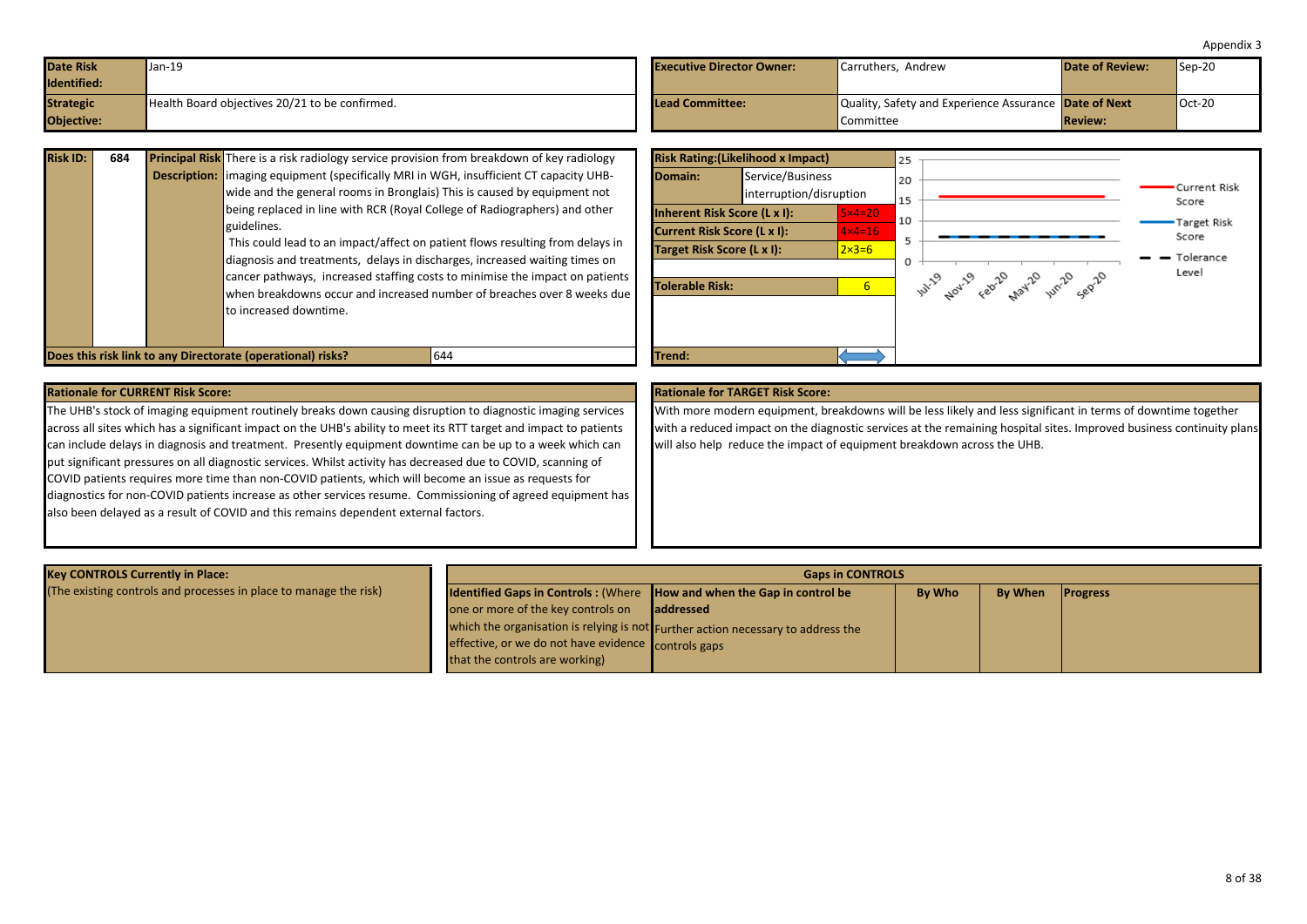| # Service maintenance contracts in place and regularly reviewed to      | Limitation of spare parts for some     | Review and strengthen site business            | Evans, | Completed | Site leads in process of developing  |
|-------------------------------------------------------------------------|----------------------------------------|------------------------------------------------|--------|-----------|--------------------------------------|
| ensure value for money is maintained.                                   | older equipment leading to extended    | continuity plans with individual site leads to | Amanda |           | up-to-date and robust business       |
| # The difficult to source spares can be obtained through bespoke        | outages.                               | ensure robust response to breakdown.           |        |           | continuity plans which will          |
| manufacture but this invariably results in inherent delays in returning |                                        |                                                |        |           | operationalise procedures following  |
| equipment to service.                                                   | Increased use of site contingency      |                                                |        |           | breakdowns. Site leads have met      |
| # Regular quality assurance checks (eg daily checks).                   | plans puts pressures on patient flows, |                                                |        |           | with the business continuity team to |
| # Use of other equipment/transfer of patients across UHB during times   | discharges, diagnosis at other sites.  |                                                |        |           | agree on the process of updating     |
| of breakdown.                                                           |                                        |                                                |        |           | plans. Due to operational pressures  |
| # Ability to change working arrangements following breakdowns to        | Delayed commissioning of new MRI       |                                                |        |           | this needs further time to fully     |
| minimise impact to patients.                                            | Scanner in WGH and agreed funding      |                                                |        |           | complete.                            |
| # Site business continuity plans in place.                              | for replacement CT due COVID-19.       |                                                |        |           |                                      |
| H Disastor recovery plan in place                                       |                                        |                                                |        |           |                                      |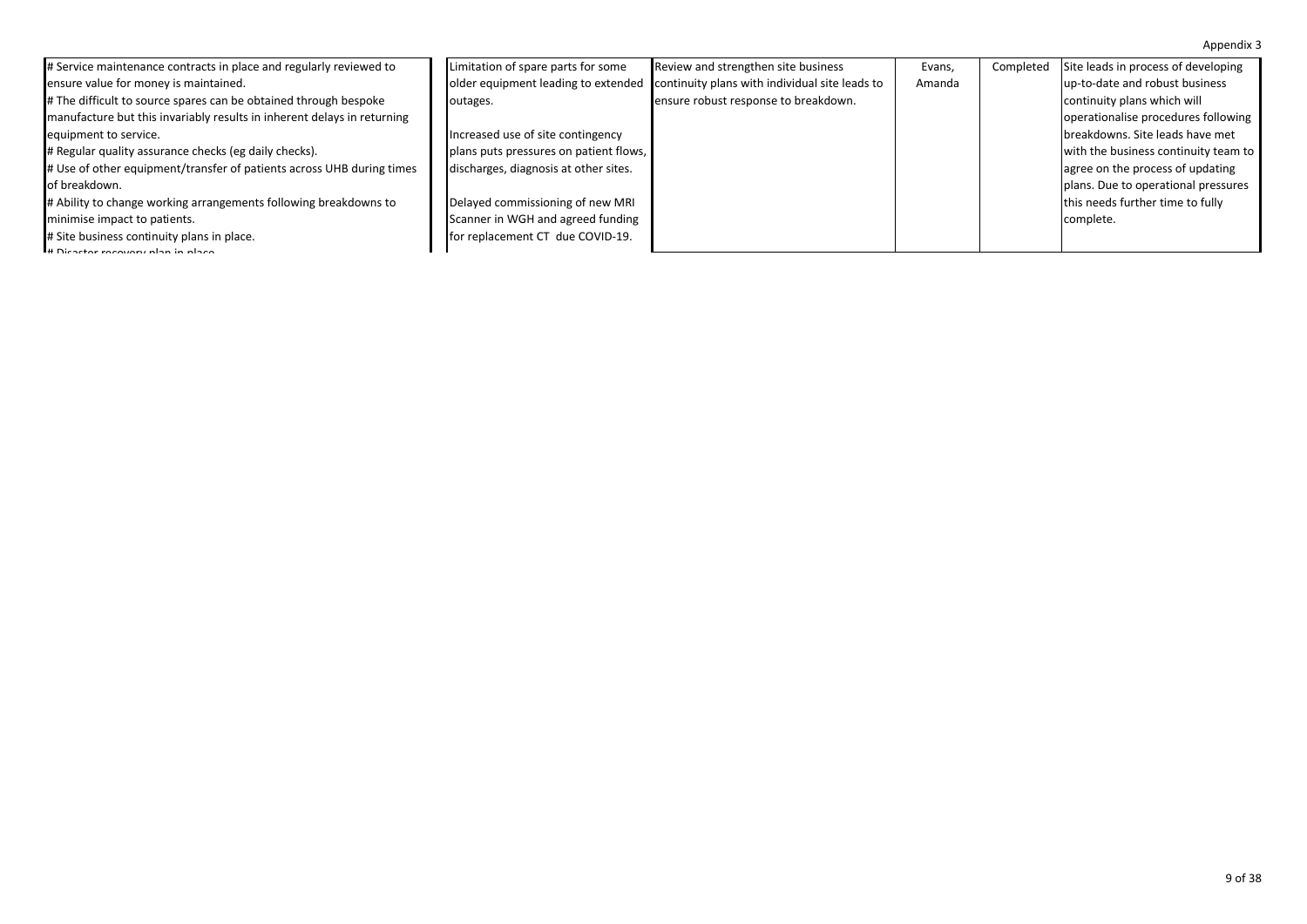| I# Disaster recovery plan in place.                                 | Work with planning colleagues about      | Evans, | 30/06/2019 | Funding for one scanner has been     |
|---------------------------------------------------------------------|------------------------------------------|--------|------------|--------------------------------------|
| # CT Scanner including fluoroscopy room and WGH MRI included on all | sourcing capital funding through DCP and | Amanda | 01/04/2020 | agreed with plans submitted to WG    |
| Wales Capital Programme (AWCP)(not yet agreed) and AWCP secured for | AWCP.                                    |        | 31/12/2020 | for the replacement of four CT       |
| replacing the BGH MRI.                                              |                                          |        |            | scanners that are approaching end of |
| # Replacement programme has been re-profiled by risk, usage and is  |                                          |        |            | life.                                |
| influenced by service reports. Some funding has been secured from   | Develop plan in line WG Operating        |        | Completed  | Submit to Bronze Acute Group by      |
| AWCP for some replacements but does not cover all outdated          |                                          | Evans, |            |                                      |
| equipment nor the future requirements.                              | Framework for Q1 to deal with COVID and  | Amanda |            | 18/05/20.                            |
| # Escalation process in place for service disruptions/breakdowns.   | non-COVID patient flows and potential    |        |            |                                      |
|                                                                     | backlog.                                 |        |            |                                      |
|                                                                     | Monthly project meeting to discuss       | Evans, | 31/12/2020 | Commissioning equipment is           |
|                                                                     | commissioning of agreed equipment with   | Amanda |            | dependent on lockdown measures in    |
|                                                                     | estates, planning and manufacturers      |        |            | and outside of UK and contractor     |
|                                                                     |                                          |        |            | availability to undertake work.      |
|                                                                     |                                          |        |            |                                      |
|                                                                     | additional CT resource due to delay in   | Evans, | 30/10/2020 | Additional CT resource obtained      |
|                                                                     | funding from WG                          | Amanda |            | from NHS England in the form of a    |
|                                                                     |                                          |        |            | demountable unit. Resource to be     |
|                                                                     |                                          |        |            |                                      |
|                                                                     |                                          |        |            | shared with SBUHB. Due to be         |
|                                                                     |                                          |        |            | installed 18th September             |
|                                                                     |                                          |        |            | operational in October               |

|                                                                                                                                     | <b>ASSURANCE MAP</b>                                                                                                                                                    |                                                   | <b>Control RAG</b>                               | <b>Latest Papers</b>                                                             | <b>Gaps in ASSURANCES</b>                                                                                        |                                                           |                                                                                                                                                           |                  |           |                                                                                                                                                                                                                                                     |
|-------------------------------------------------------------------------------------------------------------------------------------|-------------------------------------------------------------------------------------------------------------------------------------------------------------------------|---------------------------------------------------|--------------------------------------------------|----------------------------------------------------------------------------------|------------------------------------------------------------------------------------------------------------------|-----------------------------------------------------------|-----------------------------------------------------------------------------------------------------------------------------------------------------------|------------------|-----------|-----------------------------------------------------------------------------------------------------------------------------------------------------------------------------------------------------------------------------------------------------|
| Performance<br><b>Indicators</b>                                                                                                    | <b>Sources of ASSURANCE</b>                                                                                                                                             | <b>Type of</b><br>Assurance<br>(1st, 2nd,<br>3rd) | Required<br>Assurance<br><b>Current</b><br>Level | <b>Rating (what</b><br>the assurance<br>is telling you<br>about your<br>controls | (Committee &<br>date)                                                                                            | in Assurance:                                             | Identified Gaps How are the Gaps in<br><b>ASSURANCE will be</b><br>laddressed<br><b>Further action necessary to</b><br>address the gaps                   | By Who           | By When   | <b>Progress</b>                                                                                                                                                                                                                                     |
| Reduction of<br>waiting times to<br>under 6 weeks by overtime costs<br>Mar22.<br>Reduction in<br>overtime costs to<br>nil by Mar22. | Monthly reports on<br>equipment downtime and                                                                                                                            | 1st                                               |                                                  |                                                                                  | Radiology<br>Equipment<br>SBAR-<br><b>Executive Team</b><br>- Mar19<br>Further<br>updates CEIMT<br>February 2020 | Lack of process<br>of formal post<br>breakdown<br>review. | Formalise post breakdown<br>review process to ensure<br>lessons are learnt and<br>improvements implemented<br>following the most<br>impactful breakdowns. | Evans,<br>Amanda | Completed | RSM has discussed with site leads<br>and further work is underway.<br>Equipment and risk information is<br>included in regular site lead<br>meetings. Performance reviews<br>include downtime<br>Administrator coordinating issues<br>and response. |
|                                                                                                                                     | IPAR report overseen by<br>PPPAC and Board bi-<br>monthly<br>Internal Review of Radiology<br>Service Report (Reasonable<br>Rating<br>WAO Review of Radiology -<br>Apr17 | 2nd<br>3rd<br>3rd                                 |                                                  |                                                                                  | Further<br>updates CEIMT<br>September202                                                                         |                                                           |                                                                                                                                                           |                  |           |                                                                                                                                                                                                                                                     |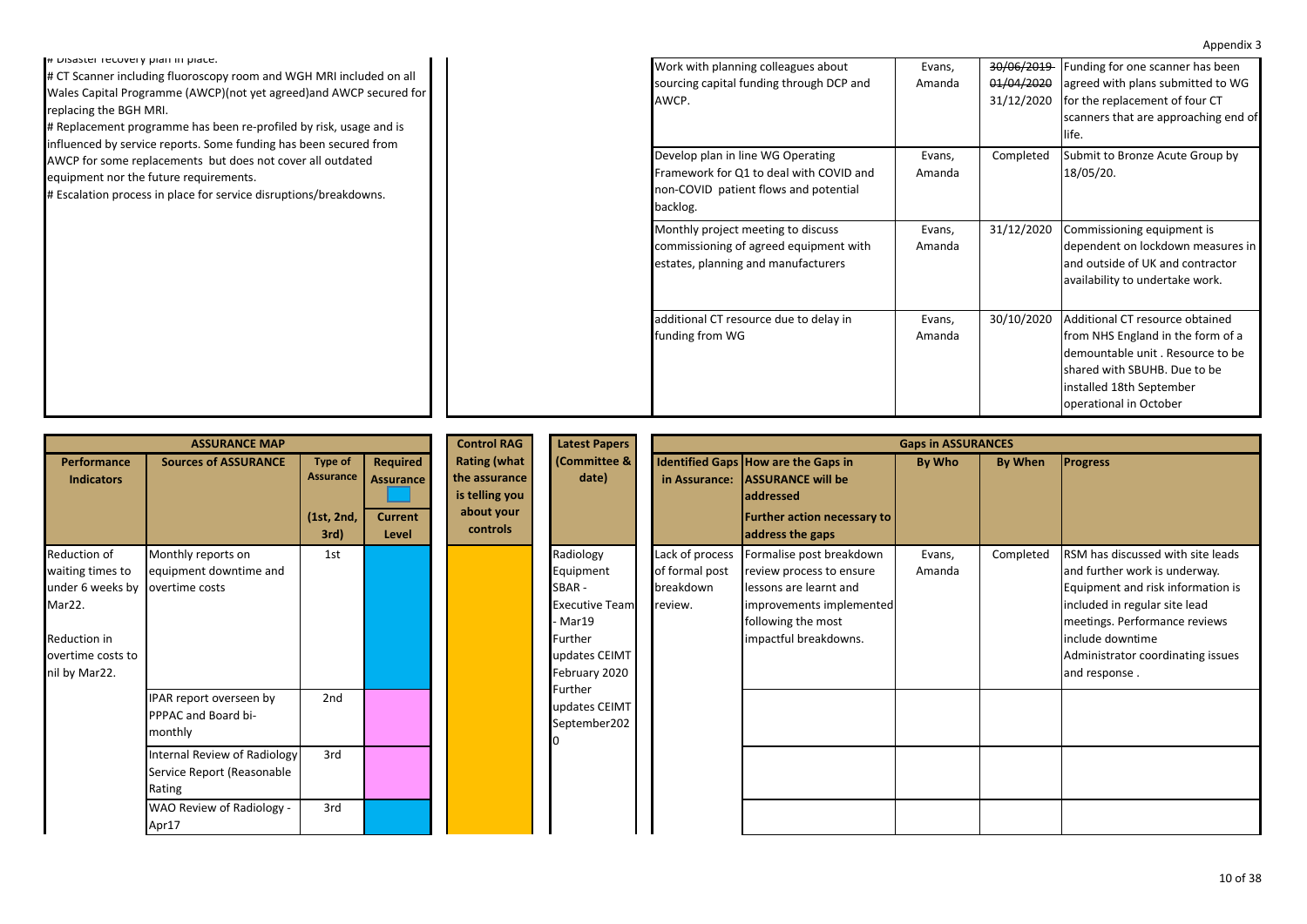| Appendix 3 |  |
|------------|--|
|            |  |

| <b>External Review of</b> | 3rd |  |  |  |  |
|---------------------------|-----|--|--|--|--|
| Radiology<br>- Jul 18     |     |  |  |  |  |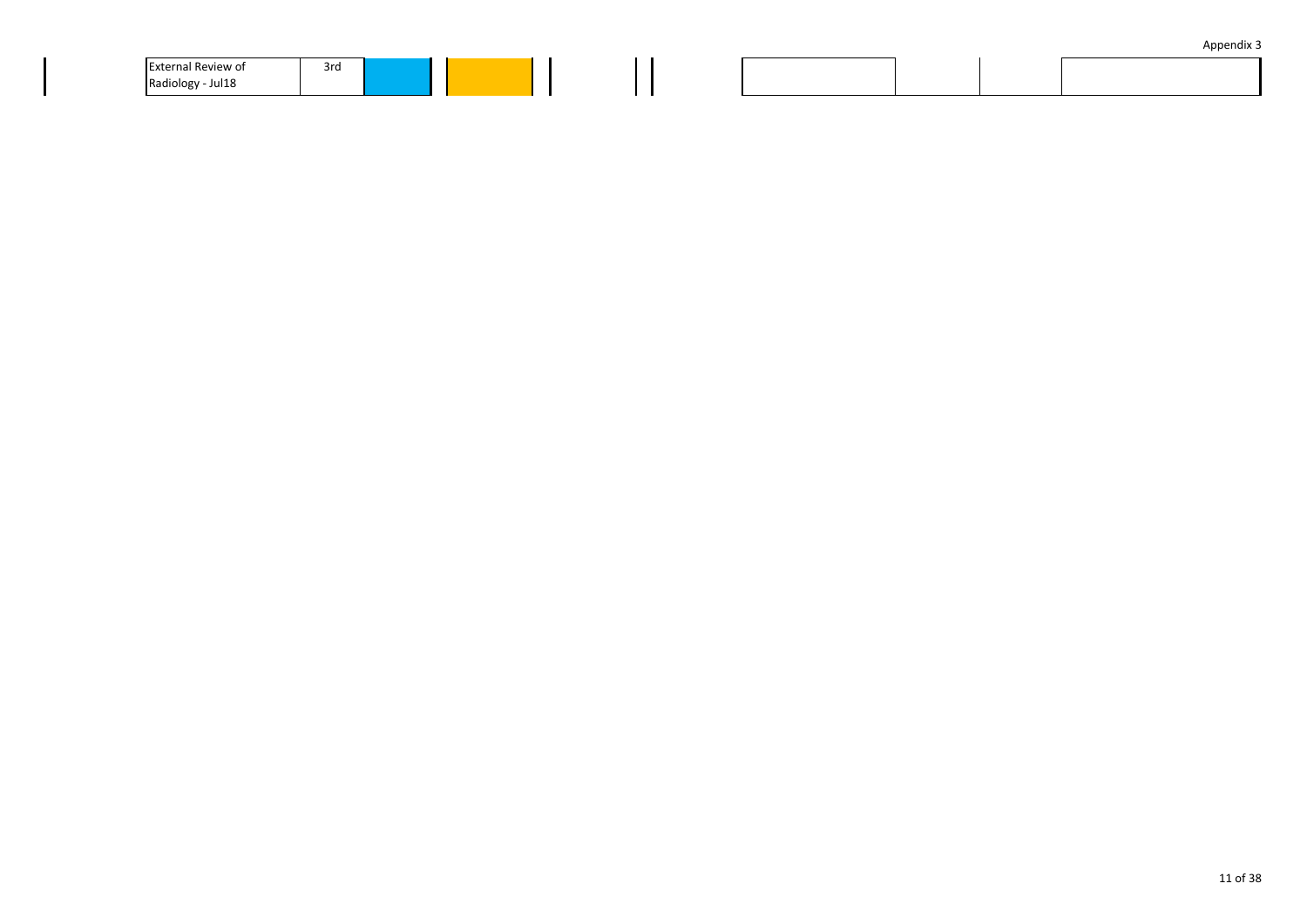<span id="page-11-0"></span>

| <b>Date Risk</b><br><b>Identified:</b> | $Nov-19$                                       | <b>Executive Director Owner:</b> | Carruthers. Andrew                                                 | <b>Date of Review:</b> | $J$ un-20 |
|----------------------------------------|------------------------------------------------|----------------------------------|--------------------------------------------------------------------|------------------------|-----------|
| <b>Strategic</b><br><b>Objective:</b>  | Health Board objectives 20/21 to be confirmed. | <b>ILead Committee:</b>          | Quality, Safety and Experience Assurance Date of Next<br>Committee | <b>Review:</b>         | Aug-20    |

| <b>Risk ID:</b> | 810 |                     | <b>Principal Risk</b> There is a risk of avoidable harm to patients and poor quality of care within |
|-----------------|-----|---------------------|-----------------------------------------------------------------------------------------------------|
|                 |     | <b>Description:</b> | the unscheduled care pathway. This is caused by ambulance delays for                                |
|                 |     |                     | patients waiting at home for an ambulance (as a result of ambulances being                          |
|                 |     |                     | delayed outside hospitals), overcrowding within Emergency Departments                               |
|                 |     |                     | (EDs) from poor patient flow, inability to adequately staff EDs and surge                           |
|                 |     |                     | facilities to cope with demand, and deconditioning of patients who are                              |
|                 |     |                     | spending too long in an acute hospital setting. This could lead to an                               |
|                 |     |                     | impact/affect on patients who will experience significant clinical                                  |
|                 |     |                     | deterioration, delays to diagnostics and treatment, and poorer outcomes,                            |
|                 |     |                     | increased incidents of a serious nature, inability to recruit and retain clinical                   |
|                 |     |                     | staff, adverse publicity/reduction in stakeholder confidence and increased                          |
|                 |     |                     | scrutiny from regulators.                                                                           |
|                 |     |                     |                                                                                                     |
|                 |     |                     |                                                                                                     |
|                 |     |                     |                                                                                                     |

**Does this risk link to any Directorate (operational) risks?** The control of the control of the control of the control of the control of the control of the control of the control of the control of the control of the contro



### **Rationale for CURRENT Risk Score: Rationale for TARGET Risk Score:**

The current risk has significantly reduced during the COVID period, potentially influenced by reduced demand for emergency care at our ED facilities. Ambulance delays have reduced to their lowest recorded level since July 2017. Where delays occur at the present time, these predominantly relate to the challenges of ensuring patients with known / suspected COVID symptoms are cared for in the most appropriate environment for their (and other patients') needs. The risk is not completely resolved as pressure on non-COVID GREEN capacity continues on some sites and the situation remains under review.

Across the UK there is a significant challenge across the unscheduled care system. The target score of 12 is based on the planned work to help prevent the return of extreme pressures in the post COVID-19 period.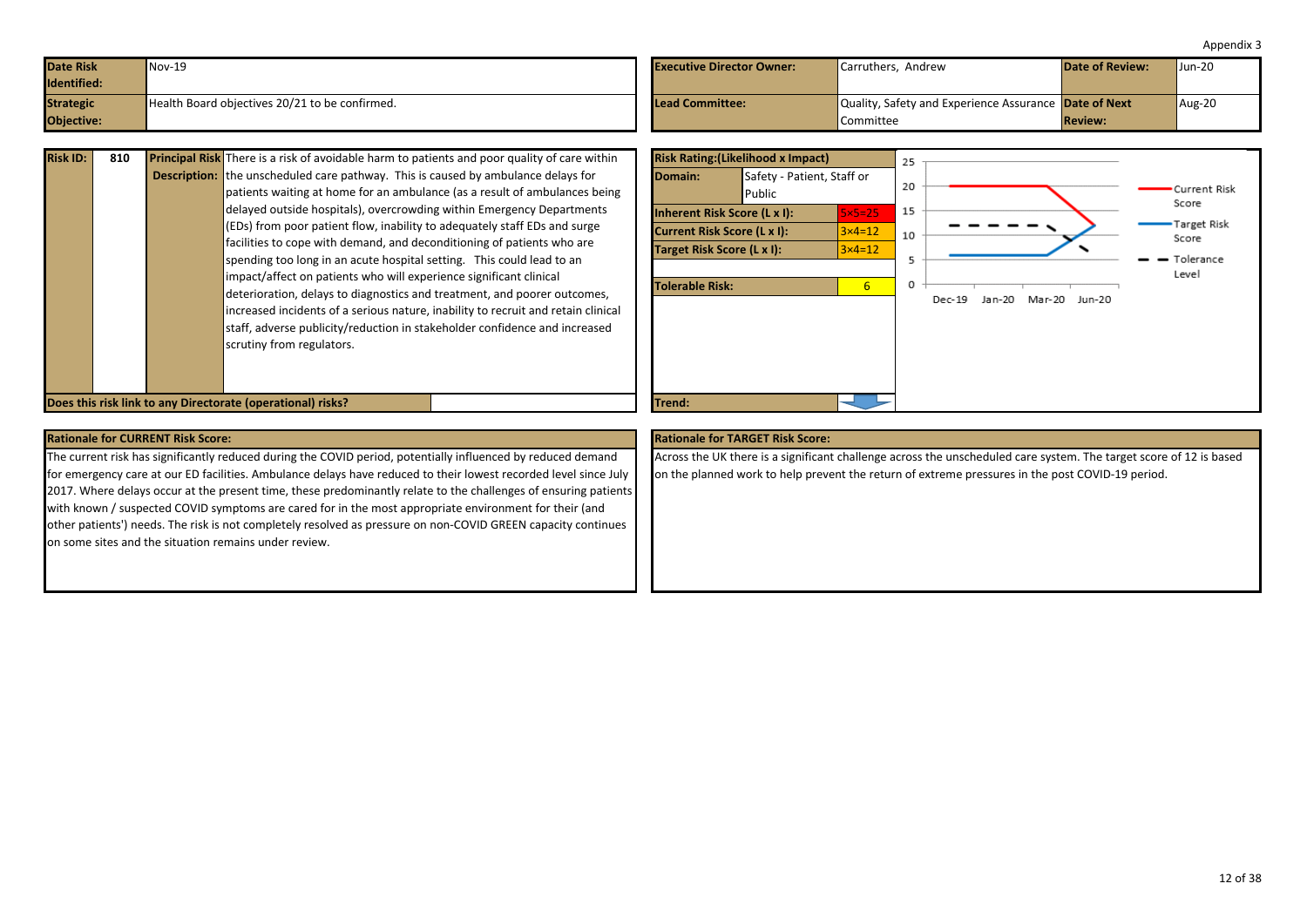| Key CONTROLS Currently in Place:                                                                                                                                                                                                                                                                                                                                                                                                                                                                         |                                                                                                                                                                                                                                                                                                                                           | <b>Gaps in CONTROLS</b>                                                                                                                                                                                                                        |                       |                          |                                                                                                                                                                                                                                                                             |  |  |  |  |
|----------------------------------------------------------------------------------------------------------------------------------------------------------------------------------------------------------------------------------------------------------------------------------------------------------------------------------------------------------------------------------------------------------------------------------------------------------------------------------------------------------|-------------------------------------------------------------------------------------------------------------------------------------------------------------------------------------------------------------------------------------------------------------------------------------------------------------------------------------------|------------------------------------------------------------------------------------------------------------------------------------------------------------------------------------------------------------------------------------------------|-----------------------|--------------------------|-----------------------------------------------------------------------------------------------------------------------------------------------------------------------------------------------------------------------------------------------------------------------------|--|--|--|--|
| (The existing controls and processes in place to manage the risk)                                                                                                                                                                                                                                                                                                                                                                                                                                        | <b>Identified Gaps in Controls: (Where</b><br>one or more of the key controls on<br>effective, or we do not have evidence<br>that the controls are working)                                                                                                                                                                               | How and when the Gap in control be<br>laddressed<br>which the organisation is relying is not Further action necessary to address the<br>controls gaps                                                                                          | <b>By Who</b>         | <b>By When</b>           | <b>Progress</b>                                                                                                                                                                                                                                                             |  |  |  |  |
| # Comprehensive daily management systems in place to manage<br>unscheduled care risks on daily basis including multiple daily multi-site<br>calls in times of escalation.<br># Reviews of patients admitted to surged areas to ensure patient acuity<br>and dependency is monitored and controlled.<br># Surge beds continue as per escalation and risk assessment of site<br>demand and acuity. A daily review of the use of surge beds via patient<br>flow meetings to facilitate step down of beds.   | Lack of available inpatient beds to<br>meet ED admissions<br>Delays in discharge of medically fit<br>patients<br>Consistent approach to<br>implementation of Red2Greed and                                                                                                                                                                | Redesign of services in unscheduled care<br>through Transforming Clinical Services<br>Programme.                                                                                                                                               | Kloer, Dr Philip      | 31/03/2028               | A Healthier Mid and West Wales:<br>Health and Care Strategy was<br>approved by the Board in Nov18.<br>Since approval, significant work has<br>been undertaken to plan for the<br>delivery phase.                                                                            |  |  |  |  |
| # Discharge lounge takes patients who are being discharged.<br># The staffing position continues to be monitored on a daily basis in<br>accordance with safe staffing principles.<br># Regular reviews of long stay patients over 7 days at weekly meetings<br>across all hospital sites.<br># Discharge planning is a core part of the inpatient documentation & is                                                                                                                                     | <b>SAFER patient bundles</b><br>Lack of agreement of discharge<br>standards with partners<br>Workforce issues create an ongoing                                                                                                                                                                                                           | Clusters through their IMTPs will consider<br>system wide changes that support the<br>provision of seamless care to patients                                                                                                                   | Paterson, Jill        | 31/03/2022               | Defined plans will be developed as<br>part of the planning process for<br>2021/22.                                                                                                                                                                                          |  |  |  |  |
| commenced prior to admission in the A&E Department once the decision<br>to admit is made & included in ward rounds.<br># Regular training on discharge planning and complex care management<br>is provided to ward based staff through Community Discharge Liaison<br>teams, Social services and the Long Term Care Team support.                                                                                                                                                                        | demand/capacity imbalance.<br>Inability to improve current<br>unscheduled care system due to high<br>reliance on temporary staff.<br>Inability to manage within current<br>unscheduled care capacity continues<br>to cause problems for elective<br>programmes of work.<br>Resilience of out of hours remains a<br>significant challenge. | Implementation Plan to be developed and<br>delivered by UHB following the review on<br>Amber' ambulance 999 calls                                                                                                                              | Bishop, Alison        | 31/03/2021               | The USC system plan will encompass<br>any actions to be delivered in<br>partnership with primary care and<br>WAST colleagues.                                                                                                                                               |  |  |  |  |
| # Delivery plans in place supported by daily, weekly and monthly<br>monitoring arrangements.<br># Escalation plans for acute and community hospitals.<br># Annualised delivery plans aligned to Transforming Clinical Services.<br># Annual winter plans developed to manage increased activity.<br># Joint workplan with Welsh Ambulance Services NHS Trust.<br>#111 implemented across Hywel Dda.<br># Transformation fund bids in relation to crisis response being<br>implemented across the system. |                                                                                                                                                                                                                                                                                                                                           | Development and delivery of Unscheduled<br>Care Programme including frailty plan, older<br>people plan, Red2Green, SAFER bundles, PJ<br>paralysis, last 1000 days.                                                                             | Carruthers,<br>Andrew | 31/03/2021               | Work progressing and is on target.<br>USC System plans have been<br>developed on a county level, next<br>steps are peer review and agreement<br>of outcome measures. Work is also<br>underway with fortnightly meetings<br>to review unscheduled care<br>improvement plans. |  |  |  |  |
|                                                                                                                                                                                                                                                                                                                                                                                                                                                                                                          |                                                                                                                                                                                                                                                                                                                                           | Develop winter plans for 2020/21.                                                                                                                                                                                                              | Carruthers,<br>Andrew | 30/11/2020               | To be developed and presented to<br>Board for approval in Nov20.                                                                                                                                                                                                            |  |  |  |  |
|                                                                                                                                                                                                                                                                                                                                                                                                                                                                                                          |                                                                                                                                                                                                                                                                                                                                           | A refreshed approach based on the 4<br>nationally agreed 'Discharge to<br>Assess/Recover' (D2RA) pathways to be<br>developed and approved with each local<br>authority and will be implemented as part of<br>the Unscheduled Care 3 year plan. | Carruthers,<br>Andrew | 30/11/2019<br>31/03/2023 | Agreed approach with Local<br>Authorities at Winter Summit in<br>Dec19.                                                                                                                                                                                                     |  |  |  |  |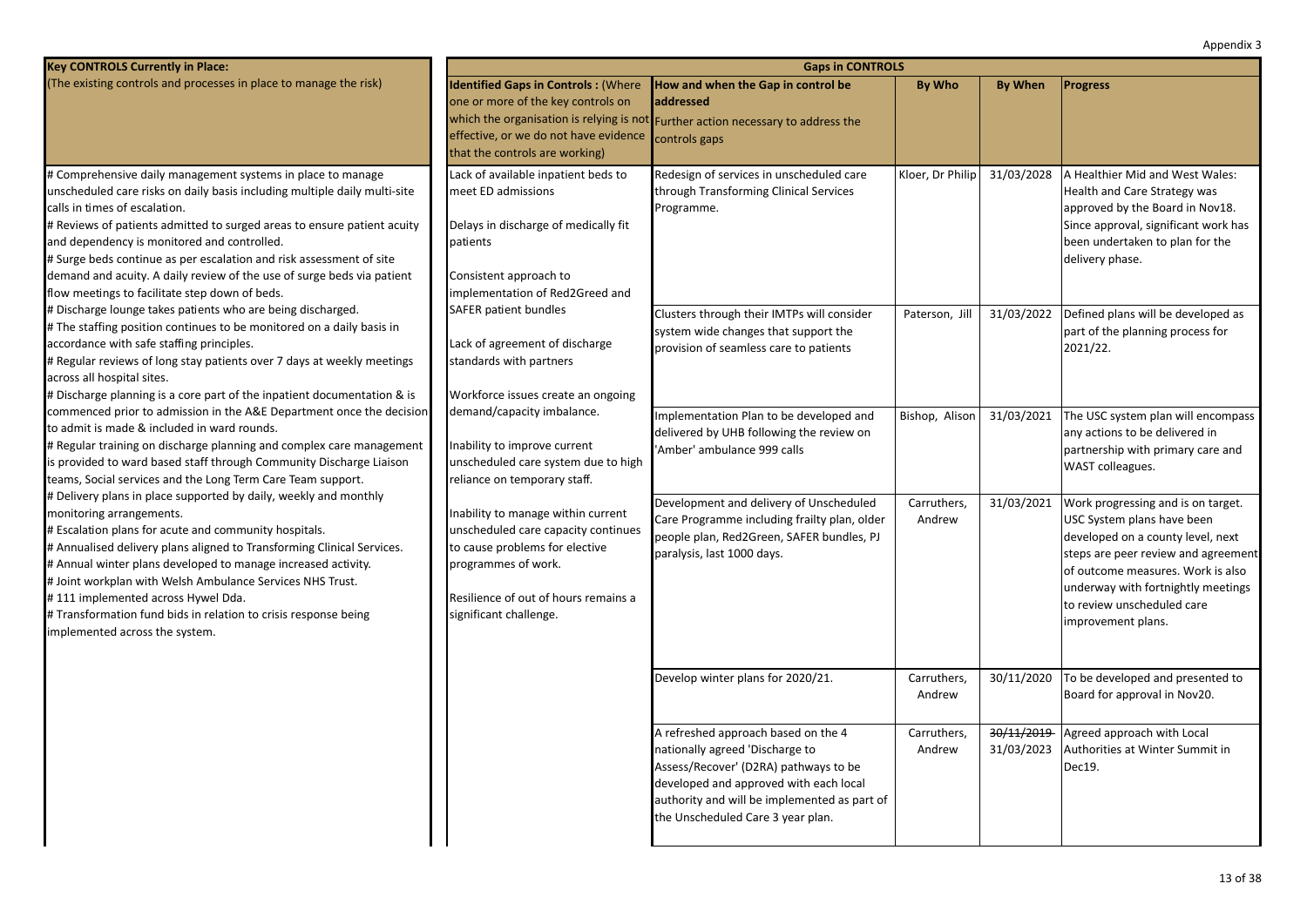| Implement transformation schemes funded                      | Carruthers, | 31/03/2021 | Submission successful in securing                |
|--------------------------------------------------------------|-------------|------------|--------------------------------------------------|
| through transformational funding through                     | Andrew      |            | E11.9m. Groups now working on                    |
| Regional Partnership Board to support                        |             |            | implementing three approved                      |
| implementation of TCS over next 10 years.                    |             |            | programmes and embedding into                    |
|                                                              |             |            | county plans. Weekly IEG meetings                |
|                                                              |             |            | are pushing the pace.                            |
|                                                              |             |            |                                                  |
| Redesign of the out of hours system across                   | Carruthers, | 31/03/2021 | Temporary closures of overnight                  |
| <b>HDUHB</b>                                                 | Andrew      |            | rotas at 2 bases from 09Feb20.                   |
|                                                              |             |            |                                                  |
| Review of A&E model across the south of the Kloer, Dr Philip |             |            | 30/06/2020 As part of the Transforming Hospitals |
| <b>Health Board</b>                                          |             | 30/06/2021 | programme a complete review of the               |
|                                                              |             |            | A&E model given current staffing                 |
|                                                              |             |            | constraints is being implemented.                |
|                                                              |             |            |                                                  |
|                                                              |             |            |                                                  |

|                                                                                | <b>ASSURANCE MAP</b>                                                                                            |                                                   |                                                  | <b>Control RAG</b>                                                               | <b>Latest Papers</b><br>(Committee &<br>date)                         | <b>Gaps in ASSURANCES</b> |                                                                                                                                                      |        |                |                 |
|--------------------------------------------------------------------------------|-----------------------------------------------------------------------------------------------------------------|---------------------------------------------------|--------------------------------------------------|----------------------------------------------------------------------------------|-----------------------------------------------------------------------|---------------------------|------------------------------------------------------------------------------------------------------------------------------------------------------|--------|----------------|-----------------|
| Performance<br><b>Indicators</b>                                               | <b>Sources of ASSURANCE</b>                                                                                     | <b>Type of</b><br>Assurance<br>(1st, 2nd,<br>3rd) | Required<br>Assurance<br><b>Current</b><br>Level | <b>Rating (what</b><br>the assurance<br>is telling you<br>about your<br>controls |                                                                       |                           | Identified Gaps How are the Gaps in<br>in Assurance: ASSURANCE will be<br><b>addressed</b><br><b>Further action necessary to</b><br>address the gaps | By Who | <b>By When</b> | <b>Progress</b> |
| Performance<br>indicators for Tier<br>1 targets.<br>A suite of                 | Medically optimised and<br>ready to transfer patients<br>are reported 3 times daily<br>on situation reports     | 1st                                               |                                                  |                                                                                  | What's the<br>hold up?<br>Discharging<br>patients in<br>Wales - Wales |                           |                                                                                                                                                      |        |                |                 |
| unscheduled care<br>metrics have been<br>developed to<br>measure the<br>system | Daily performance data<br>overseen by service<br>management                                                     | 1st                                               |                                                  |                                                                                  | Audit Office<br>Toolkit<br>Assurance<br>Report - ARAC -<br>Oct19      |                           |                                                                                                                                                      |        |                |                 |
| performance.                                                                   | Delivery Plans overseen by<br><b>Unscheduled Care</b><br>Improvement Programme                                  | 2nd                                               |                                                  |                                                                                  | IPAR - Board &<br>BPPAC (bi-<br>monthly)<br>Winter plan               |                           |                                                                                                                                                      |        |                |                 |
|                                                                                | Bi-annual reports to PPPAC<br>on progress on delivery<br>plans and outcomes (and to<br>Board via update report) | 2nd                                               |                                                  |                                                                                  | 2019-20 -<br>Finance<br>Committee and<br>Board - Nov19                |                           |                                                                                                                                                      |        |                |                 |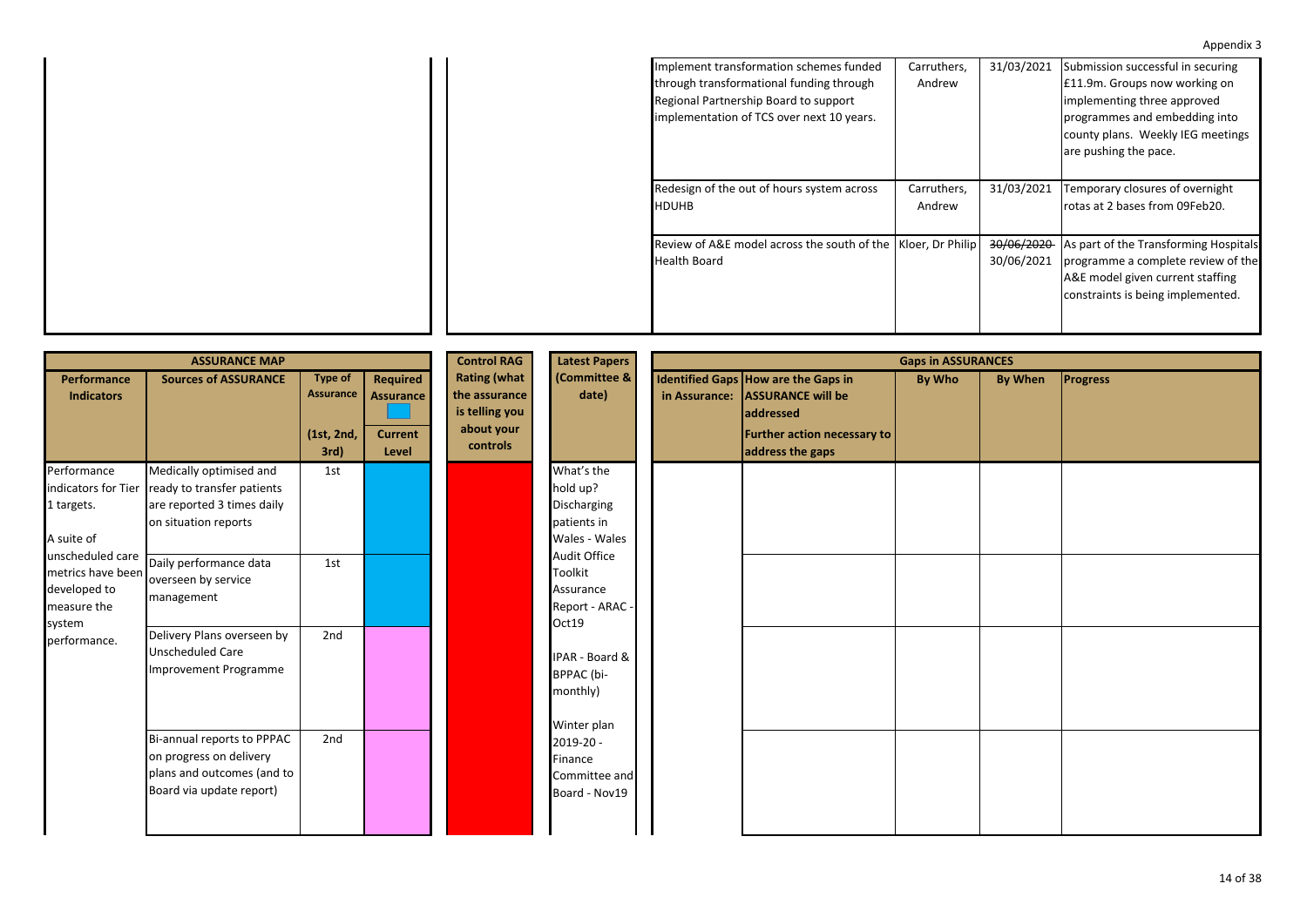| <b>Executive Performance</b><br>Reviews             | 2 <sub>nd</sub> |  |
|-----------------------------------------------------|-----------------|--|
| IPAR Performance Report to<br>PPPAC & Board         | 2nd             |  |
| WAST IA Report Handover<br>of Care                  | 3rd             |  |
| 11 x Delivery Unit Reviews<br>into Unscheduled Care | 3rd             |  |
| Delivery Unit Report on<br><b>Complex Discharge</b> | 3rd             |  |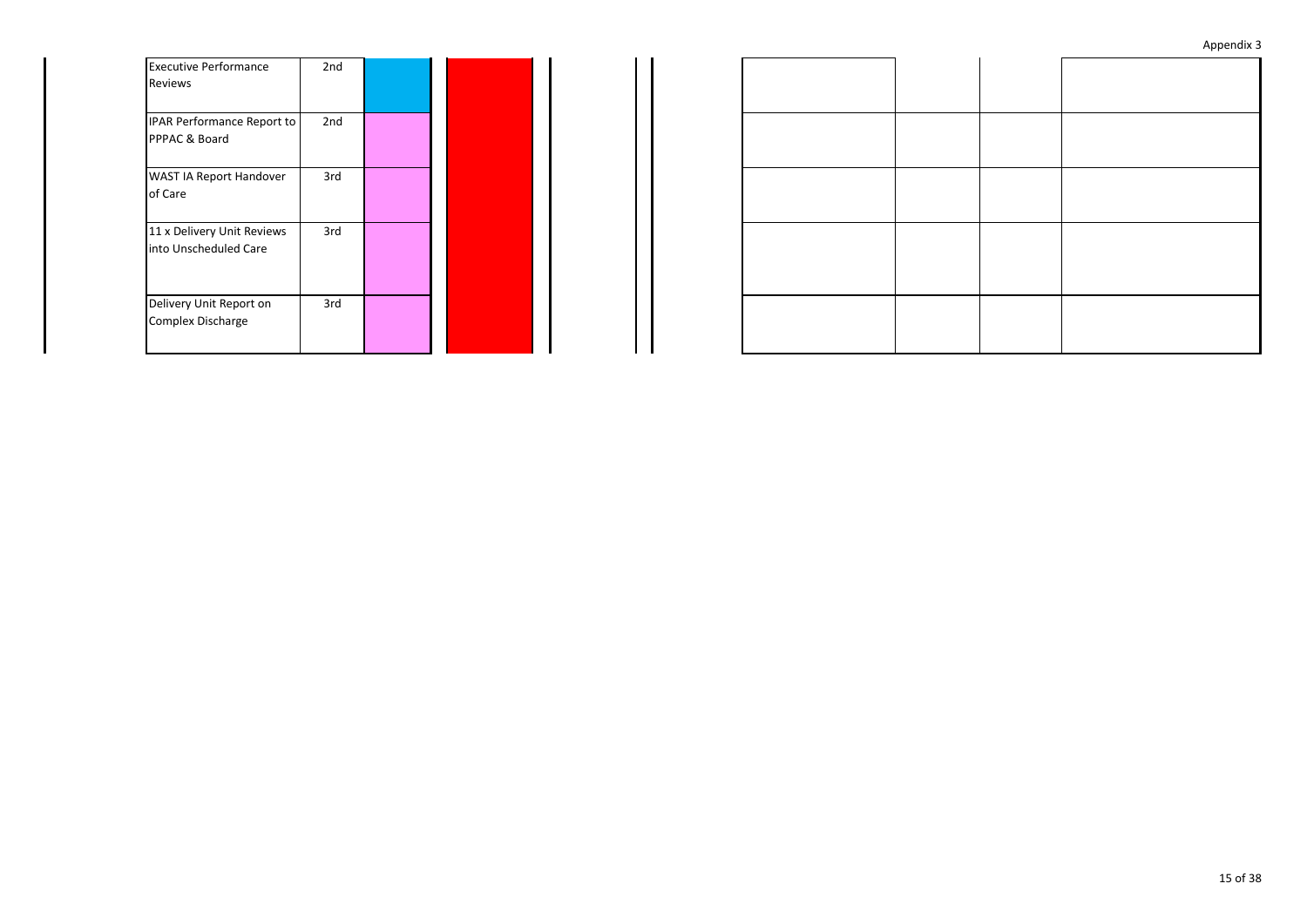<span id="page-15-0"></span>

| <b>Date Risk</b><br>Identified: | $Apr-20$                             | <b>Executive Director Owner:</b> | Moore, Steve                                          | <b>Date of Review:</b> | $Sep-20$ |
|---------------------------------|--------------------------------------|----------------------------------|-------------------------------------------------------|------------------------|----------|
| <b>Strategic</b>                | Delivery of the QTR 2 Operating Plan | <b>Lead Committee:</b>           | Quality, Safety and Experience Assurance Date of Next |                        | $Nov-20$ |
| Objective:                      |                                      |                                  | Committee                                             | <b>Review:</b>         |          |

| <b>Risk ID:</b> | 855 | <b>Principal Risk</b> There is a risk that the UHB's non-covid related services and support will not | <b>Risk Rating: (Likelihood x Impact)</b> |                          |                  | 25             |                             |                |
|-----------------|-----|------------------------------------------------------------------------------------------------------|-------------------------------------------|--------------------------|------------------|----------------|-----------------------------|----------------|
|                 |     | <b>Description:</b> be given sufficient focus. This is caused by corporate and operational focus     | Domain:                                   | Quality/Complaints/Audit |                  | 20             |                             | •Current Risk  |
|                 |     | diverted to COVID-19 planning. This could lead to an impact/affect on poor                           |                                           |                          |                  |                |                             | Score          |
|                 |     | patient outcomes and experience, increase in complaints, increased follow-                           | Inherent Risk Score (L x I):              |                          | $5\times 4=20$   |                |                             | Target Risk    |
|                 |     | ups, delays to treatment, increase in financial deficit, increase scrutiny by                        | <b>Current Risk Score (L x I):</b>        |                          | $3\times 4=12$   | $^{\prime}$ 10 |                             | Score          |
|                 |     | regulators/inspectors.                                                                               | Target Risk Score (L x I):                |                          | $2 \times 4 = 8$ |                |                             | $ -$ Tolerance |
|                 |     |                                                                                                      |                                           |                          |                  |                |                             | Level          |
|                 |     |                                                                                                      | <b>Tolerable Risk:</b>                    |                          |                  | U.             |                             |                |
|                 |     | Does this risk link to any Directorate (operational) risks?                                          | <b>Trend:</b>                             |                          |                  |                | Apr-20 May-20 Jul-20 Sep-20 |                |

| <b>Rationale for CURRENT Risk Score:</b>                                                                            | <b>Rationale for TARGET Risk Score:</b>                                                                          |
|---------------------------------------------------------------------------------------------------------------------|------------------------------------------------------------------------------------------------------------------|
| In the early stage of the pandemic, to prevent deterioration urgent patients and those needing cancer,              | Revised Planning Guidance Requirement issued by Tactical to Bronze will lead to a prioritised risk based plan to |
| rheumatological and other services continued to receive care and processes were in place to maintain this.          | restart services that have been scaled back or suspended.                                                        |
| Impact of the risk is based on the fact that harm will be done if the risk materialises. Quarterly planning process |                                                                                                                  |
| now established and expansion/restarting of non-COVID services is being implemented.                                |                                                                                                                  |
|                                                                                                                     |                                                                                                                  |

| <b>Key CONTROLS Currently in Place:</b>                                                                                                                                                                 |                                                                                                                                                             | <b>Gaps in CONTROLS</b>                                                                                                                                     |                       |           |                                                                                                                                                                               |
|---------------------------------------------------------------------------------------------------------------------------------------------------------------------------------------------------------|-------------------------------------------------------------------------------------------------------------------------------------------------------------|-------------------------------------------------------------------------------------------------------------------------------------------------------------|-----------------------|-----------|-------------------------------------------------------------------------------------------------------------------------------------------------------------------------------|
| (The existing controls and processes in place to manage the risk)                                                                                                                                       | <b>Identified Gaps in Controls: (Where</b><br>one or more of the key controls on<br>effective, or we do not have evidence<br>that the controls are working) | How and when the Gap in control be<br><b>addressed</b><br>which the organisation is relying is not Further action necessary to address the<br>controls gaps | By Who                | By When   | <b>Progress</b>                                                                                                                                                               |
| Ethics Panel established and asked to consider issues related to the care<br>of non-COVID-19 patients.<br>Clinicians are making case by case risk based decisions for high<br>risk/vulnerable patients. | Plan required to restart services.                                                                                                                          | A prioritised risk based plan to re-establish<br>and maintain services for Quarter 1 has been<br>requested from Tactical by Gold Command.                   | Carruthers,<br>Andrew | Completed | Gold Command Group approved the<br>Operational Framework Quarter 1 at<br>its meeting on 18May20 noting this<br>was submitted in draft form to<br>Welsh Government on the same |
| All urgent and emergency work continuing at present.<br>All available capacity being utilised at the Werndale to support cancer                                                                         |                                                                                                                                                             |                                                                                                                                                             |                       |           | date. Board will be asked to approve<br>plan on 28May20.                                                                                                                      |
| and urgent planned care activity.                                                                                                                                                                       |                                                                                                                                                             | Develop a quarterly approach to planning to<br>maintain essential services and retain                                                                       | Carruthers,<br>Andrew | Completed | To be established through the<br><b>Command and Control Structure</b>                                                                                                         |
| Revised Strategic Plan Requirement issued by Gold to Tactical on<br>27/04/20 to include non-COVID planning.                                                                                             |                                                                                                                                                             | flexibility and adaptability to changes in<br>community transmission rates of COVID-19.                                                                     |                       |           |                                                                                                                                                                               |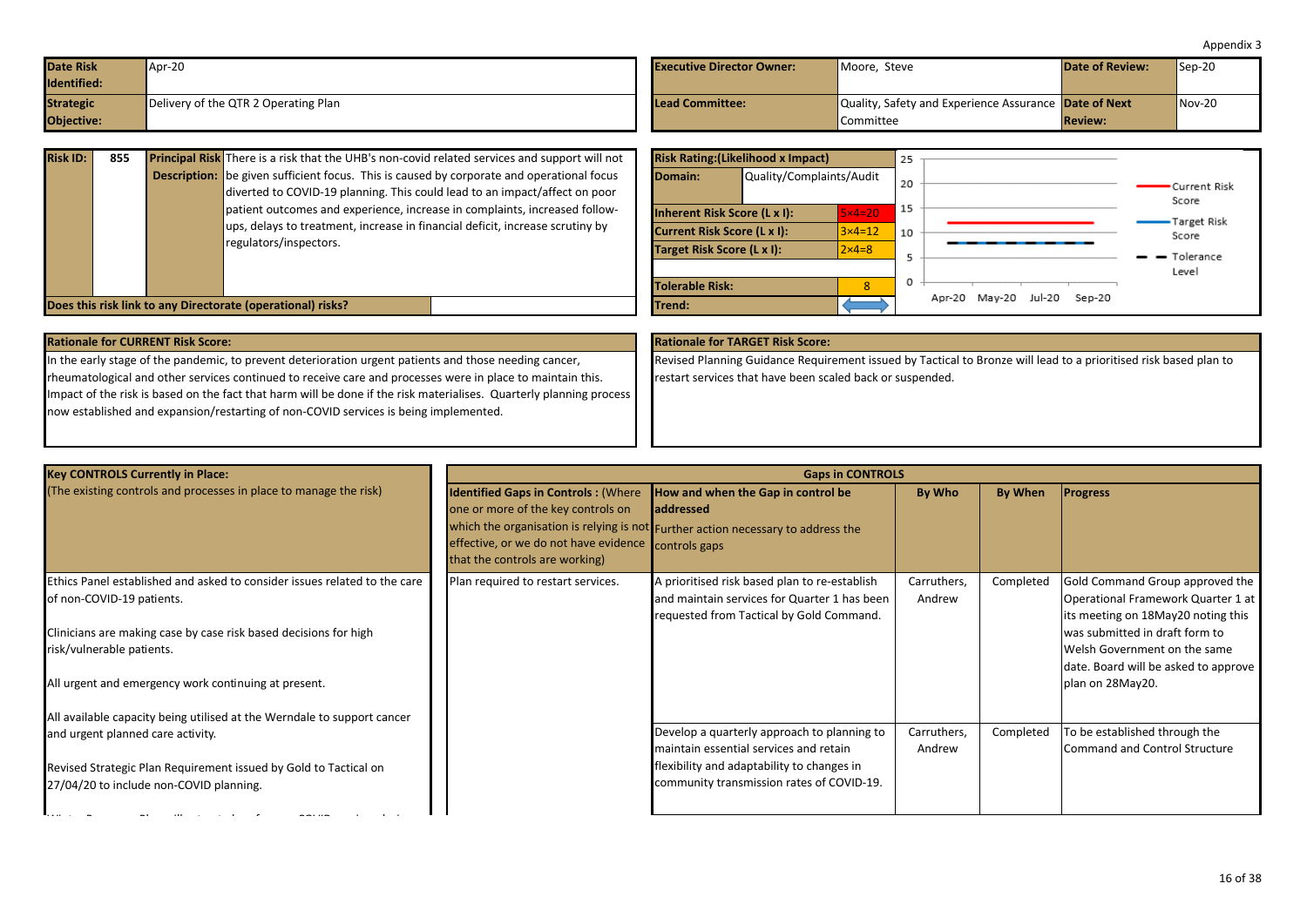17 of 38

# Appendix 3

| Winter Pressures Plan will set out plans for non-COVID services during |  | Develop Quarter 2 plan in response to WG | Carruthers. | Completed Completed. Q2 Delivery Plan |
|------------------------------------------------------------------------|--|------------------------------------------|-------------|---------------------------------------|
| winter ensuring focus is maintained on these services during a         |  | Q2 Operating Framework for Gold Group.   | Andrew      | submitted to WG on 03/07/20.          |
| challenging winter period.                                             |  |                                          |             | Board will receive plan               |
|                                                                        |  |                                          |             | retrospectively at Jul20 Board        |
| <b>Establish Transformation Steering Group.</b>                        |  |                                          |             | Meeting in Public. Delivery of Q2     |
|                                                                        |  |                                          |             | plan to be undertaken by PPPAC.       |

Quarterly planning process to ensure essential services are maintained and other services are cautiously restored as progress of the pandemic allows.

|                                  | <b>ASSURANCE MAP</b>                                                                                                             |                                                   |                                                         | <b>Control RAG</b>                                                   | <b>Latest Papers</b><br>(Committee &<br>date)<br>controls            |                                                                                                                                     |                                                                                                                                               | <b>Gaps in ASSURANCES</b> |            |                                                                                                                                                                                                                           |
|----------------------------------|----------------------------------------------------------------------------------------------------------------------------------|---------------------------------------------------|---------------------------------------------------------|----------------------------------------------------------------------|----------------------------------------------------------------------|-------------------------------------------------------------------------------------------------------------------------------------|-----------------------------------------------------------------------------------------------------------------------------------------------|---------------------------|------------|---------------------------------------------------------------------------------------------------------------------------------------------------------------------------------------------------------------------------|
| Performance<br><b>Indicators</b> | <b>Sources of ASSURANCE</b>                                                                                                      | <b>Type of</b><br>Assurance<br>(1st, 2nd,<br>3rd) | Required<br><b>Assurance</b><br><b>Current</b><br>Level | <b>Rating (what</b><br>the assurance<br>is telling you<br>about your |                                                                      | in Assurance:                                                                                                                       | Identified Gaps How are the Gaps in<br><b>ASSURANCE will be</b><br><b>addressed</b><br><b>Further action necessary to</b><br>address the gaps | By Who                    | By When    | <b>Progress</b>                                                                                                                                                                                                           |
| None identified.                 | <b>Command and Control</b><br>Structure developing and<br>approving plans to re-<br>establish and maintain<br>essential services | 2nd                                               |                                                         |                                                                      | Responding to<br>the COVID-19<br>pandemic -<br>Board<br>(Apr20&May20 | measures.<br>Internal and<br><b>External Audit</b><br><b>Plans in 20/21</b><br>are being<br>reviewed to<br>incorporate<br>review of | No performance Develop KPIs following<br>development and approval<br>of plan to restart services.                                             | Carruthers,<br>Andrew     | 31/07/2020 | The UHB is in the process of asking<br>the medical advisory board to give us<br>their view on international best<br>practice in monitoring the<br>population impact of this issue which<br>will inform the KPIs we track. |
|                                  | Board oversight of revised<br>quarterly plans                                                                                    | 2nd                                               |                                                         |                                                                      |                                                                      | organisational<br>response to<br>COVID-19.                                                                                          |                                                                                                                                               |                           |            |                                                                                                                                                                                                                           |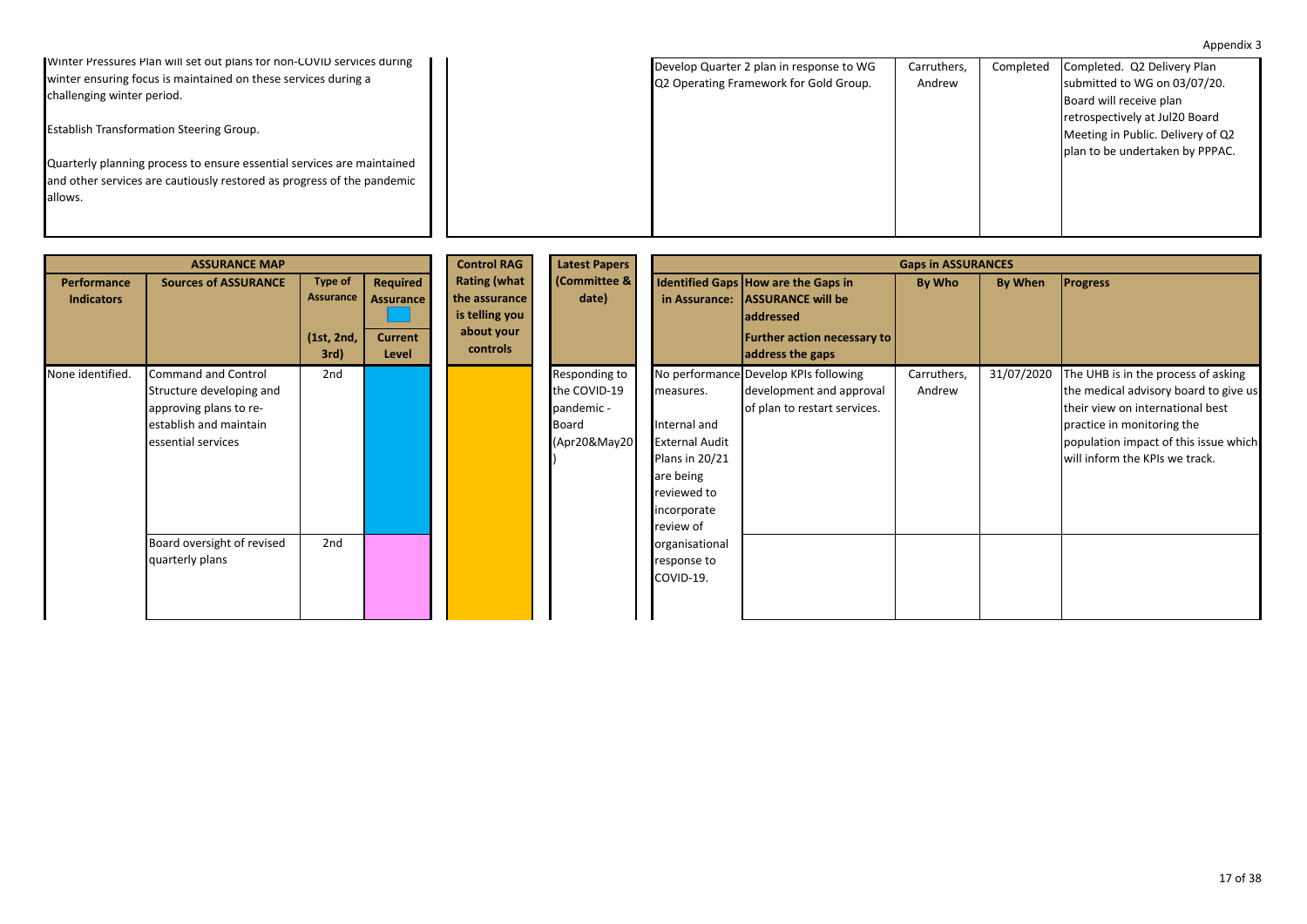<span id="page-17-0"></span>

| <b>Date Risk</b><br><b>Identified:</b> | Mar-11                                         | <b>Executive Director Owner:</b> | Carruthers, Andrew                                                        | <b>Date of Review:</b> | $Sep-20$ |
|----------------------------------------|------------------------------------------------|----------------------------------|---------------------------------------------------------------------------|------------------------|----------|
| <b>Strategic</b><br><b>Objective:</b>  | Health Board objectives 20/21 to be confirmed. | <b>ILead Committee:</b>          | Quality, Safety and Experience Assurance <b>Date of Next</b><br>Committee | <b>Review:</b>         | $Nov-20$ |

| <b>Risk ID:</b> | 91 |                     | <b>Principal Risk</b> There is a risk of avoidable clinical deterioration of cancer patients waiting for |
|-----------------|----|---------------------|----------------------------------------------------------------------------------------------------------|
|                 |    | <b>Description:</b> | diagnosis within the Single Cancer Pathway (SCP). This is caused by a                                    |
|                 |    |                     | significant number of vacant Consultant cellular pathologist posts (currently                            |
|                 |    |                     | 3.0WTE vacant positions out of 9.0WTE establishment) to enable the timely                                |
|                 |    |                     | analysis of tissue samples where there is suspected cancer within the 14 day                             |
|                 |    |                     | timescale set out within the new SCP. This could lead to an impact/affect on                             |
|                 |    |                     | patients having poorer outcomes from delays in the commencement of                                       |
|                 |    |                     | treatment, reliance on locums, delays to decision-making at MDTs                                         |
|                 |    |                     | (multidisciplinary Team), inability to treat patients within the timescales in the                       |
|                 |    |                     | SCP, increased complaints and claims and increased scrutiny from Welsh                                   |
|                 |    |                     | Government.                                                                                              |
|                 |    |                     |                                                                                                          |



There is a national recruitment issue in relation to consultant cellular pathologists. There is a current gap of 3.0WTE Consultant cellular pathologist posts, (out of 9.0WTE established posts) in Hywel Dda, however one substantive Consultant Cellular Pathologist has given notice to finish in Dec20. If the service fail to recruit, it will need to secure a locum, potentially above agency price cap. This significantly impacts the UHB's ability to meet timescales set out in the new single cancer pathway. The vacancy budget is being used to fund additional sessions and ILOL claims by the current substantive staff, however this is not sufficient to meet required timescales or enable the service to attend MDTs to review cancer cases. The service is also unable to source agency consultant cellular pathologist locums within the All Wales Framework due to the current price cap.

The service is actively trying to recruit into the remaining vacant posts. The service currently have 3 substantive and 3 NHS locums, 2 of which require CESR, with 3 vacancies remaining. Whilst this does not fully address the shortfall, it will provide capacity for cellular pathologist consultant representation at MDTs to review cancer cases. The long term plan is to develop a regional cellular pathology and immunology service with Swansea Bay UHB and Public Health Wales. A strategic outline case (SOC) has been submitted through ARCH to Welsh Government with a response awaited, however this is likely to be delayed as a result of COVID-19.

| <b>Key CONTROLS Currently in Place:</b>                           | <b>Gaps in CONTROLS</b>                                                       |                                                                                  |  |  |  |  |  |  |
|-------------------------------------------------------------------|-------------------------------------------------------------------------------|----------------------------------------------------------------------------------|--|--|--|--|--|--|
| (The existing controls and processes in place to manage the risk) | <b>Identified Gaps in Controls: (Where How and when the Gap in control be</b> | <b>Progress</b>                                                                  |  |  |  |  |  |  |
|                                                                   | one or more of the key controls on                                            | laddressed                                                                       |  |  |  |  |  |  |
|                                                                   |                                                                               | which the organisation is relying is not Further action necessary to address the |  |  |  |  |  |  |
|                                                                   | effective, or we do not have evidence controls gaps                           |                                                                                  |  |  |  |  |  |  |
|                                                                   | that the controls are working)                                                |                                                                                  |  |  |  |  |  |  |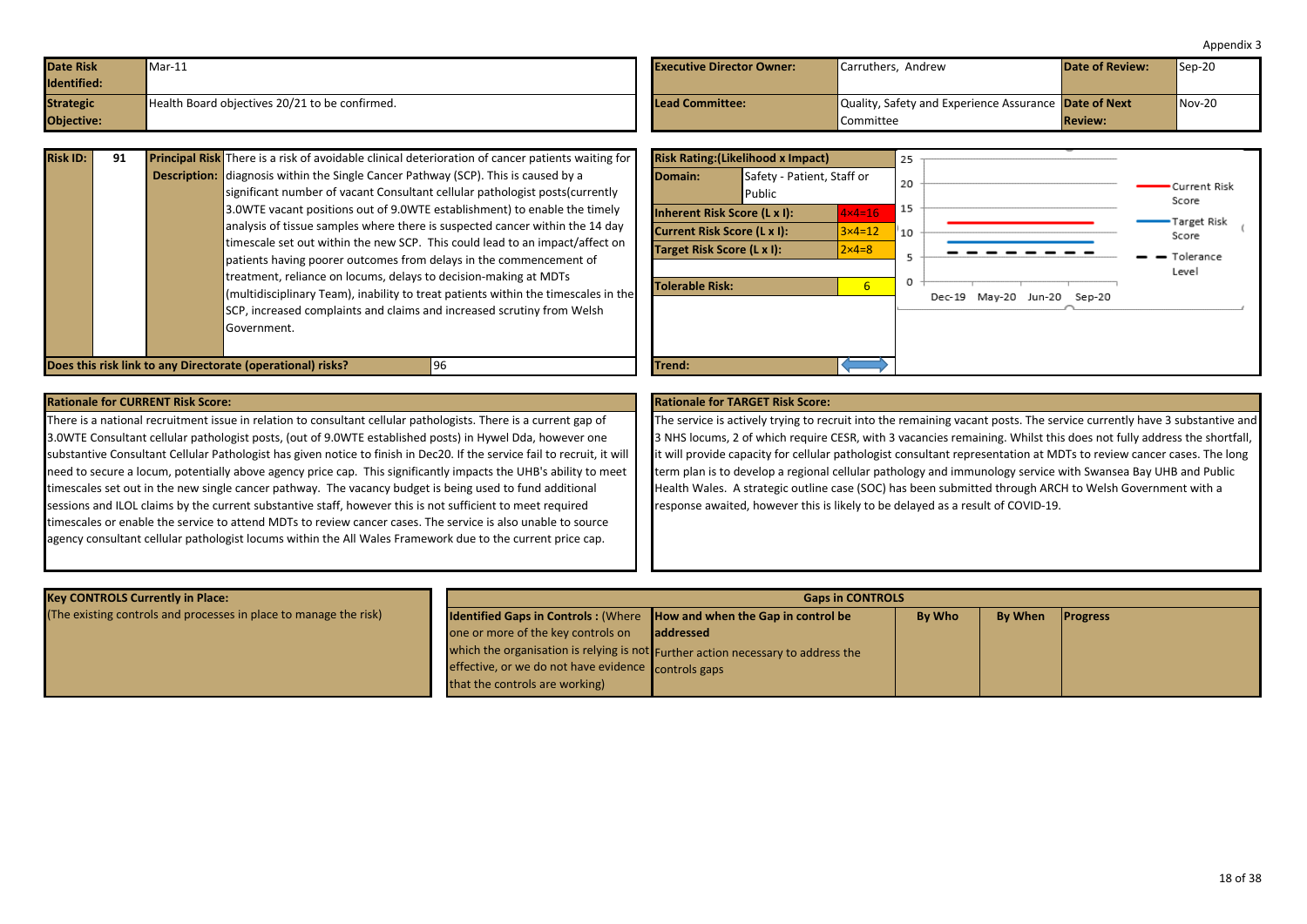| Consultant Cellular Pathologists centralised to Glangwili General Hospital | National shortage of available         | Full implementation of digital pathology   | Stiens, Andrea | <del>31/03/2021</del> | Phase 2 of project has developed      |
|----------------------------------------------------------------------------|----------------------------------------|--------------------------------------------|----------------|-----------------------|---------------------------------------|
| (GGH) site.                                                                | consultant cellular pathologists.      | solutions to enable scanning of tissue     |                | (TBC)                 | and tested the Hub and spoke          |
|                                                                            |                                        | samples to help reduce delays in analysis. |                |                       | concept - this phase closed in Nov    |
| Tissue processing centralised to GGH site.                                 | Inability to secure locum consultant   |                                            |                |                       | 2019. Phase 3 has just started with a |
|                                                                            | cellular pathologists within All Wales |                                            |                |                       | business case that will support       |
| Consultant Cellular Pathologists are undertaking additional sessions to    | Framework.                             |                                            |                |                       | national scale up, infrastructure and |
| maintain workload in house to ensure turn around times are maintained.     |                                        |                                            |                |                       | data storage solution currently being |
|                                                                            | Inability to develop new staffing      |                                            |                |                       | developed. Date of completion for     |
| Additional 6 sessions provided by current 3.0WTE substantive               | model whilst significantly             |                                            |                |                       | Phase 3 will depend on approval and   |
| consultants (will reduce to 2.0 WTE working an additional 4 sessions       | understaffed(and 2 consultants         |                                            |                |                       | funding from WG.                      |
| from Dec20)                                                                | working from home due to COVID-19).    |                                            |                |                       |                                       |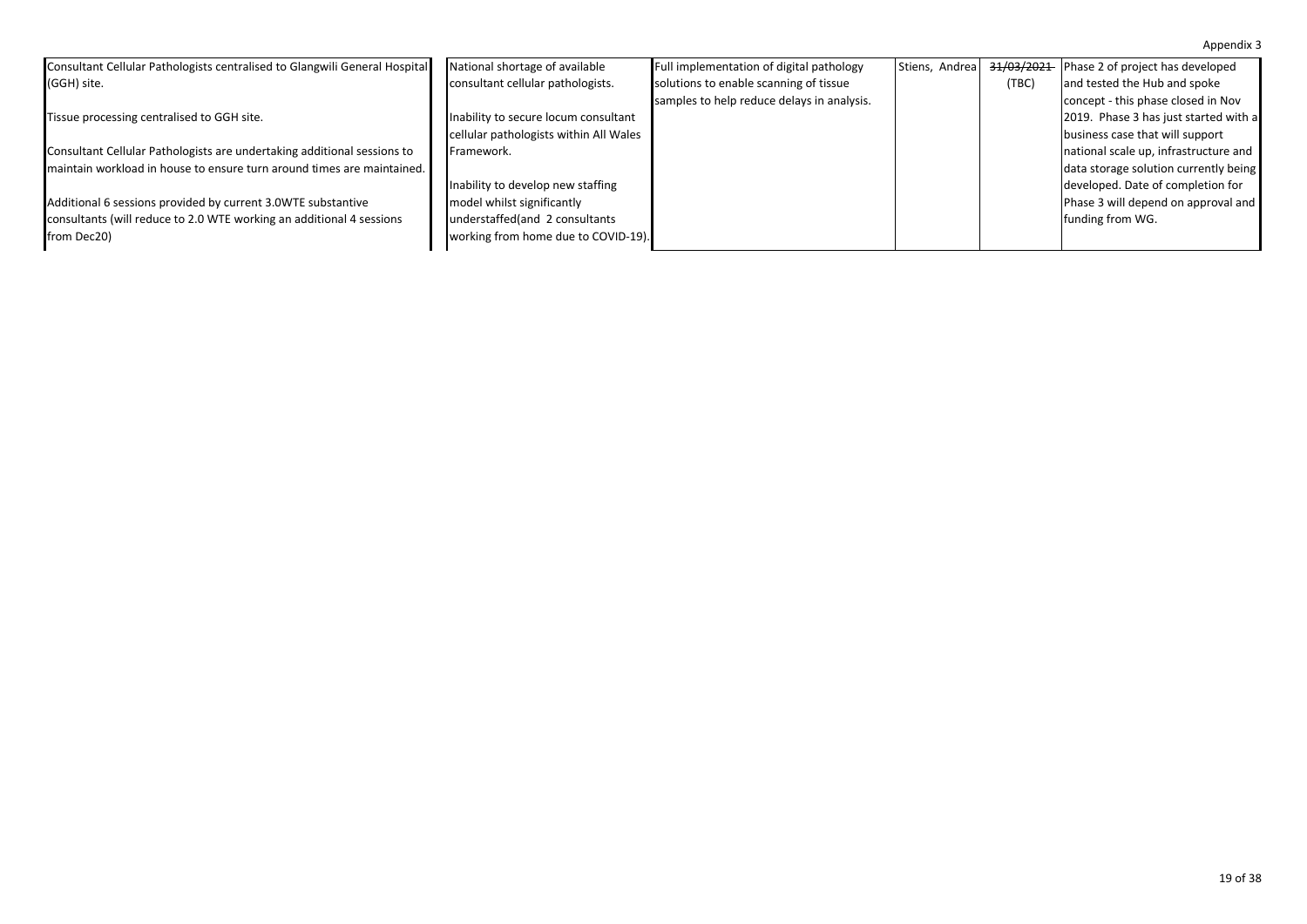|                                                                       | Implementation of regional service through | Stiens, Andrea |                       | 31/03/2024 Strategic Outline Case (SOC) |
|-----------------------------------------------------------------------|--------------------------------------------|----------------|-----------------------|-----------------------------------------|
| Prioritisation of suspected cancer cases over routine tissue samples. | the ARCH project.                          |                | 30/09/2020            | approved by Hywel Dda UHB,              |
|                                                                       |                                            |                |                       | Swansea Bay UHB and Public Health       |
| Actively working with medical staffing to recruit to vacant posts.    |                                            |                |                       | Wales, has been submitted to Welsh      |
|                                                                       |                                            |                |                       | Government (WG) for scrutiny and        |
|                                                                       |                                            |                |                       | the UHB is awaiting WG approval.        |
|                                                                       |                                            |                |                       | This will be delayed due to COVID-      |
|                                                                       |                                            |                |                       |                                         |
|                                                                       | Commence the modernisation of the          | Stiens, Andrea | <del>31/12/2019</del> | Progress may be limited until           |
|                                                                       | technical workforce through recruitment of |                | 31/03/2020            | regional model is adopted. This will    |
|                                                                       | staff trained in dissection.               |                | 31/03/2021            | be delayed due to COVID-19.             |

|                                         | <b>ASSURANCE MAP</b>                                                                                    |                                            |                                                  | <b>Control RAG</b>                                                               | <b>Latest Papers</b>                                                    |                                                   | <b>Gaps in ASSURANCES</b>                                                                                                                              |                |                          |                                                                                                            |  |
|-----------------------------------------|---------------------------------------------------------------------------------------------------------|--------------------------------------------|--------------------------------------------------|----------------------------------------------------------------------------------|-------------------------------------------------------------------------|---------------------------------------------------|--------------------------------------------------------------------------------------------------------------------------------------------------------|----------------|--------------------------|------------------------------------------------------------------------------------------------------------|--|
| <b>Performance</b><br><b>Indicators</b> | <b>Sources of ASSURANCE</b>                                                                             | Type of<br>Assurance<br>(1st, 2nd,<br>3rd) | Required<br>Assurance<br><b>Current</b><br>Level | <b>Rating (what</b><br>the assurance<br>is telling you<br>about your<br>controls | <b>(Committee &amp;</b><br>date)                                        | in Assurance:                                     | Identified Gaps How are the Gaps in<br><b>ASSURANCE will be</b><br>addressed<br><b>Further action necessary to</b><br>address the gaps                 | By Who         | <b>By When</b>           | <b>Progress</b>                                                                                            |  |
| None identified.                        | Review of KPIs at Monthly<br>Pathology Strategy Group<br>meeting                                        | 1st                                        |                                                  |                                                                                  | QSEAC -Feb19<br>& Apr19 &<br>Feb20<br>(planned)<br>Op QSE SC -<br>May19 | Lack of<br>independent<br>assurance of<br>service | Submit application for pre-<br>assessment visit<br>accreditation (UK<br>Accreditation Scheme) re<br>compliance with ISO 15189<br>Laboratory Standards) | Stiens, Andrea | 31/03/2020<br>30/09/2020 | Rigorous accreditation process<br>requires a pre-assessment visit which<br>is unlikely to be before Sep20. |  |
|                                         | <b>External Quality</b><br>Assessments by Consultant<br>Staff - issues picked up<br>through supervision | 1st                                        |                                                  |                                                                                  |                                                                         |                                                   |                                                                                                                                                        |                |                          |                                                                                                            |  |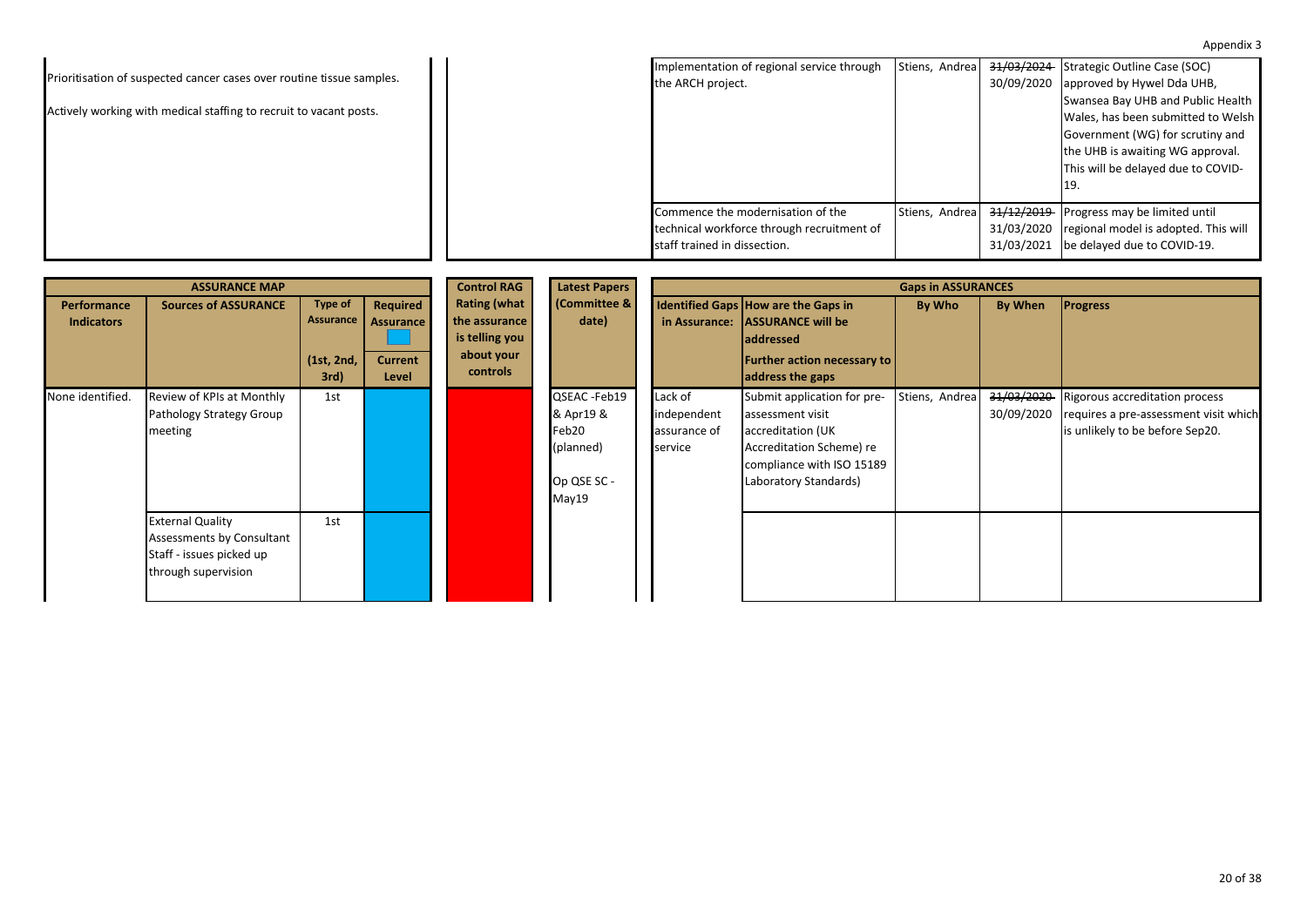<span id="page-20-0"></span>

| <b>Date Risk</b><br>Identified: | $Oct-17$                                       | <b>Executive Director Owner:</b> | Carruthers, Andrew                                           | Date of Review: | Aug-20   |
|---------------------------------|------------------------------------------------|----------------------------------|--------------------------------------------------------------|-----------------|----------|
| <b>Strategic</b>                | Health Board objectives 20/21 to be confirmed. | <b>Lead Committee:</b>           | Quality, Safety and Experience Assurance <b>Date of Next</b> |                 | $Oct-20$ |
| <b>Objective:</b>               |                                                |                                  | Committee                                                    | <b>Review:</b>  |          |

| <b>Risk ID:</b> | 291 | <b>Principal Risk</b> There is a risk patients having poorer outcomes and increased mortality due<br><b>Description:</b> to the lack of access to mechanical clot retrieval services (thrombectomy).<br>This is caused by thrombectomy services being withdrawn by Cardiff and Vale<br>Health Board due to a lack of interventional neuroradiologists. This could lead<br>to an impact/affect on increased mortality rates, increased dependency of<br>patients and an inability to access a National Institute for Health and Care<br>Excellence (NICE) approved intervention within 5 hours of onset of stroke<br>symptoms. | Domain:<br>Current Risk Score (L x I):<br>Target Risk Score (L x I):<br><b>Tolerable Risk:</b> | <b>Risk Rating: (Likelihood x Impact)</b><br>Quality/Complaints/Audit<br>Inherent Risk Score (L x I): | $4 \times 4 = 16$<br>$3 \times 4 = 12$<br>$2\times 4=8$<br>$\mathbf{R}$ | 20<br>10 | <b>WY</b> 204-29<br>$e^{2^{10}}$ | Current Risk<br>Score<br>Target Risk<br>Score<br>$ -$ Tolerance<br>Level |
|-----------------|-----|-------------------------------------------------------------------------------------------------------------------------------------------------------------------------------------------------------------------------------------------------------------------------------------------------------------------------------------------------------------------------------------------------------------------------------------------------------------------------------------------------------------------------------------------------------------------------------------------------------------------------------|------------------------------------------------------------------------------------------------|-------------------------------------------------------------------------------------------------------|-------------------------------------------------------------------------|----------|----------------------------------|--------------------------------------------------------------------------|
|                 |     | Does this risk link to any Directorate (operational) risks?                                                                                                                                                                                                                                                                                                                                                                                                                                                                                                                                                                   | <b>Trend:</b>                                                                                  |                                                                                                       |                                                                         |          |                                  |                                                                          |

| <b>Rationale for CURRENT RISK Score:</b>                                                                                                                                                                                                                                                                                                    |  |
|---------------------------------------------------------------------------------------------------------------------------------------------------------------------------------------------------------------------------------------------------------------------------------------------------------------------------------------------|--|
| Mechanical intervention for Stroke is available at North Bristol NHS Trust (NBT) (and Walton Centre NHS                                                                                                                                                                                                                                     |  |
| Foundation Trust for Bronglais Hospital). However this service is only available Mon to Fri 9-5pm therefore there                                                                                                                                                                                                                           |  |
| is still a risk during out of hours. During the COVID-19 situation there has been no significant changes to the                                                                                                                                                                                                                             |  |
| pathway. All 4 sites have been able to transfer patients when required.                                                                                                                                                                                                                                                                     |  |
| $\mathsf{R}_{\text{2}}$ and $\mathsf{R}_{\text{2}}$ in the set of the set of $\mathsf{R}_{\text{2}}$ of $\mathsf{A}_{\text{2}}$ of $\mathsf{R}_{\text{2}}$ and $\mathsf{R}_{\text{2}}$ is the set of $\mathsf{R}_{\text{2}}$ of $\mathsf{R}_{\text{2}}$ of $\mathsf{R}_{\text{2}}$ of $\mathsf{R}_{\text{2}}$ of $\mathsf{R}_{\text{2}}$ of |  |

Some HDUHB sites still have delays in 24/7 CT Angiography. All 4 sites have Mon-Sun 9-5 CT angiography. There is a plan for Bristol to be available from Sep20 to be 9-5, 7 day a week service.

### **Rationale for TARGET Risk Score:**

The uncertainty surrounding the changes proposed in the Transforming Clinical Services programme have a significant impact upon the development of acute and hyper acute services within the UHB. Thrombectomy services continue to be sought and escalated with English Neuroscience units until the Cardiff and Vale service is reinstated and the instigation of a WHSSC commissioned service with North Bristol NHS Trust.

Mechanical intervention for Stroke is now available at Bristol (and Walton for Bronglais. However this service is only available 9am to 5pm (at Bristol) Mon to Fri. The risk for out of hours would stay the same.

| <b>Key CONTROLS Currently in Place:</b>                                                                                                                                                                                                                                                                                                                                                                                                                                                                                                                                                                        |                                                                                                                                                                                                                                                                                                                                       | <b>Gaps in CONTROLS</b>                                                                                                                    |                    |           |                                                                                                                                                                                                                                                                                                                                                                         |
|----------------------------------------------------------------------------------------------------------------------------------------------------------------------------------------------------------------------------------------------------------------------------------------------------------------------------------------------------------------------------------------------------------------------------------------------------------------------------------------------------------------------------------------------------------------------------------------------------------------|---------------------------------------------------------------------------------------------------------------------------------------------------------------------------------------------------------------------------------------------------------------------------------------------------------------------------------------|--------------------------------------------------------------------------------------------------------------------------------------------|--------------------|-----------|-------------------------------------------------------------------------------------------------------------------------------------------------------------------------------------------------------------------------------------------------------------------------------------------------------------------------------------------------------------------------|
| (The existing controls and processes in place to manage the risk)                                                                                                                                                                                                                                                                                                                                                                                                                                                                                                                                              | <b>Identified Gaps in Controls: (Where</b><br>one or more of the key controls on<br>effective, or we do not have evidence controls gaps<br>that the controls are working)                                                                                                                                                             | How and when the Gap in control be<br><b>addressed</b><br>which the organisation is relying is not Further action necessary to address the | By Who             | By When   | <b>Progress</b>                                                                                                                                                                                                                                                                                                                                                         |
| WHSSC have commissioned a service in North Bristol.<br>Below is a link for the thrombectomy pathway with Bristol.<br>t has the referral criteria and pathway.<br>They are developing an imaging pathway as well.<br>https://www.nbt.nhs.uk/clinicians/services-referral/stroke-service-<br>clinicians/stroke-thrombectomy-service-clinicians.<br>New all wales Thrombectomy group has been set up to discuss issues<br>and to finalise pathway. A HDUHB Thrombectomy group will be<br>established (to be arranged). There is a plan for Bristol to be available<br>form Sep20 to be 9-5, 7 day a week service. | Timely investigations that are<br>required to support transfers for<br>thrombectomy not supported 24/7 on<br>all sites.<br>Work is ongoing to ensure that CT<br>Angiography is available in all Hywel<br>Dda units to provide the necessary<br>diagnostic investigations prior to<br>transfer to a specialist neuroscience<br>centre. | Develop and review the Thrombectomy<br>pathway, throughout the Health Board.                                                               | Andrews,<br>Bethan | Completed | Review of thrombectomy pathway<br>undertaken, no facility to procure ad<br>Thoc services from North Bristol or<br>Stoke. National Stroke<br>Implementation Group have worked<br>with WHSSC to commission an all<br>Wales Thrombectomy service with<br>North Bristol NHS Trust for Welsh<br>patients.<br>North Bristol Trust has issued a<br>Thrombectomy check list and |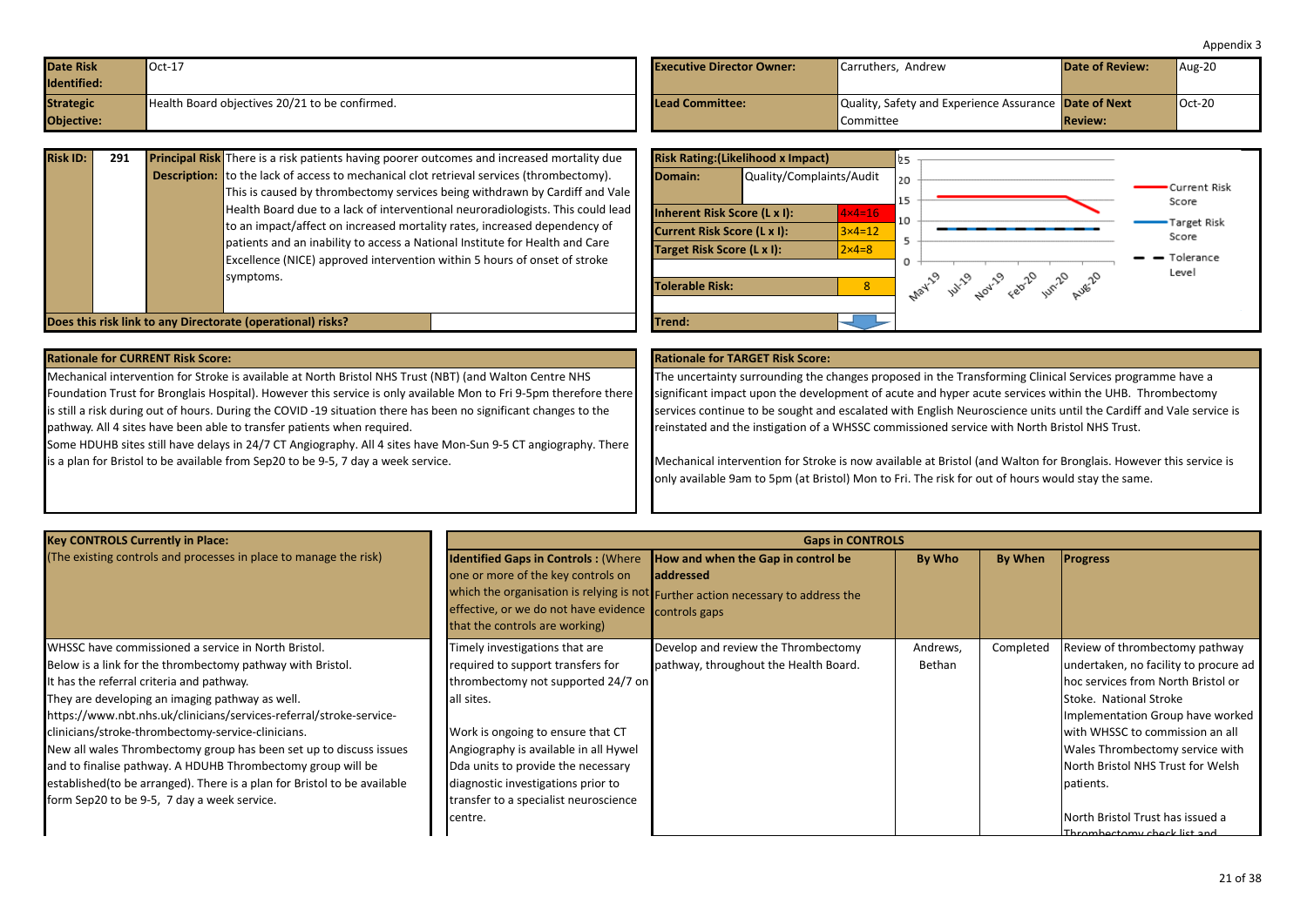| Development of pathway and protocols for<br>the referral of stroke patients within each of<br>the Hywel Dda Acute Hospitals to suitable<br>neuroscience in England. |
|---------------------------------------------------------------------------------------------------------------------------------------------------------------------|
| Negotiate short-term commissioning<br>arrangements with neuroscience units.                                                                                         |
| Work with WHSSC to ensure all Wales<br>thrombectomy service is commissioned.                                                                                        |

|                                         | <b>ASSURANCE MAP</b>                                              |                                                   |                                                         | <b>Control RAG</b>                                                               | <b>Latest Papers</b>                    | <b>Gaps in ASSURANCES</b> |                                                                                                                                        |        |                |                 |
|-----------------------------------------|-------------------------------------------------------------------|---------------------------------------------------|---------------------------------------------------------|----------------------------------------------------------------------------------|-----------------------------------------|---------------------------|----------------------------------------------------------------------------------------------------------------------------------------|--------|----------------|-----------------|
| <b>Performance</b><br><b>Indicators</b> | <b>Sources of ASSURANCE</b>                                       | <b>Type of</b><br>Assurance<br>(1st, 2nd,<br>3rd) | Required<br><b>Assurance</b><br><b>Current</b><br>Level | <b>Rating (what</b><br>the assurance<br>is telling you<br>about your<br>controls | (Committee &<br>date)                   |                           | Identified Gaps How are the Gaps in<br>in Assurance: ASSURANCE will be<br>addressed<br>Further action necessary to<br>address the gaps | By Who | <b>By When</b> | <b>Progress</b> |
| Datix incident<br>reports               | Daily/weekly/monthly/<br>monitoring arrangements by<br>management | 1st                                               |                                                         |                                                                                  | Thrombectomy<br>Report - ET -<br>Sep17. |                           |                                                                                                                                        |        |                |                 |
|                                         | <b>Executive Performance</b><br>Reviews                           | 2nd                                               |                                                         |                                                                                  |                                         |                           |                                                                                                                                        |        |                |                 |
|                                         | <b>IPAR Performance Report to</b><br><b>BPPAC &amp; Board</b>     | 2nd                                               |                                                         |                                                                                  |                                         |                           |                                                                                                                                        |        |                |                 |
|                                         | <b>Stroke Delivery Group</b><br>review of patient cases           | 2nd                                               |                                                         |                                                                                  |                                         |                           |                                                                                                                                        |        |                |                 |

22 of 38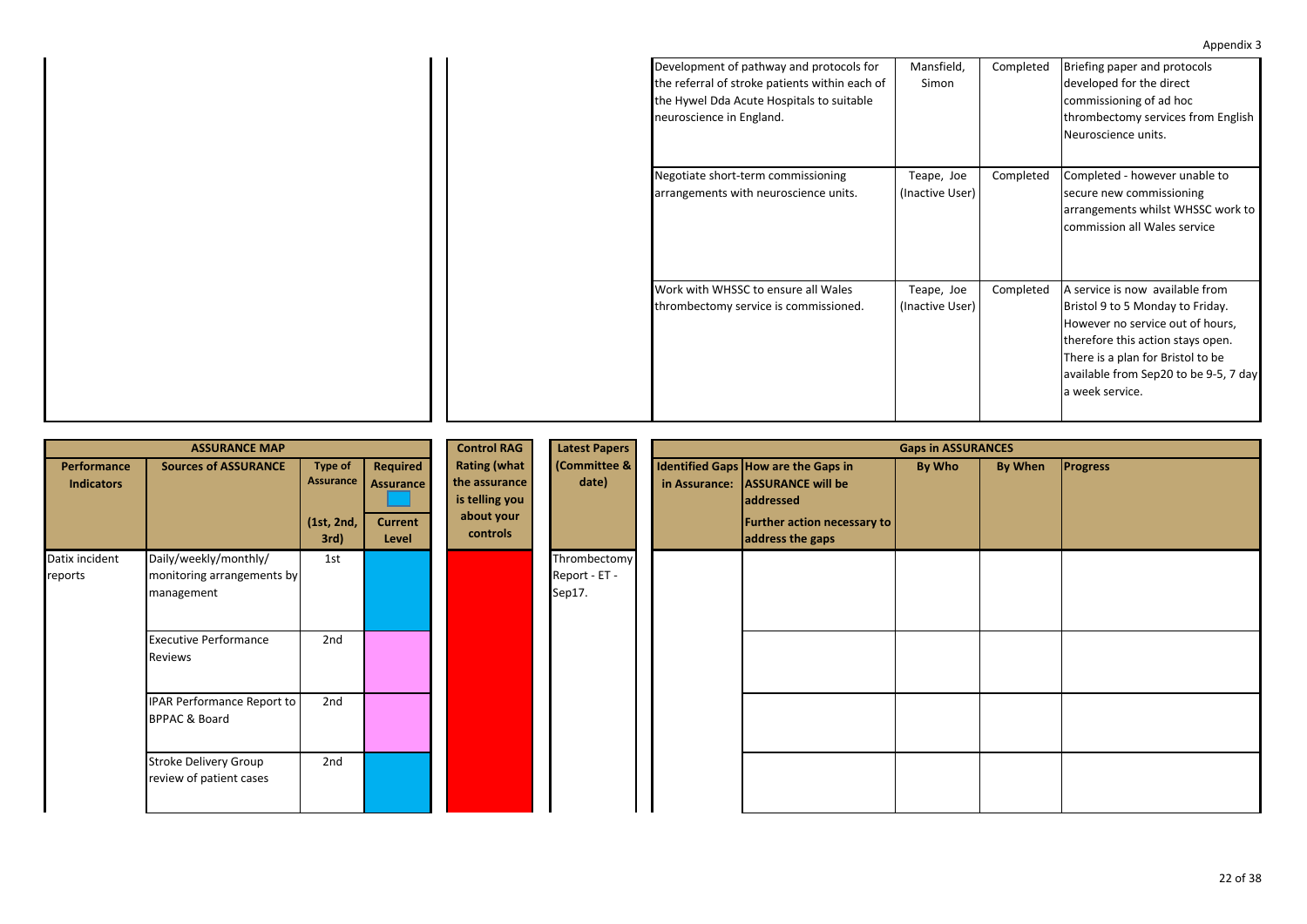<span id="page-22-0"></span>

| <b>Date Risk</b><br>Identified: | $\textsf{Apr-1}$                               | <b>Executive Director Owner:</b> | Carruthers, Andrew                                           | <b>Date of Review:</b> | $Sep-20$ |
|---------------------------------|------------------------------------------------|----------------------------------|--------------------------------------------------------------|------------------------|----------|
| <b>Strategic</b>                | Health Board objectives 20/21 to be confirmed. | Lead Committee:                  | Quality, Safety and Experience Assurance <b>Date of Next</b> |                        | $Nov-20$ |
| <b>Objective:</b>               |                                                |                                  | Committee                                                    | <b>Review:</b>         |          |

| <b>Risk ID:</b> | 129 | <b>Principal Risk</b> There is a risk disruption to business continuity of the Hywel Dda Out of Hours                                                                            | <b>Risk Rating: (Likelihood x Impact)</b> |                                             |                          |  |
|-----------------|-----|----------------------------------------------------------------------------------------------------------------------------------------------------------------------------------|-------------------------------------------|---------------------------------------------|--------------------------|--|
|                 |     | <b>Description:</b> (OOH) Service. This is caused by a lack of available of labour supply as GPs<br>near retirement age and pay rate differentials across Health Boards in Wales | Domain:                                   | Service/Business<br>interruption/disruption |                          |  |
|                 |     | impact the UHB's ability to recruit in the mid-long term. In the short term, any                                                                                                 | Inherent Risk Score (L x I):              |                                             | $5 \times 3 = 15$        |  |
|                 |     | lifting of COVID-19 lock down measures (all clinicians are currently working as                                                                                                  | Current Risk Score (L x I):               |                                             | $\sqrt{4 \times 3} = 12$ |  |
|                 |     | holidays and foreign working are temporarily unavailable to them) as well as<br>possible impacts on in-hours provision is likely to result in a fragile workforce                | Target Risk Score (L x I):                |                                             | $2 \times 3 = 6$         |  |
|                 |     | position once again. This could lead to an impact/affect on a detrimental<br>impact on patient experience and the unscheduled care pathway.                                      | Tolerable Risk:                           |                                             | 6                        |  |
|                 |     |                                                                                                                                                                                  |                                           |                                             |                          |  |
|                 |     | Does this risk link to any Directorate (operational) risks?                                                                                                                      | Trend:                                    |                                             |                          |  |



The COVID pandemic combined with the temporary overnight service changes has brought some respite to the service fragility, and this is reflected in the current risk score. Demand is variable as are remaining workforce shortfalls - also reflected in the current assessment. Stability in the Carmarthen rota is now being seen but it coincides with destabilisation within Pembrokeshire. This, combined with any lifting of lock down/infection control related absence or impact on in-hours provision is highly likely to rapidly result in further deterioration of the current position. In the event of a significant COVID outbreak, there are more staff who will be unavailable to work, further exacerbating the situation, in addition to those already absent having been identified through risk assessment. Given the ongoing issues as described, the need for service modernisation continues and is likely to be instrumental in long-term service security.

Service rota positions remain variable with continued shortfalls in clinical cover variably affecting service provision. Despite the Carmarthen base rota now being stable, shortfalls in Pembrokeshire and Ceredigion have become evident- and this is further compounded by the need for staff to take leave. Medium term actions are still required, especially in terms of Winter planning and service modernisation. As soon as the present situation allows, work to develop a long term plan for OOH Services must recommence in order to reduce this risk on a permanent basis so to ensure the out of hours service provision is not interrupted. The project management office has been supporting service leads in this area prior to the Pandemic. A date has yet to be secured in relation to reconvening the working group.

| <b>Key CONTROLS Currently in Place:</b>                                                                                                                                                                                   | <b>Gaps in CONTROLS</b>                                                                                                                                                   |                                                                                                                                             |              |            |                                                                                                    |  |  |  |  |
|---------------------------------------------------------------------------------------------------------------------------------------------------------------------------------------------------------------------------|---------------------------------------------------------------------------------------------------------------------------------------------------------------------------|---------------------------------------------------------------------------------------------------------------------------------------------|--------------|------------|----------------------------------------------------------------------------------------------------|--|--|--|--|
| (The existing controls and processes in place to manage the risk)                                                                                                                                                         | <b>Identified Gaps in Controls: (Where</b><br>one or more of the key controls on<br>effective, or we do not have evidence controls gaps<br>that the controls are working) | How and when the Gap in control be<br><b>laddressed</b><br>which the organisation is relying is not Further action necessary to address the | By Who       | By When    | <b>Progress</b>                                                                                    |  |  |  |  |
| # GP's rotas across the 3 counties are now managed centrally via the<br>administration team based in Haverfordwest<br># Dedicated GP Advice sessions in place at times of high demand (mostly)                            | The ability to influence workforce<br>participation remains limited due to<br>the lack of contractual agreements                                                          | <b>Ensure Transforming Clinical Services</b><br>Programme incorporates a long term, viable<br>plan for OOH.                                 | Rees, Gareth | 30/09/2020 | Project Management Office (PMO)<br>has convened a working group to<br>develop short to medium term |  |  |  |  |
| weekends).<br># Remote working telephone advice clinicians secured where required.<br># Additional remote working capacity has been secured to assist<br>clinicians who may be shielding/isolating to continue to support | (reliance on sessional staff).<br>At present the staffing remains<br>enging despite a stable rota now                                                                     | Development of home working provision for<br>IGPs.                                                                                          | Rees, Gareth | Completed  | Completed and evolving.                                                                            |  |  |  |  |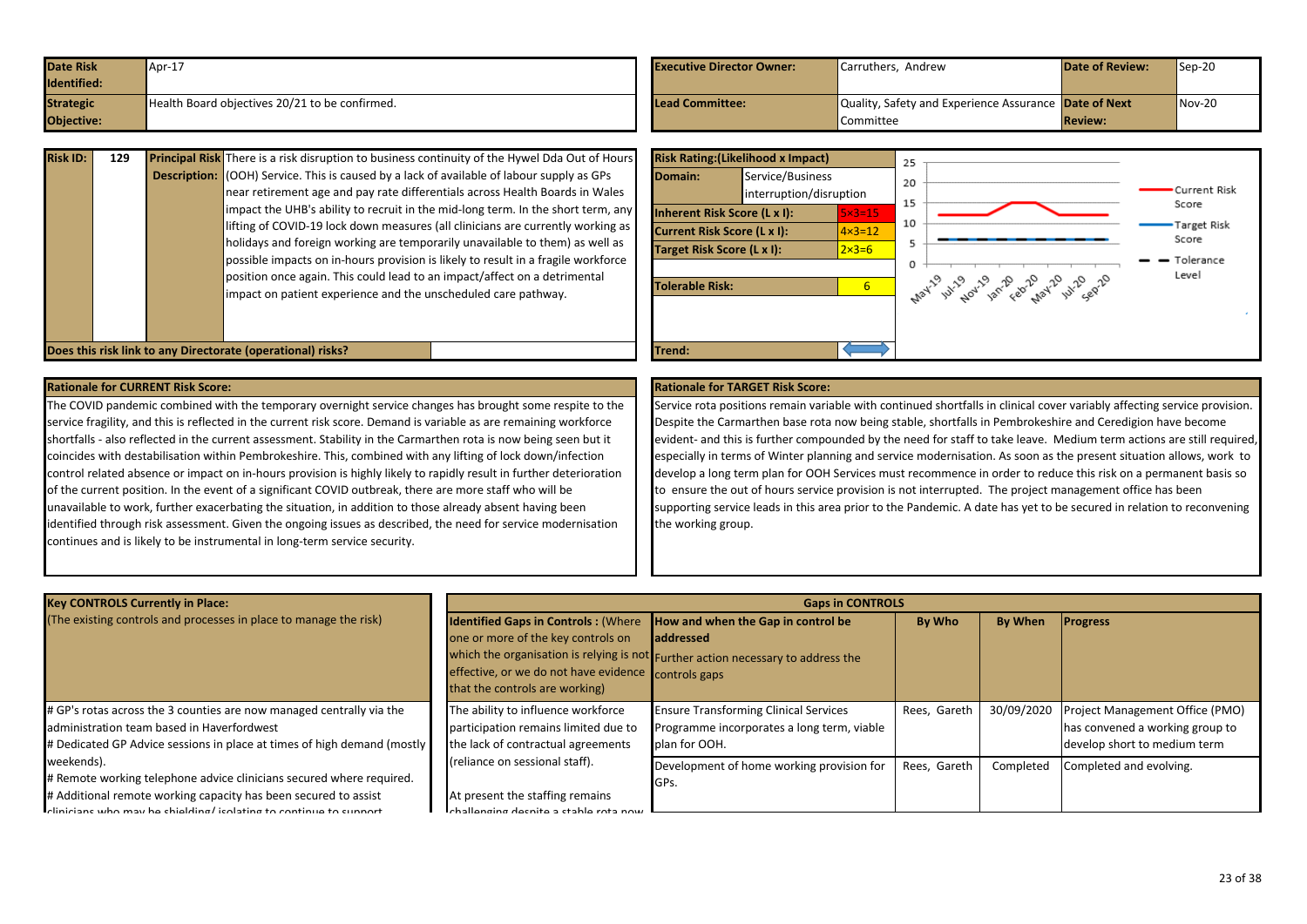| formulatis with may be sinefulligy isolating to continue to support<br>operational demand.<br># Ongoing workforce support from 111 programme team in addressing<br>OOH fragilities in place.<br># Health Professional feedback form in use between clinicians, service<br>management and 111 (WAST) leads.<br># WAST Advance Paramedic Practitioner (APP) resource continued.<br># Ongoing recruitment of clinicians has resulted in 14 appointments<br>(sessional or bank basis) in the last 4 months.<br># Rationalisation of overnight bases in place since March 2020 appear | unanchgnig ucspite a stable ruta nuw<br>being agreed at the Carmarthen base-<br>there are shortfalls in Pembrokeshire<br>and Ceredigon that are affecting<br>service provision throughout the 7 day<br>operating period.<br>The current situation is likely due<br>destabilise further due to the current<br>COVID-19 situation, and so need for | Implement a change to the pathway in PPH<br>Minor Injury Unit as authorised by Executive<br>Team 06/11/19 | Davies, Nick | Completed | <b>ET approval gained following</b><br>discussions with affected GP groups.<br>Further engagement with affected<br>staffing groups has been completed.<br>New provisional dates agreed by<br>engagement on 07/01/20.<br>On target for rationalisation of night<br>base cover from 09 March 2020                                                                                     |
|----------------------------------------------------------------------------------------------------------------------------------------------------------------------------------------------------------------------------------------------------------------------------------------------------------------------------------------------------------------------------------------------------------------------------------------------------------------------------------------------------------------------------------------------------------------------------------|--------------------------------------------------------------------------------------------------------------------------------------------------------------------------------------------------------------------------------------------------------------------------------------------------------------------------------------------------|-----------------------------------------------------------------------------------------------------------|--------------|-----------|-------------------------------------------------------------------------------------------------------------------------------------------------------------------------------------------------------------------------------------------------------------------------------------------------------------------------------------------------------------------------------------|
| successful in supporting wider service delivery in current model.                                                                                                                                                                                                                                                                                                                                                                                                                                                                                                                | formalised workforce plan and                                                                                                                                                                                                                                                                                                                    |                                                                                                           |              |           |                                                                                                                                                                                                                                                                                                                                                                                     |
| # A new approach to engage with the GP network was held in terms of a<br>workshop in Oct19 - further workshops to be held in 2020, but re-<br>arrangement is affected by COVID-19 restrictions.<br># Programme Management Office (PMO) project to assess service and<br>workforce redesign is presently on hold due to the COVID-19 situation.                                                                                                                                                                                                                                   | redesign is still required - support<br>from PMO to achieve this has been<br>obtained and a working group will<br>reconvene as soon as conditions allow-<br>timescale yet to be confirmed.<br>In relation to service demand, activity<br>is increasing (3860 contacts in August<br>2020- on a par with January<br>expectation) and this further  | Investigate potential external alternatives to<br>current workforce position.                             | Davies, Nick | Completed | The Service is working with shared<br>services and the 111 programme to<br>develop a GP Hub where locum<br>sessions can be accessed centrally to<br>support service provision. This is<br>similar to the Covid GP Hub and is<br>supported by GP Wales. Access to<br>this workforce stream (coordinated<br>by GP Wales/111 project team) is<br>anticipated to be available by end of |

|                                  | <b>ASSURANCE MAP</b>                               |                                            |                                                  | <b>Control RAG</b>                                                               | <b>Latest Papers</b>                                                                                                                                  |                                                     |                                                                                                                                                                                                     | <b>Gaps in ASSURANCES</b> |           |                                                                                                    |
|----------------------------------|----------------------------------------------------|--------------------------------------------|--------------------------------------------------|----------------------------------------------------------------------------------|-------------------------------------------------------------------------------------------------------------------------------------------------------|-----------------------------------------------------|-----------------------------------------------------------------------------------------------------------------------------------------------------------------------------------------------------|---------------------------|-----------|----------------------------------------------------------------------------------------------------|
| Performance<br><b>Indicators</b> | <b>Sources of ASSURANCE</b>                        | Type of<br>Assurance<br>(1st, 2nd,<br>3rd) | Required<br>Assurance<br><b>Current</b><br>Level | <b>Rating (what</b><br>the assurance<br>is telling you<br>about your<br>controls | (Committee &<br>date)                                                                                                                                 |                                                     | Identified Gaps How are the Gaps in<br><b>ASSURANCE will be</b><br>in Assurance:<br>addressed<br><b>Further action necessary to</b><br>address the gaps                                             | By Who                    | By When   | <b>Progress</b>                                                                                    |
|                                  | Weekly sitreps/Weekend<br>briefings for OOH        | 1st                                        |                                                  |                                                                                  | <b>QSEAC-Review</b><br>of risk 129-<br>(prepared<br>Sep20)<br>ET-Risk to<br><b>OOH business</b><br>continuity -<br>Sep19<br>QSEAC OOH<br>Update Sep19 | Lack of<br>meaningful<br>performance<br>indicators. | Assess NHS 111<br>performance metrics to<br>understand how they may<br>influence Hywel Dda OOHs<br>performance, and if a viable<br>alternative - which may<br>support improvement in<br>shift fill. | Davies, Nick              | Completed | New 111 Wales performance metrics<br>are being prepared and will soon be<br>circulated for review. |
|                                  | Monitoring of performance<br>against 111 standards | 1st                                        |                                                  |                                                                                  | ET-OOH<br>resilience -<br>Nov19<br><b>BPPAC</b> - update<br>on the OOH<br>Services peer<br>review paper                                               |                                                     |                                                                                                                                                                                                     |                           |           |                                                                                                    |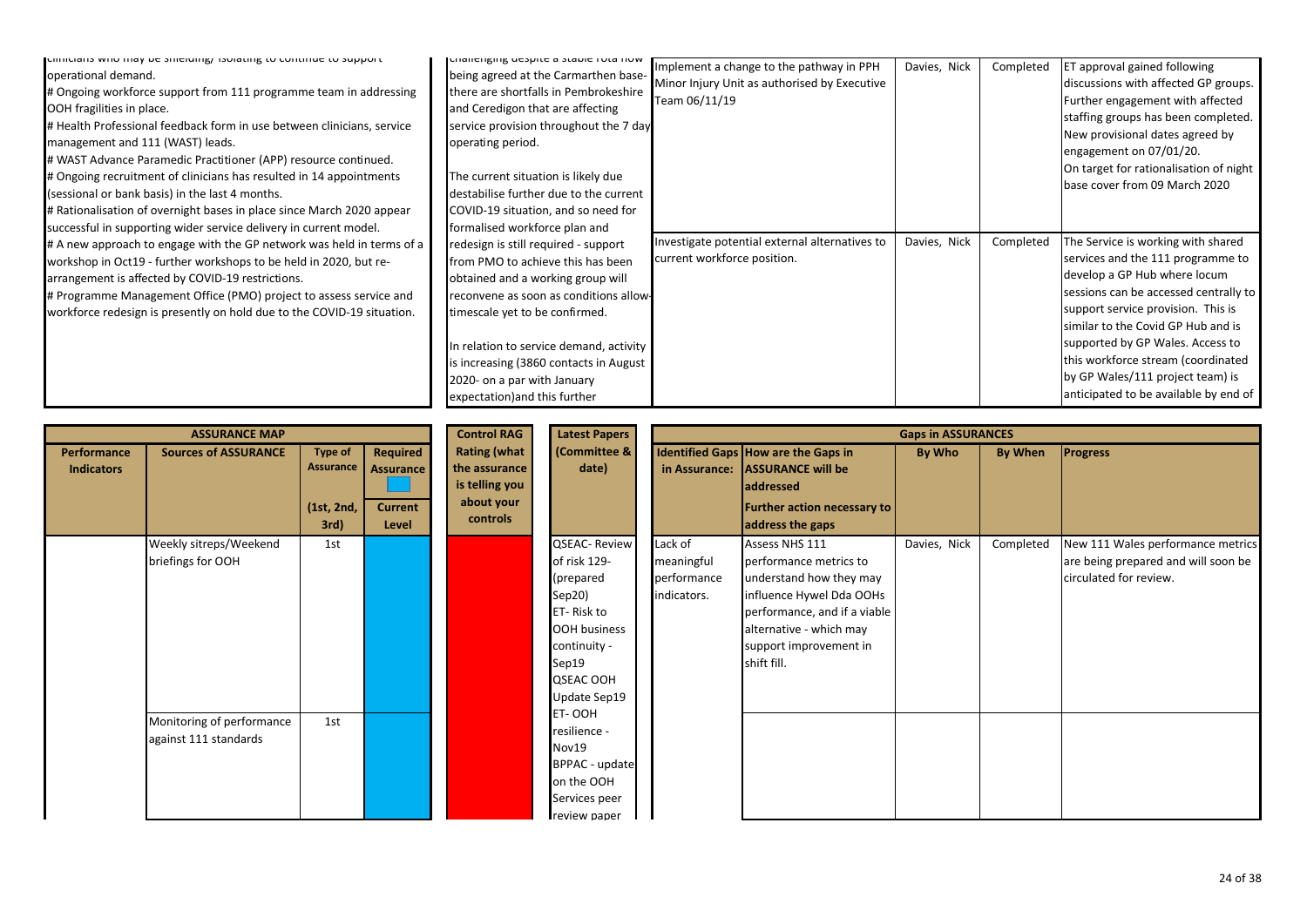| <b>Executive Performance</b> | 2nd |  |
|------------------------------|-----|--|
| Reviews                      |     |  |
| <b>BPPAC monitoring</b>      | 2nd |  |
| <b>QSEAC</b> monitoring      | 2nd |  |
| WG Peer Review Oct 19        | 3rd |  |

review paper Dec19 BPPAC Quarterly monitoring Nov19 QSEAC OOH Update Feb20 ET - OOH resilience Q3 monitoring Jan20 QSEAC - Peer review - Feb20 BPPAC - OOH service design Feb20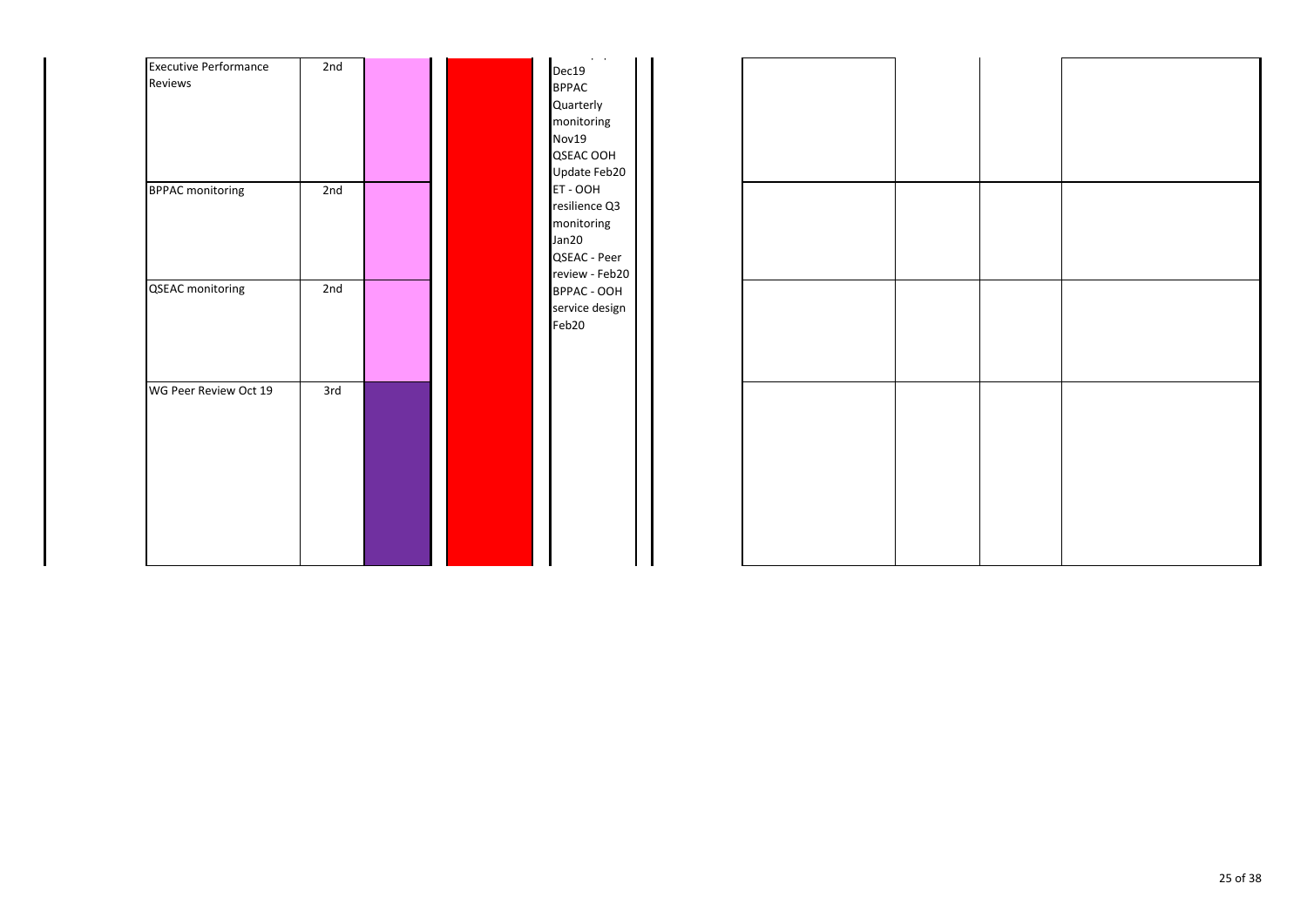<span id="page-25-0"></span>

| <b>Date Risk</b><br>Identified: | $May-19$                                       | <b>Executive Director Owner:</b> | Shakeshaft, Alison                                    | <b>Date of Review:</b> | $\textsf{Sep-20}$ |
|---------------------------------|------------------------------------------------|----------------------------------|-------------------------------------------------------|------------------------|-------------------|
| <b>Strategic</b>                | Health Board objectives 20/21 to be confirmed. | Lead Committee:                  | Quality, Safety and Experience Assurance Date of Next |                        | $Oct-20$          |
| <b>Objective:</b>               |                                                |                                  | Committee                                             | <b>Review:</b>         |                   |

| <b>Risk ID:</b> | 733 | <b>Principal Risk</b> There is a risk of the Health Board not meeting fully its statutory duties under<br><b>Description:</b> the Additional Learning Needs and Education Tribunal Act (Wales) 2018 by 1st<br>September 2021. This is caused by a deficit in Information Management<br>requirements to inform performance reporting and assurance, lack of<br>service/department systems and processes, lack of staff awareness and<br>understanding of the relevance of ALNET Act upon their practice, inability to<br>fully meet requirements in relation to Welsh Medium provision and dispute<br>resolution. This could lead to an impact/affect on complaints and tribunals,<br>loss of reputation and possible judicial review. | Domain:<br>Inherent Risk Score (L x I):<br>Current Risk Score (L x I):<br>Target Risk Score (L x I):<br>Tolerable Risk: | <b>Risk Rating: (Likelihood x Impact)</b><br>Statutory duty/inspections | $5\times4=20$<br>$3 \times 4 = 12$<br>$2 \times 3 = 6$ | 25<br>20<br>15<br>10 | Mav-20 Jun-20<br>Sep-20<br>Dec-19 | Current Risk<br>Score<br>Target Risk<br>Score<br>- Tolerance<br>Level |
|-----------------|-----|---------------------------------------------------------------------------------------------------------------------------------------------------------------------------------------------------------------------------------------------------------------------------------------------------------------------------------------------------------------------------------------------------------------------------------------------------------------------------------------------------------------------------------------------------------------------------------------------------------------------------------------------------------------------------------------------------------------------------------------|-------------------------------------------------------------------------------------------------------------------------|-------------------------------------------------------------------------|--------------------------------------------------------|----------------------|-----------------------------------|-----------------------------------------------------------------------|
|                 |     | Does this risk link to any Directorate (operational) risks?                                                                                                                                                                                                                                                                                                                                                                                                                                                                                                                                                                                                                                                                           | Trend:                                                                                                                  |                                                                         |                                                        |                      |                                   |                                                                       |

|  | <b>Rationale for CURRENT Risk Score:</b> |  |
|--|------------------------------------------|--|
|--|------------------------------------------|--|

"The ALNET Act (Wales) 2018 places new statutory duties on the Health Board. The full impact of these new statutory duties on individual services/departments/directorates is not fully understood as yet. During the Q1 period of the COVID-19 pandemic, the preparations for the implementation were put on hold.

However, the WG Education branch has been clear in its communication that the implementation of the ALNET Act on the 1st September 2021 remains a firm priority. More recently, as part of the Q2 framework, the preparations for the implementations of the ALNET Act have been resumed."

# **Rationale for TARGET Risk Score:**

The focus of the actions is to prepare all relevant services/departments/directorates so that they can fulfil their duties under the Act or support the organisation in fulfilling its duties under the Act. However, the impact of the implementation of the Act will only become fully clear over time. Lessons will be learned from the implementation which will inform further actions which may reduce the target score to below tolerance level.

| <b>Key CONTROLS Currently in Place:</b>                           | <b>Gaps in CONTROLS</b>                                                         |                                                                                  |               |                |                 |  |  |
|-------------------------------------------------------------------|---------------------------------------------------------------------------------|----------------------------------------------------------------------------------|---------------|----------------|-----------------|--|--|
| (The existing controls and processes in place to manage the risk) | <b>Identified Gaps in Controls: (Where   How and when the Gap in control be</b> |                                                                                  | <b>By Who</b> | <b>By When</b> | <b>Progress</b> |  |  |
|                                                                   | one or more of the key controls on                                              | laddressed                                                                       |               |                |                 |  |  |
|                                                                   |                                                                                 | which the organisation is relying is not Further action necessary to address the |               |                |                 |  |  |
|                                                                   | effective, or we do not have evidence controls gaps                             |                                                                                  |               |                |                 |  |  |
|                                                                   | that the controls are working)                                                  |                                                                                  |               |                |                 |  |  |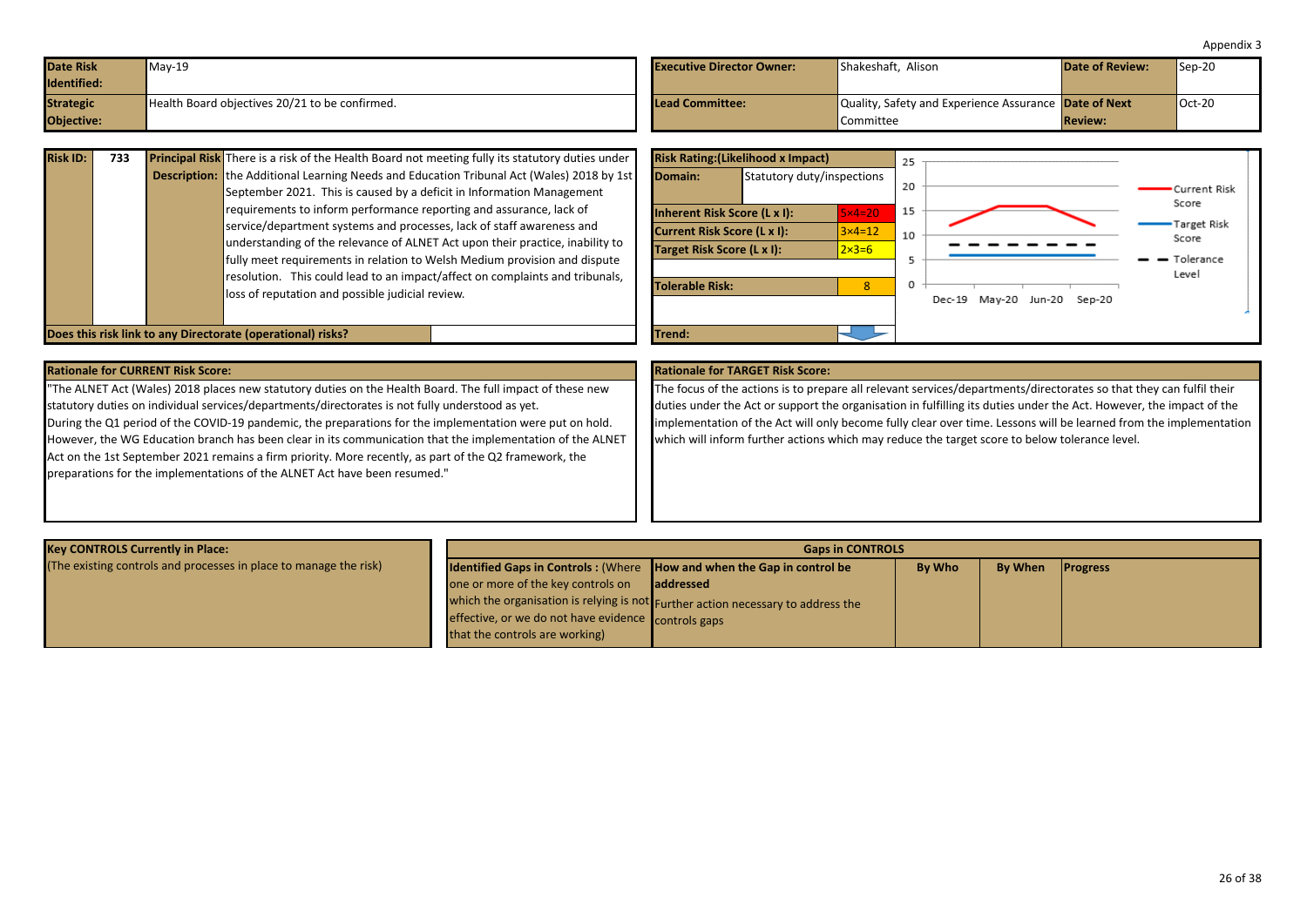| # DECLO (Designated Education Clinical Lead Officer) appointed (one of | A deficit in information management | Implement Regional Health ALN          | Vanderlinden, | <del>31/08/2020</del> | The original national implementation |
|------------------------------------------------------------------------|-------------------------------------|----------------------------------------|---------------|-----------------------|--------------------------------------|
| the 4 new statutory duties) - $01/01/2019$                             | requirements to inform performance  | Implementation Plan (04/2020-08/2021), | Natalie       | 31/08/2021            | date of the ALNET Act on             |
| # DECLO member of the All Wales DECLO Group                            | reporting.                          | which includes actions to address the  |               |                       | 01/09/2020 was revised to            |
| # DECLO member of Regional ALN Transformation Leadership Group.        |                                     | assurance gaps.                        |               |                       | 01/09/2021 by the Welsh Minister     |
| # Hywel Dda ALN Implementation Group established - 01/04/2019          | A lack of service/                  |                                        |               |                       | for Education Kirsty Williams.       |
| # Hywel Dda Readiness Survey completed - Spring 2019                   | department/directorate systems and  |                                        |               |                       |                                      |
| # Hywel Dda ALN Implementation Plan (2019-2020) in situ.               | processes to ensure adherence with  |                                        |               |                       |                                      |
| # Hywel Dda represented at the relevant regional ALN work streams      | the statutory requirements of the   |                                        |               |                       |                                      |
| $(2019 - 2020)$                                                        | <b>ALNET Act.</b>                   |                                        |               |                       |                                      |
| # Local systems in place to capture SEN, which may be transferable to  |                                     |                                        |               |                       |                                      |
| IALN.                                                                  | A lack of staff awareness and       |                                        |               |                       |                                      |
| # Strong local, operational working relationships with Local Authority | understanding of the relevance of   |                                        |               |                       |                                      |
| Education Services, Social Services, Schools and Further Education     | ALNET Act upon their practice.      |                                        |               |                       |                                      |
| Institutions.                                                          |                                     |                                        |               |                       |                                      |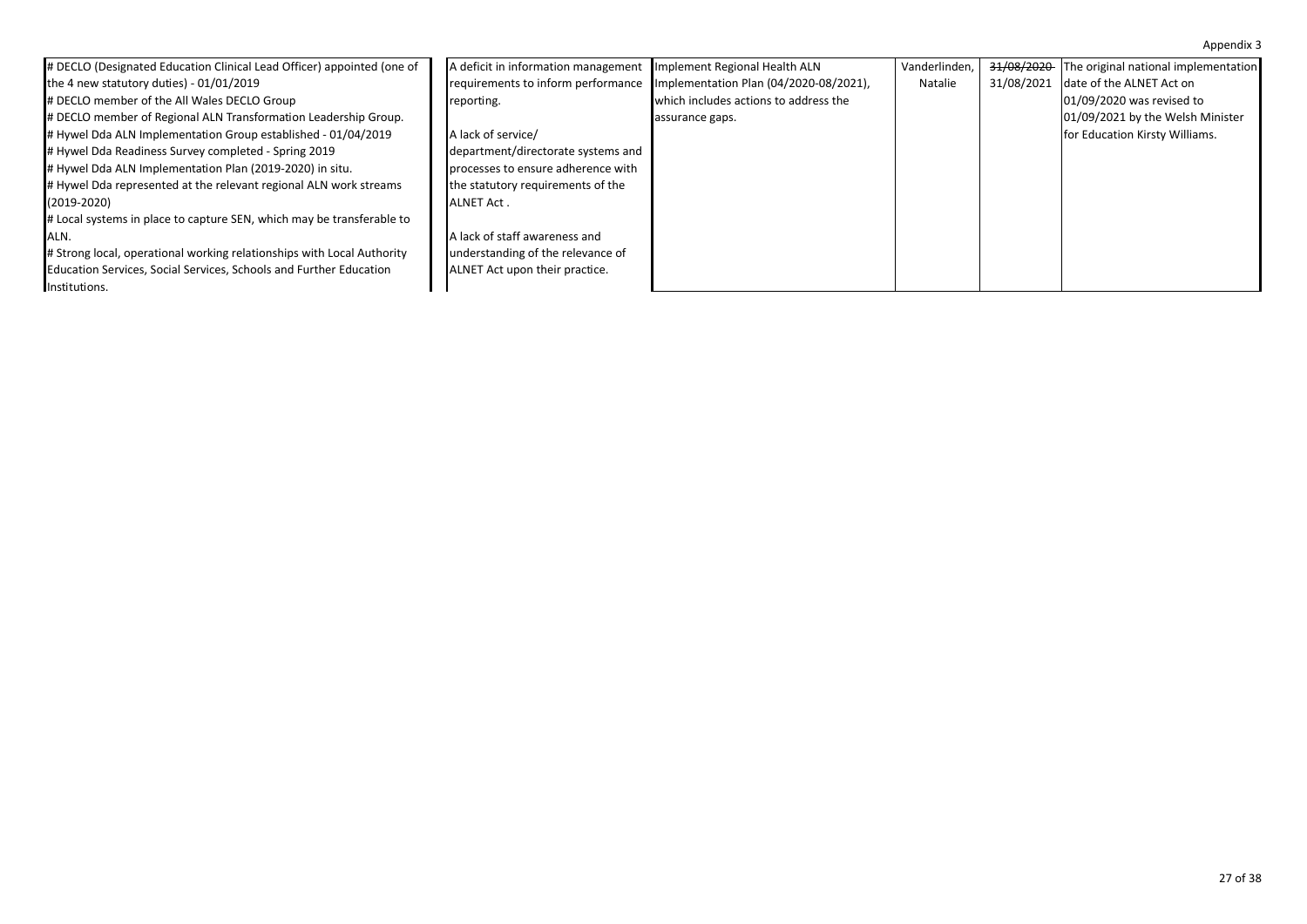| # Successful grant application from Regional Transformation Fund (2019-   | Inability to fully meet requirements in |  |  |
|---------------------------------------------------------------------------|-----------------------------------------|--|--|
|                                                                           |                                         |  |  |
| 2020) to fund fixed term Business Support to assist with the              | relation to Welsh Medium provision      |  |  |
| implementation of the ALN Implementation Plan.                            | and dispute resolution.                 |  |  |
| # Project Support Manager - ALN appointed for 12 months.                  |                                         |  |  |
| # Information raising session at OD Session of the Board and at Executive | Project Support Officer (started        |  |  |
| Team.                                                                     | 09/12/2020) been deployed on            |  |  |
| # Growing understanding of the ALNET Act amongst senior leaders           | 24/03/2020 in support of COVID-         |  |  |
| within the Health Board and its potential impact, which helps inform the  | 19. Returned on 22/06/2020              |  |  |
| implementation plan.                                                      |                                         |  |  |
| # Integrated Regional ALN Transformation Plan (2020-2021) in situ         | ALN Implementation Group stood          |  |  |
| # Successful grant application from Regional ALN Transformation Fund      | down in support of Covid-19. Re-        |  |  |
| (2020-2021) to support the delivery of the Regional Health ALN            | instated since 10/06/2020.              |  |  |
| Implementation Plan (01/04/2020 - 31/08/2020)                             |                                         |  |  |
| # Review of ToR of HDdUHB ALN Operational Implementation Group.           | Reduced capacity within                 |  |  |
| # Development of Guide for NHS staff on ALNET Act (09 2020)               | Services/Departments/Directorates to    |  |  |
|                                                                           | focus on readiness for                  |  |  |
|                                                                           | implementation due to current focus     |  |  |
|                                                                           | on Covid-19. Capacity and focus         |  |  |
|                                                                           | partially been re-instated (09 2020).   |  |  |
|                                                                           |                                         |  |  |
|                                                                           | Uncertainty of the impact of the        |  |  |
|                                                                           | conversion of Individual Education      |  |  |
|                                                                           | Plans and Statements into Individual    |  |  |
|                                                                           | Development Plans unto service          |  |  |
|                                                                           |                                         |  |  |
|                                                                           | resources.                              |  |  |
|                                                                           |                                         |  |  |
|                                                                           |                                         |  |  |
|                                                                           |                                         |  |  |

|                   | <b>ASSURANCE MAP</b>        |            |                  | <b>Control RAG</b>  | <b>Latest Papers</b> |                           |                                            | <b>Gaps in ASSURANCES</b> |                |                                      |
|-------------------|-----------------------------|------------|------------------|---------------------|----------------------|---------------------------|--------------------------------------------|---------------------------|----------------|--------------------------------------|
| Performance       | <b>Sources of ASSURANCE</b> | Type of    | Required         | <b>Rating (what</b> | (Committee &         |                           | <b>Identified Gaps How are the Gaps in</b> | By Who                    | <b>By When</b> | <b>Progress</b>                      |
| <b>Indicators</b> |                             | Assurance  | <b>Assurance</b> | the assurance       | date)                |                           | in Assurance: ASSURANCE will be            |                           |                |                                      |
|                   |                             |            |                  | is telling you      |                      |                           | <b>laddressed</b>                          |                           |                |                                      |
|                   |                             | (1st, 2nd, | <b>Current</b>   | about your          |                      |                           | <b>Further action necessary to</b>         |                           |                |                                      |
|                   |                             | 3rd)       | Level            | controls            |                      |                           | address the gaps                           |                           |                |                                      |
|                   | Hywel Dda ALN               | 1st        |                  |                     | Executive            | Performance               | Confirm key performance                    | Vanderlinden              | 31/08/2020     | The original national implementation |
|                   | Implementation Group        |            |                  |                     | Team, ALN Act        | and governance indicators |                                            | Natalie                   | 31/08/2021     | date of the ALNET Act on             |
|                   | monitors the progress       |            |                  |                     | Implementatio        | arrangements              |                                            |                           |                | 01/09/2020 was revised to            |
|                   | against the actions within  |            |                  |                     | n - 09 2019          | currently not in          |                                            |                           |                | 01/09/2021 by the Welsh Minister     |
|                   | the Regional Health ALN     |            |                  |                     |                      | place to provide          |                                            |                           |                | for Education Kirsty Williams.       |
|                   | Implementation Plan - 2020- |            |                  |                     | <b>Bronze</b>        | the necessary             |                                            |                           |                |                                      |
|                   | 2021                        |            |                  |                     | Command -            | assurance that            |                                            |                           |                |                                      |
|                   |                             |            |                  |                     | $Commoninity -$      | the organisation          |                                            |                           |                |                                      |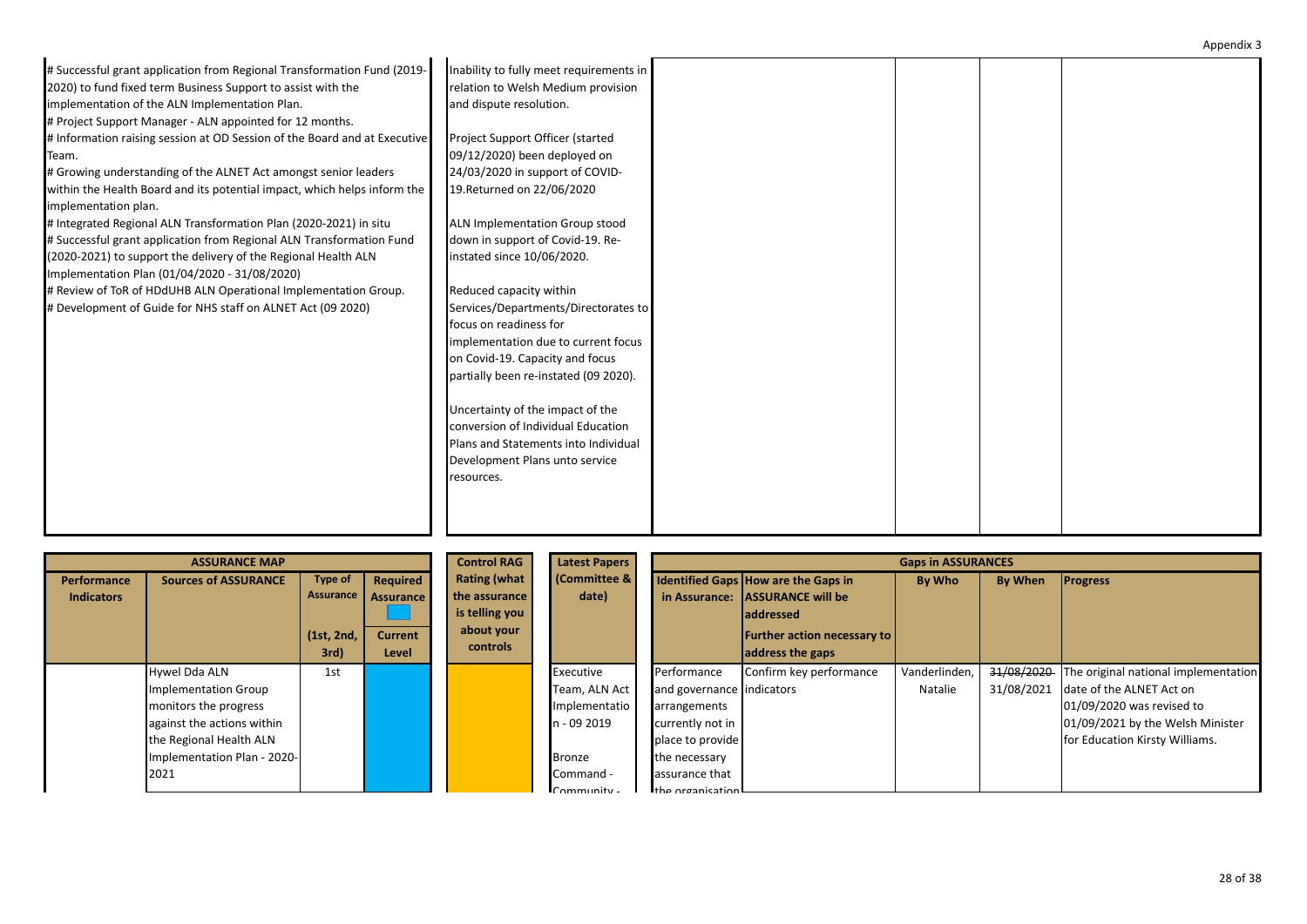| DECLO provides assurance<br>on an exception basis to the<br><b>Executive Team</b>                                                                           | 1st             |  | <b>COMMITTED</b><br>SBAR: SEN and<br>ALN during<br>CIVID-19 - June<br>2020 | LIIC UI BOITIJOLIUTI<br>fulfils its duties<br>under the Act. | Confirm key performance<br>reporting arrangements                       | Vanderlinden,<br>Natalie | 31/08/2020<br>31/08/2021 | The original national implementation<br>date of the ALNET Act on<br>01/09/2020 was revised to<br>01/09/2021 by the Welsh Minister<br>for Education Kirsty Williams. |
|-------------------------------------------------------------------------------------------------------------------------------------------------------------|-----------------|--|----------------------------------------------------------------------------|--------------------------------------------------------------|-------------------------------------------------------------------------|--------------------------|--------------------------|---------------------------------------------------------------------------------------------------------------------------------------------------------------------|
| DECLO provides assurance<br>to the Regional<br>Transformation Lead and<br>the Regional ALN<br><b>Transformation Group</b>                                   | 2 <sub>nd</sub> |  |                                                                            |                                                              | Confirm key quality, safety<br>and experience indicators                | Vanderlinden,<br>Natalie | 31/08/2020<br>31/08/2021 | The original national implementation<br>date of the ALNET Act on<br>01/09/2020 was revised to<br>01/09/2021 by the Welsh Minister<br>for Education Kirsty Williams. |
| <b>Regional ALN</b><br><b>Transformation Group</b><br>monitors progress made<br>against the actions within<br>the ALN Health work stream<br>plan 2019 -2020 | 1st             |  |                                                                            |                                                              | Confirm key quality, safety<br>and experience assurance<br>arrangements | Vanderlinden,<br>Natalie | 31/08/2020<br>31/08/2021 | The original national implementation<br>date of the ALNET Act on<br>01/09/2020 was revised to<br>01/09/2021 by the Welsh Minister<br>for Education Kirsty Williams. |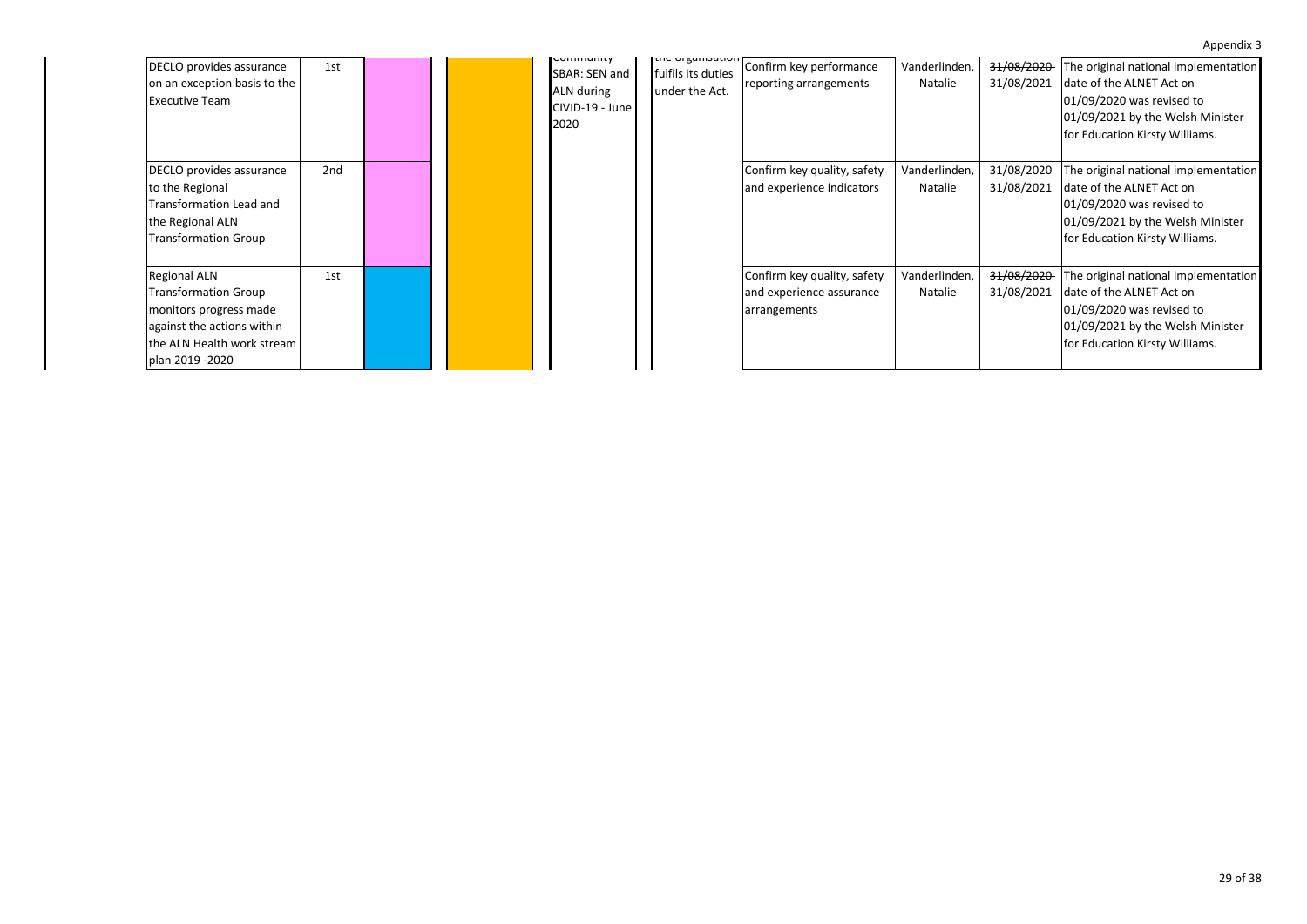<span id="page-29-0"></span>

| <b>Date Risk</b>  | $-$ eb-11                                      | <b>Executive Director Owner:</b> | Carruthers, Andrew                                    | <b>Date of Review:</b> | $Sep-20$ |
|-------------------|------------------------------------------------|----------------------------------|-------------------------------------------------------|------------------------|----------|
| Identified:       |                                                |                                  |                                                       |                        |          |
| <b>Strategic</b>  | Health Board objectives 20/21 to be confirmed. | Lead Committee:                  | Quality, Safety and Experience Assurance Date of Next |                        | $Nov-20$ |
| <b>Objective:</b> |                                                |                                  | Committee                                             | <b>Review:</b>         |          |

| <b>Risk ID:</b> | 117 | Principal Risk There is a risk avoidable patient harm or death and serious deterioration in<br><b>Description:</b> clinical condition, with patients having poorer outcomes. This is caused by the<br>delay in transfers to tertiary centre for those requiring urgent cardiac<br>investigations, treatment and surgery. This could lead to an impact/affect on<br>delayed treatments leading to significant adverse clinical outcomes for<br>patients, increased length of stay, increased risk of exposure hospital acquired<br>infection/risks, impaired patient flow into appropriate tertiary cardiac<br>pathways with secondary care CCU and cardiology beds exceeding capacity<br>and inhibiting flow from A&E/Acute Assessment wards. | Domain:<br><b>Tolerable Risk:</b> | Inherent Risk Score (L x I):<br><b>Current Risk Score (L x I):</b><br>Target Risk Score (L x I): | <b>Risk Rating: (Likelihood x Impact)</b><br>Safety - Patient, Staff or<br>Public | $5\times 5=25$<br>$2\times 5=10$<br>$2\times 5=10$<br>6 <sup>1</sup> | 25<br>20<br>15 | way 19 why way february 20 why sep 20 | Current Risk<br>Score<br>Target Risk<br>Score<br>- Tolerance<br>Level |
|-----------------|-----|-----------------------------------------------------------------------------------------------------------------------------------------------------------------------------------------------------------------------------------------------------------------------------------------------------------------------------------------------------------------------------------------------------------------------------------------------------------------------------------------------------------------------------------------------------------------------------------------------------------------------------------------------------------------------------------------------------------------------------------------------|-----------------------------------|--------------------------------------------------------------------------------------------------|-----------------------------------------------------------------------------------|----------------------------------------------------------------------|----------------|---------------------------------------|-----------------------------------------------------------------------|
|                 |     | Does this risk link to any Directorate (operational) risks?                                                                                                                                                                                                                                                                                                                                                                                                                                                                                                                                                                                                                                                                                   | <b>Trend:</b>                     |                                                                                                  |                                                                                   |                                                                      |                |                                       |                                                                       |

The UHB has previously experienced delays in transferring patients to Swansea Bay UHB (SBUHB) tertiary service for a range of cardiac investigations, treatments and surgery. The historic risk specifically associated with transfer delays for N-STEMI patients (NICE: 'within 72 hours' reduced on development of the NSTEMI Treat & Repatriate service. The risk is further reduced given a reduced level demand (reduced acute hospital presentation, reduced referrals from Primary Care, reduced Cardiology Outpatient activity) on account of Covid-19. The Cardiology Service has identified 'reduced patient presentation/Primary Care referral' and 'reduced Cardiology Outpatient activity' as two separate risks to manage this change.

### **Rationale for CURRENT Risk Score: Rationale for TARGET Risk Score:**

The target score was reduced to 10 in March 2019 on account of the Anticipated benefits of the Regional N-STEMI 'Treat & Repat' arrangement. The service initiated in January 2019 saw a reduction in transfer wait from an average of 10.7 to 3 days by April 2019. Between April and July 2019 waiting times increased to an average of approximately 5.8 days and is reflected in the increased current risk score of 15. Update on February 2020 waiting time position currently awaited from SBUHB.

| <b>Key CONTROLS Currently in Place:</b>                                    |                                                     | <b>Gaps in CONTROLS</b>                                                            |             |                |                                    |
|----------------------------------------------------------------------------|-----------------------------------------------------|------------------------------------------------------------------------------------|-------------|----------------|------------------------------------|
| (The existing controls and processes in place to manage the risk)          | <b>Identified Gaps in Controls: (Where</b>          | How and when the Gap in control be                                                 | By Who      | <b>By When</b> | <b>Progress</b>                    |
|                                                                            | one or more of the key controls on                  | addressed                                                                          |             |                |                                    |
|                                                                            |                                                     | which the organisation is relying is not Further action necessary to address the   |             |                |                                    |
|                                                                            | effective, or we do not have evidence controls gaps |                                                                                    |             |                |                                    |
|                                                                            | that the controls are working)                      |                                                                                    |             |                |                                    |
| # All patients are risk scored by cardiac team at SBUHB on receipt of      | Lack of capacity in tertiary centre to              | Develop business case to outline and                                               | Smith, Paul | 31/01/2019     | Cardiology SDM is engaged with     |
| patient referral from HDUHB.                                               |                                                     | manage a range of specialised cardiac evidence the benefits of increasing in-house |             | 30/11/2020     | JRPDF concerning this development. |
| # Medical and nursing staff review patients daily and update the           | investigations, treatments and                      | coronary angiography capacity in 2020/21 as                                        |             |                | SDM/Clinical Lead currently        |
| Sharepoint referral database as appropriate to communicate and             | surgery.                                            | Develop long term regional plan.                                                   | Carruthers. | 30/09/2019     | Decision taken not to establish a  |
| escalate changes in level of risk/priority for patients awaiting transfer. |                                                     |                                                                                    | Andrew      | 31/12/2020     | regional Cardiac Network/          |
| # Bi-monthly operational meeting with Swansea Bay UHB (SBUHB) to           | Lack of available data and business                 |                                                                                    |             |                | Collaborative. Development of long |
| monitor activity/patient flow and address associated ricks (issues         | intelligence to cunnort daily                       |                                                                                    |             |                |                                    |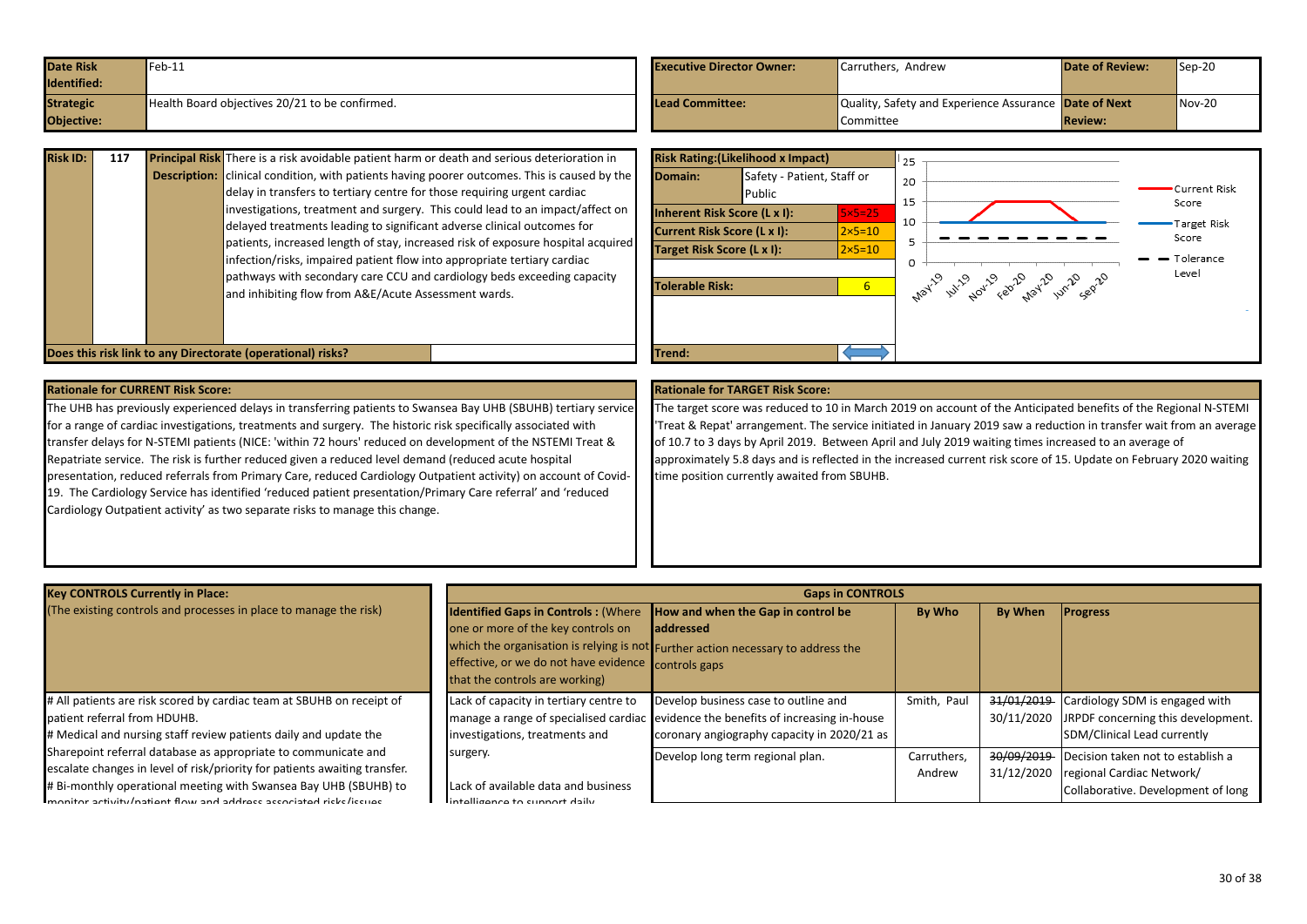| <b>INTUMILO I ACTIVITY/ DATEIT NOW AND ADDITESS ASSOCIATED NSS/15SUES.</b><br># Weekday telephone call between SBUHB Cardiology Coordinator and<br>all 4 hospital Coronary Care Units (CCUs) to review patients awaiting<br>transfer, in particular the progress on identified work-up actions.<br># NSTEMI Treat & Repatriate service in place since January 2019<br>providing 6 ring-fenced beds at PPH supporting timelier transfer for BGH<br>and WGH patients to SBUHB for angiography/coronary revascularisation.<br># Cardiology SDM engaged with Regional planning in support of<br>improvements in coronary angiography capacity across South West<br>Wales.<br># Cardiology SDM engaged with ARCH/Regional planning in support of<br>improvements in pacing capacity across South West Wales. | intemgence to support uany<br>monitoring/escalation of waiting<br>times across all sites for the full range<br>of cardiac investigations, treatments<br>and surgery.<br>Lack of cardiac catheter capacity in<br>HDUHB to reduce reliance on tertiary<br>centre angiography.<br>Lack of theatre / pacing capacity in<br>HDUHB to reduce reliance on tertiary<br>centre pacing. | Develop business case to support the long-<br>term sustainability of the N-STEMI 'Treat &<br>Repat' service, in particular for the following<br>cost elements:<br>• the transportation costs to ensure early<br>transfer of patients to Morriston for same<br>day cardiac catheter treatment and same day<br>repatriation to HDdUHB; and<br>• Consultant co-ordination/advice on the<br>HDdUHB patients referred to the regional<br>centre. | Smith, Paul | Completed | Long-term funding now in place for<br>PPH N-STEMI 'Treat & Repat' service -<br>this service is now established and<br>this action is now complete.                                                                         |
|---------------------------------------------------------------------------------------------------------------------------------------------------------------------------------------------------------------------------------------------------------------------------------------------------------------------------------------------------------------------------------------------------------------------------------------------------------------------------------------------------------------------------------------------------------------------------------------------------------------------------------------------------------------------------------------------------------------------------------------------------------------------------------------------------------|-------------------------------------------------------------------------------------------------------------------------------------------------------------------------------------------------------------------------------------------------------------------------------------------------------------------------------------------------------------------------------|---------------------------------------------------------------------------------------------------------------------------------------------------------------------------------------------------------------------------------------------------------------------------------------------------------------------------------------------------------------------------------------------------------------------------------------------|-------------|-----------|----------------------------------------------------------------------------------------------------------------------------------------------------------------------------------------------------------------------------|
|                                                                                                                                                                                                                                                                                                                                                                                                                                                                                                                                                                                                                                                                                                                                                                                                         | Lack of CT Coronary Angiography<br>capacity in HDUHB to reduce reliance<br>on in-house and SBUHB angiography.                                                                                                                                                                                                                                                                 | Address issues identified regarding needed<br>improvements to referral processes as<br>reported in August JRPDC paper:<br>• the internal communication and transfer<br>processes within HDdUHB are a critical part<br>of the success of the treat and repatriate<br>pathway; and<br>• Secondary care Cardiology referrals now<br>have Consultant to Consultant discussion<br>ahead of the electronic referral being made.                   | Smith, Paul | Completed | Current controls working well.<br>SharePoint system and daily<br>weekday coordination calls between<br>Morriston Hospital and 4 HDUHB<br>hospital sites working well.                                                      |
|                                                                                                                                                                                                                                                                                                                                                                                                                                                                                                                                                                                                                                                                                                                                                                                                         |                                                                                                                                                                                                                                                                                                                                                                               | Develop more robust reporting of data and<br>business intelligence to support daily<br>monitoring/escalation of waiting times across<br>all sites for the full range of cardiac<br>investigations, treatments and surgery.                                                                                                                                                                                                                  | Smith, Paul | Completed | Currently piloting system at GGH for<br>roll-out across all 4 hospital sites. In-<br>house system monitored by<br>Cardiology SDM works well in<br>supporting escalation of prolonged<br>waits to Morriston Cardiac Centre. |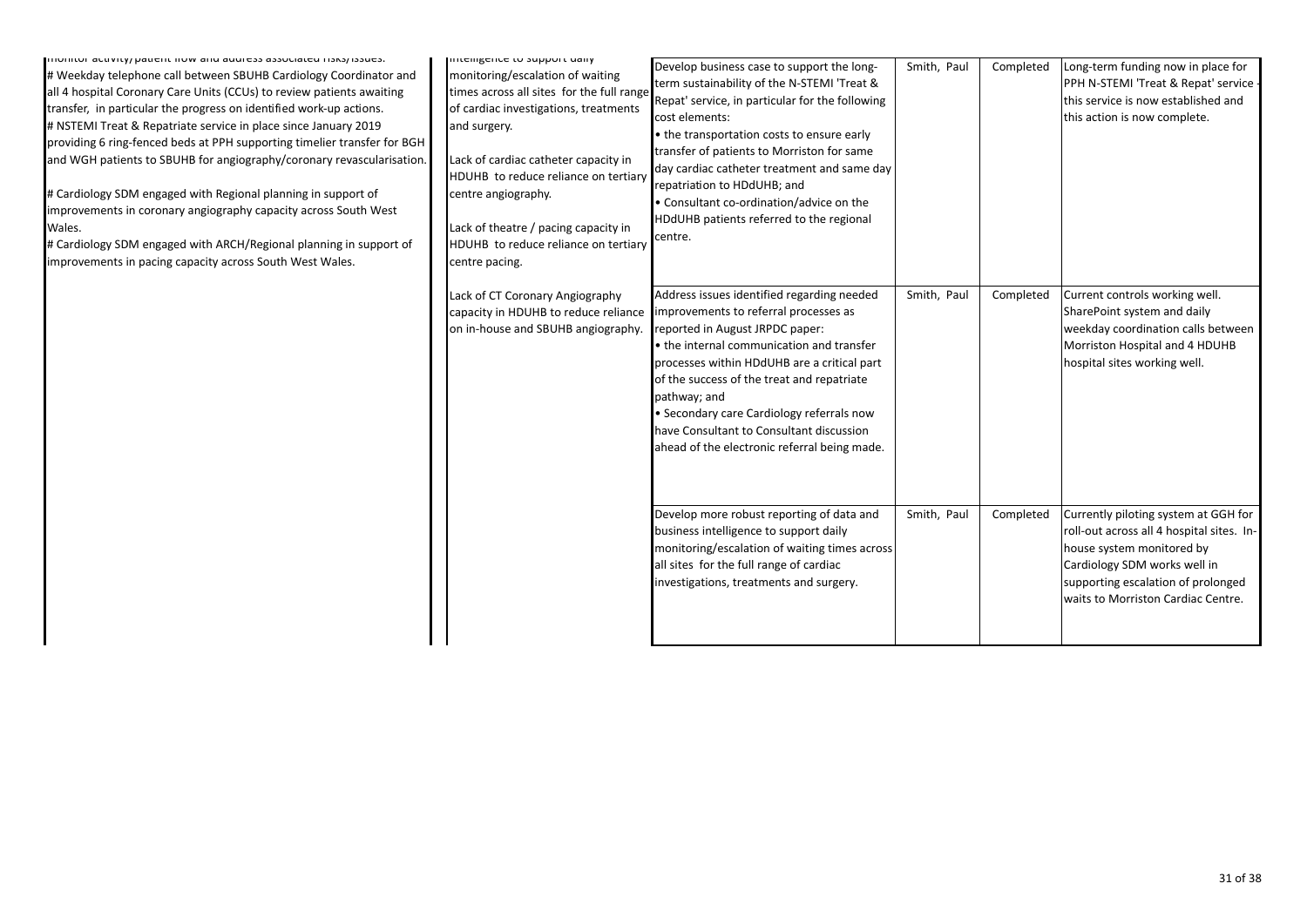| Develop business case to outline and<br>evidence benefits of increasing in-house<br>pacing capacity in 2019/20 as part of a | Smith, Paul | 31/10/2019<br>30/11/2020 | Pacing SBAR (Aug '19) approved by<br>Execs in Sept '19 supporting<br>repatriating Simple Bradycardia |
|-----------------------------------------------------------------------------------------------------------------------------|-------------|--------------------------|------------------------------------------------------------------------------------------------------|
| broader plan to repatriate the pacing LTA<br>from SBUHB.                                                                    |             |                          | Pacing (LTA) from SBUHB. Initial<br>plan to phased repatriation from                                 |
|                                                                                                                             |             |                          | October/November 2019 impeded<br>by HDUHBs pacing                                                    |
|                                                                                                                             |             |                          | operational/capacity pressures (loss<br>of 50% capacity at GGH site; loss of                         |
|                                                                                                                             |             |                          | 33% Health-board-wide).<br>SDM/Clinical Lead currently working                                       |
|                                                                                                                             |             |                          | to return service capacity to baseline<br>following significant pacing reduction                     |
|                                                                                                                             |             |                          | due to COVID. T&F Group currently<br>meeting weekly to focus on needed                               |
|                                                                                                                             |             |                          | actions.                                                                                             |
|                                                                                                                             |             |                          |                                                                                                      |
|                                                                                                                             |             |                          |                                                                                                      |

|                                                  | <b>ASSURANCE MAP</b>                                                                                                          |                                                   |                                                         | <b>Control RAG</b>                                                               | <b>Latest Papers</b>  |                                     |                                                                                                                                                      | <b>Gaps in ASSURANCES</b> |                          |                                                                                                                     |
|--------------------------------------------------|-------------------------------------------------------------------------------------------------------------------------------|---------------------------------------------------|---------------------------------------------------------|----------------------------------------------------------------------------------|-----------------------|-------------------------------------|------------------------------------------------------------------------------------------------------------------------------------------------------|---------------------------|--------------------------|---------------------------------------------------------------------------------------------------------------------|
| Performance<br><b>Indicators</b>                 | <b>Sources of ASSURANCE</b>                                                                                                   | <b>Type of</b><br>Assurance<br>(1st, 2nd,<br>3rd) | Required<br><b>Assurance</b><br><b>Current</b><br>Level | <b>Rating (what</b><br>the assurance<br>is telling you<br>about your<br>controls | (Committee &<br>date) | in Assurance:                       | <b>Identified Gaps How are the Gaps in</b><br><b>ASSURANCE will be</b><br><b>addressed</b><br><b>Further action necessary to</b><br>address the gaps | By Who                    | By When                  | <b>Progress</b>                                                                                                     |
| Performance<br>indicators for Tier<br>1 targets. | Daily/weekly/monthly/<br>monitoring arrangements by<br>management<br>Audit of N-STEMI referral<br>undertaken by Clinical Lead | 1st<br>1st                                        |                                                         |                                                                                  |                       | Lack of<br>Board and<br>Committees. | Review reporting<br>oversight at the arrangements of emergency<br>and elective waits.                                                                | Carruthers,<br>Andrew     | 01/10/2018<br>30/11/2020 | Discussions continue with SBUHB for<br>information on cardiac patients (on<br>all pathways) to be provided to Hywel |
|                                                  | show average wait of 5.8<br><b>Executive Performance</b><br>Reviews                                                           | 2nd                                               |                                                         |                                                                                  |                       |                                     |                                                                                                                                                      |                           |                          |                                                                                                                     |
|                                                  | IPAR Performance Report to<br><b>BPPAC &amp; Board</b><br>Monthly oversight by WG                                             | 2nd<br>3rd                                        |                                                         |                                                                                  |                       |                                     |                                                                                                                                                      |                           |                          |                                                                                                                     |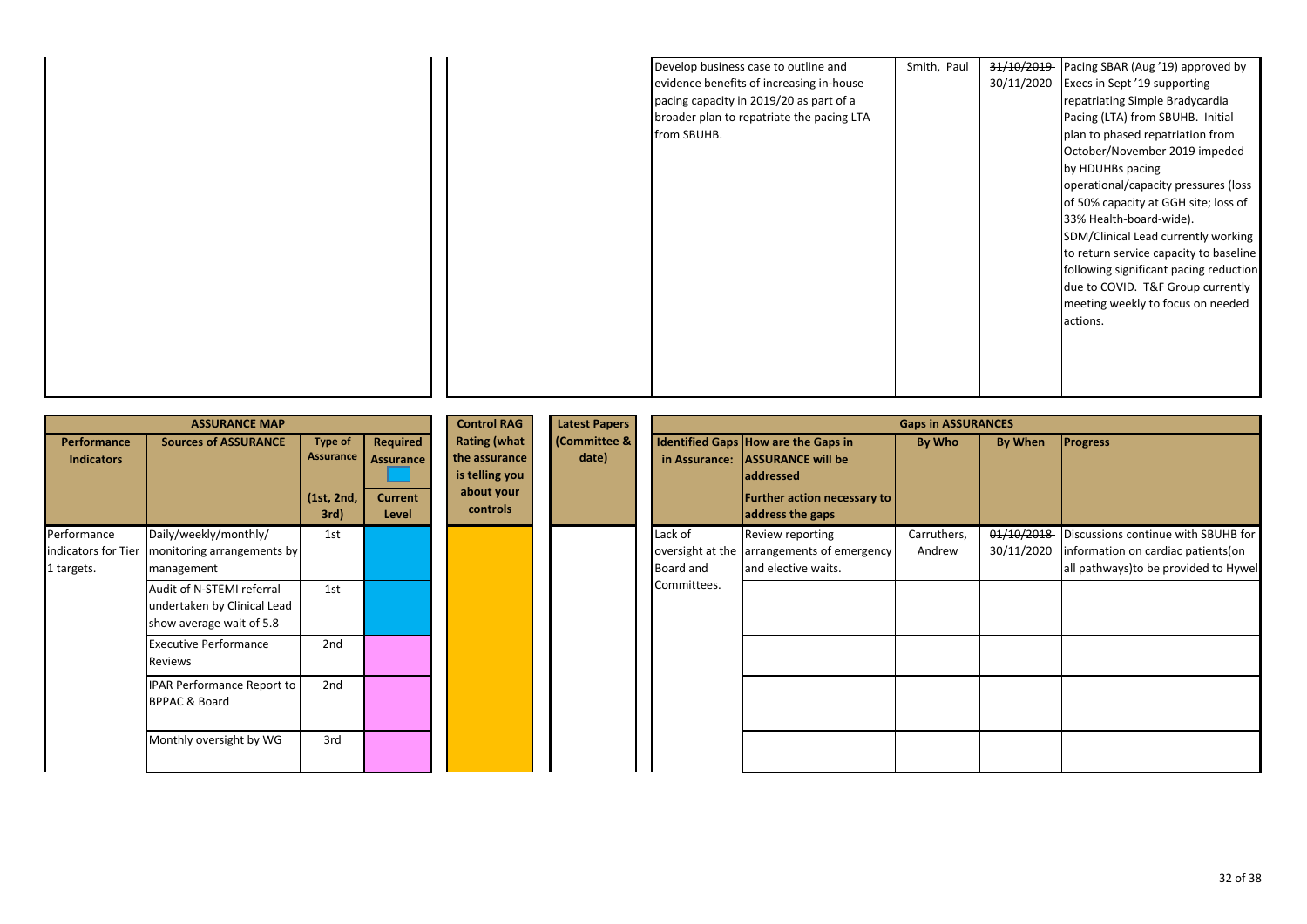<span id="page-32-0"></span>

| <b>Date Risk</b><br>Identified: | $Sep-18$                                       | <b>Executive Director Owner:</b> | Carruthers, Andrew                                                 | <b>Date of Review:</b> | $\textsf{Sep-20}$ |
|---------------------------------|------------------------------------------------|----------------------------------|--------------------------------------------------------------------|------------------------|-------------------|
| <b>Strategic</b><br>Objective:  | Health Board objectives 20/21 to be confirmed. | Lead Committee:                  | Quality, Safety and Experience Assurance Date of Next<br>Committee | <b>Review:</b>         | $Oct-20$          |

| <b>Risk ID:</b> | 634 | <b>Principal Risk</b> There is a risk avoidable harm of maternity patients who require an                                                                                                                                                     |                                                             | <b>Risk Rating: (Likelihood x Impact)</b> |                                  |
|-----------------|-----|-----------------------------------------------------------------------------------------------------------------------------------------------------------------------------------------------------------------------------------------------|-------------------------------------------------------------|-------------------------------------------|----------------------------------|
|                 |     | <b>Description:</b> emergency c-section (category 1) at Bronglais General Hospital (BGH) outside<br>of normal working hours. This is caused by not being able to meet the                                                                     | Domain:                                                     | Safety - Patient, Staff or<br>Public      |                                  |
|                 |     | required standard of 'call to knife' within 30 minutes as there is no overnight<br>theatre provision located on site. This could lead to an impact/affect on<br>complications for mother and baby resulting in long term, irreversible health | Inherent Risk Score (L x I):<br>Current Risk Score (L x I): |                                           | $3\times 5=15$<br>$2\times 5=10$ |
|                 |     | effects.                                                                                                                                                                                                                                      | Target Risk Score (L x I):                                  |                                           | $1x5=5$                          |
|                 |     | Does this risk link to any Directorate (operational) risks?                                                                                                                                                                                   | Tolerable Risk:<br>Trend:                                   |                                           |                                  |

|                            | <b>Risk Rating: (Likelihood x Impact)</b>                          |                            | 25                                                            |  |
|----------------------------|--------------------------------------------------------------------|----------------------------|---------------------------------------------------------------|--|
| Domain:                    | Safety - Patient, Staff or<br>Public                               |                            | 20<br>Current Risk<br>15<br>Score                             |  |
|                            | Inherent Risk Score (L x I):<br><b>Current Risk Score (L x I):</b> | $3x5=15$<br>$2\times 5=10$ | 10<br>Target Risk<br>Score                                    |  |
| Target Risk Score (L x I): |                                                                    | $1 \times 5 = 5$           | 5<br>Tolerance<br>0                                           |  |
| Tolerable Risk:            |                                                                    | 6                          | Level<br>. hay - ul-2 404 - cap - na - na - 10 - 10 - 20 - 20 |  |
| Trend:                     |                                                                    |                            |                                                               |  |

There is currently a resident Operating Department Practitioner 24/7 at Bronglais Hospital alongside a resident anaesthetic and obstetric team. The theatre scrub currently work on an on-call basis from home, which must be within 20 minutes travelling distance from the site. There is the potential for outside factors to impede timely arrival on site which are outside the control of the team which is reflected in the likelihood score of 3. While there have been no breaches of the 30 minute target it remains a potential risk which could have significant consequences. The Bronglais unit is a obstetric unit with modified criteria for delivery, with mothers assessed as being at high risk of complications during labour requiring medical intervention, being managed though the Maternity Unit in Carmarthen.

The UHB is aspiring to reduce this risk to the minimum by establishing a resident primary theatre team 24/7 in Bronglais Hospital to mitigate against the potential for outside factors to impact upon the delivery of care.

| <b>Key CONTROLS Currently in Place:</b>                                      | <b>Gaps in CONTROLS</b>                                                       |                                                                                  |                 |                |                                      |  |  |  |
|------------------------------------------------------------------------------|-------------------------------------------------------------------------------|----------------------------------------------------------------------------------|-----------------|----------------|--------------------------------------|--|--|--|
| (The existing controls and processes in place to manage the risk)            | <b>Identified Gaps in Controls: (Where How and when the Gap in control be</b> |                                                                                  | By Who          | <b>By When</b> | <b>Progress</b>                      |  |  |  |
|                                                                              | one or more of the key controls on                                            | <b>laddressed</b>                                                                |                 |                |                                      |  |  |  |
|                                                                              |                                                                               | which the organisation is relying is not Further action necessary to address the |                 |                |                                      |  |  |  |
|                                                                              | effective, or we do not have evidence controls gaps                           |                                                                                  |                 |                |                                      |  |  |  |
|                                                                              | that the controls are working)                                                |                                                                                  |                 |                |                                      |  |  |  |
| Resident Operating Department Practitioners (OPD) Team                       | Not having 24/7 resident theatre                                              | Establish funding for 24/7 resident theatre                                      | Teape, Joe      | Completed      | Funding approved by Executive        |  |  |  |
|                                                                              | team.                                                                         | team.                                                                            | (Inactive User) |                | Team. Implemented new rota Oct19.    |  |  |  |
| 24/7 anaesthetic cover on site (obstetrician and consultant anaesthetist).   |                                                                               |                                                                                  |                 |                |                                      |  |  |  |
|                                                                              |                                                                               | Advertise and appoint to expanded theatre                                        | Hire,           | Completed      | Every vacancy is advertised although |  |  |  |
| All families are informed by the Maternity Service at Bronglais Hospital     |                                                                               | Team following agreement on funding.                                             | Stephanie       |                | applicants can be limited. Exploring |  |  |  |
| of the services available at the hospital and that they will be a Continual  |                                                                               |                                                                                  |                 |                |                                      |  |  |  |
| Risk Assessment throughout pregnancy for the suitability of the Mother       |                                                                               |                                                                                  |                 |                | options for bulk shifts with on-     |  |  |  |
| to deliver at BGH. Maternity staff are trained to deal with emergencies,     |                                                                               |                                                                                  |                 |                | contract agencies agency.            |  |  |  |
| with protocols in place for transfer out to appropriate centre is issues are |                                                                               |                                                                                  |                 |                |                                      |  |  |  |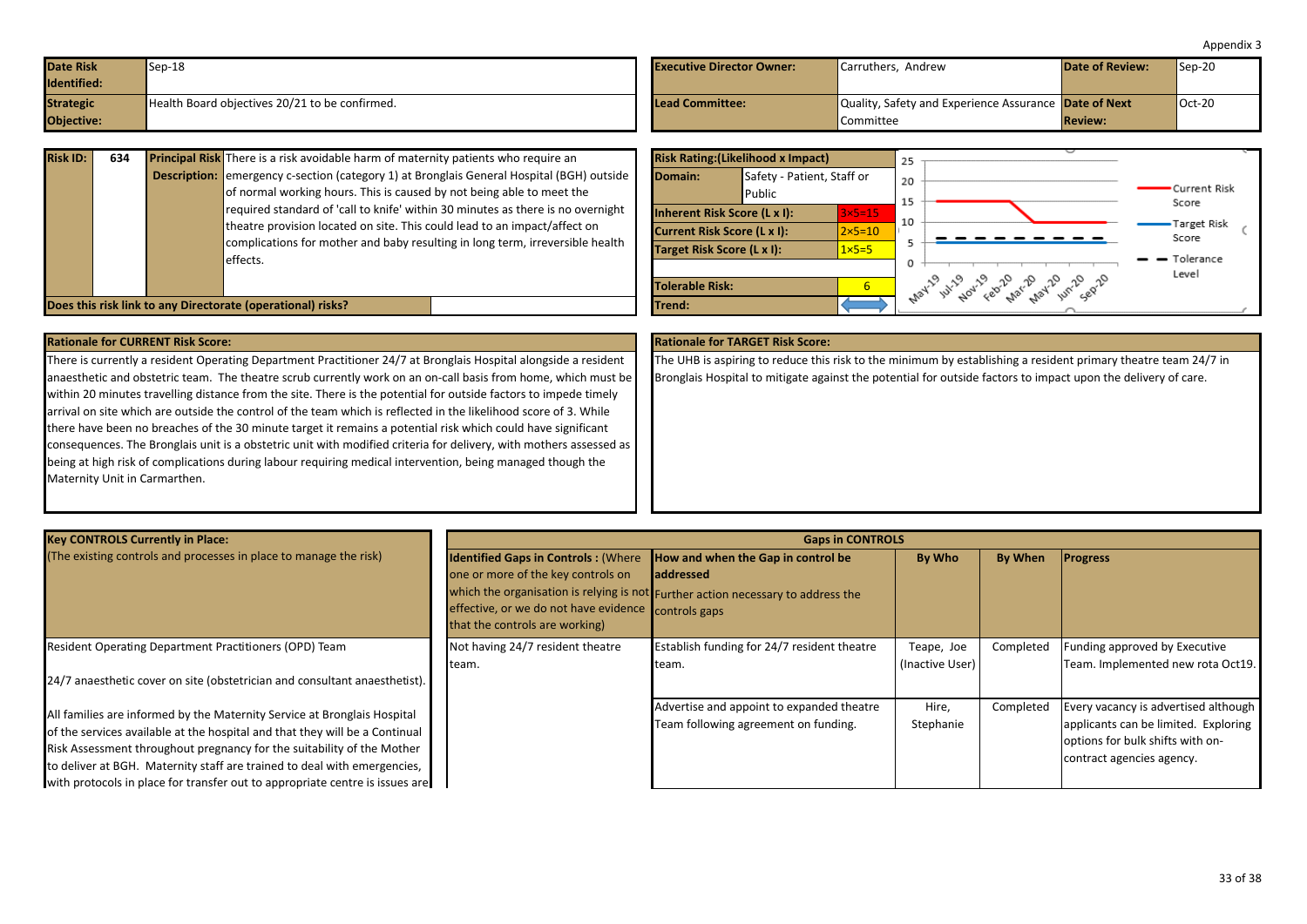|                                                                         |                                               |               |            | . 7.7                                       |
|-------------------------------------------------------------------------|-----------------------------------------------|---------------|------------|---------------------------------------------|
| identified.                                                             | Agreement with theatre teams (employee        | Carruthers,   |            | 30/11/2018 OCP completed for SCRUB and Band |
|                                                                         | relations) for removal of compensatory rest.  | Andrew        | 14/06/2019 | 3 team. Resolution of the process to        |
| Principle of removal of on-call compensatory rest approved by Executive |                                               |               | 15/07/2019 | remove compensatory rest days was           |
| Team.                                                                   | Formal 90 day OCP for Scrub and Band 3        |               | 31/03/2020 | paused during the COVID-19 and will         |
|                                                                         | circulatory staff to commence 16/01/19.       |               | 30/09/2020 | form part of the Quarter 2 plan. Staff      |
|                                                                         |                                               |               | 31/12/2020 | and union representatives have been         |
|                                                                         |                                               |               |            | informed. Aim is to issue outcome by        |
|                                                                         |                                               |               |            | end of Sep20 with implementation            |
|                                                                         |                                               |               |            | by Dec20.                                   |
|                                                                         |                                               |               |            |                                             |
|                                                                         |                                               |               |            |                                             |
|                                                                         | E-roster build to support the new resident on | Barker, Karen | Completed  | Complete - e-roster is in place.            |
|                                                                         | call theatre team rota                        |               |            |                                             |
|                                                                         |                                               |               |            |                                             |
|                                                                         | Develop a formal implementation plan for      | Barker, Karen | Completed  | <b>Establishment confirmed and work</b>     |
|                                                                         | the new staffing arrangements.                |               |            | patterns in place. Recruitment              |
|                                                                         |                                               |               |            | ongoing.                                    |

|                                                                      | <b>ASSURANCE MAP</b>                                                             |                                                   |                                                         | <b>Control RAG</b>                                                               | <b>Latest Papers</b>                                       |                  |                                                                                                                                               | <b>Gaps in ASSURANCES</b> |         |                 |  |  |  |
|----------------------------------------------------------------------|----------------------------------------------------------------------------------|---------------------------------------------------|---------------------------------------------------------|----------------------------------------------------------------------------------|------------------------------------------------------------|------------------|-----------------------------------------------------------------------------------------------------------------------------------------------|---------------------------|---------|-----------------|--|--|--|
| Performance<br><b>Indicators</b>                                     | <b>Sources of ASSURANCE</b>                                                      | <b>Type of</b><br>Assurance<br>(1st, 2nd,<br>3rd) | Required<br><b>Assurance</b><br><b>Current</b><br>Level | <b>Rating (what</b><br>the assurance<br>is telling you<br>about your<br>controls | <b>(Committee &amp;</b><br>date)                           |                  | Identified Gaps How are the Gaps in<br>in Assurance: ASSURANCE will be<br><b>addressed</b><br>Further action necessary to<br>address the gaps | By Who                    | By When | <b>Progress</b> |  |  |  |
| No of incidents<br>reported where<br>30 minute<br>response target is | <b>Maternity Services</b><br>governance systems review<br>of incident reports    | 1st                                               |                                                         |                                                                                  | <b>Executive Team</b><br>- Jul 18<br><b>Executive Team</b> | None identified. |                                                                                                                                               |                           |         |                 |  |  |  |
| missed.                                                              | Management audit of cases<br>presented to QSEAC                                  | 2nd                                               |                                                         |                                                                                  | ARAC - Jun19                                               |                  |                                                                                                                                               | - Dec18                   |         |                 |  |  |  |
|                                                                      | Discussions with WG Chief<br>Nursing Officer & UHB<br>Medical & Nursing Director | 3rd                                               |                                                         |                                                                                  |                                                            |                  |                                                                                                                                               |                           |         |                 |  |  |  |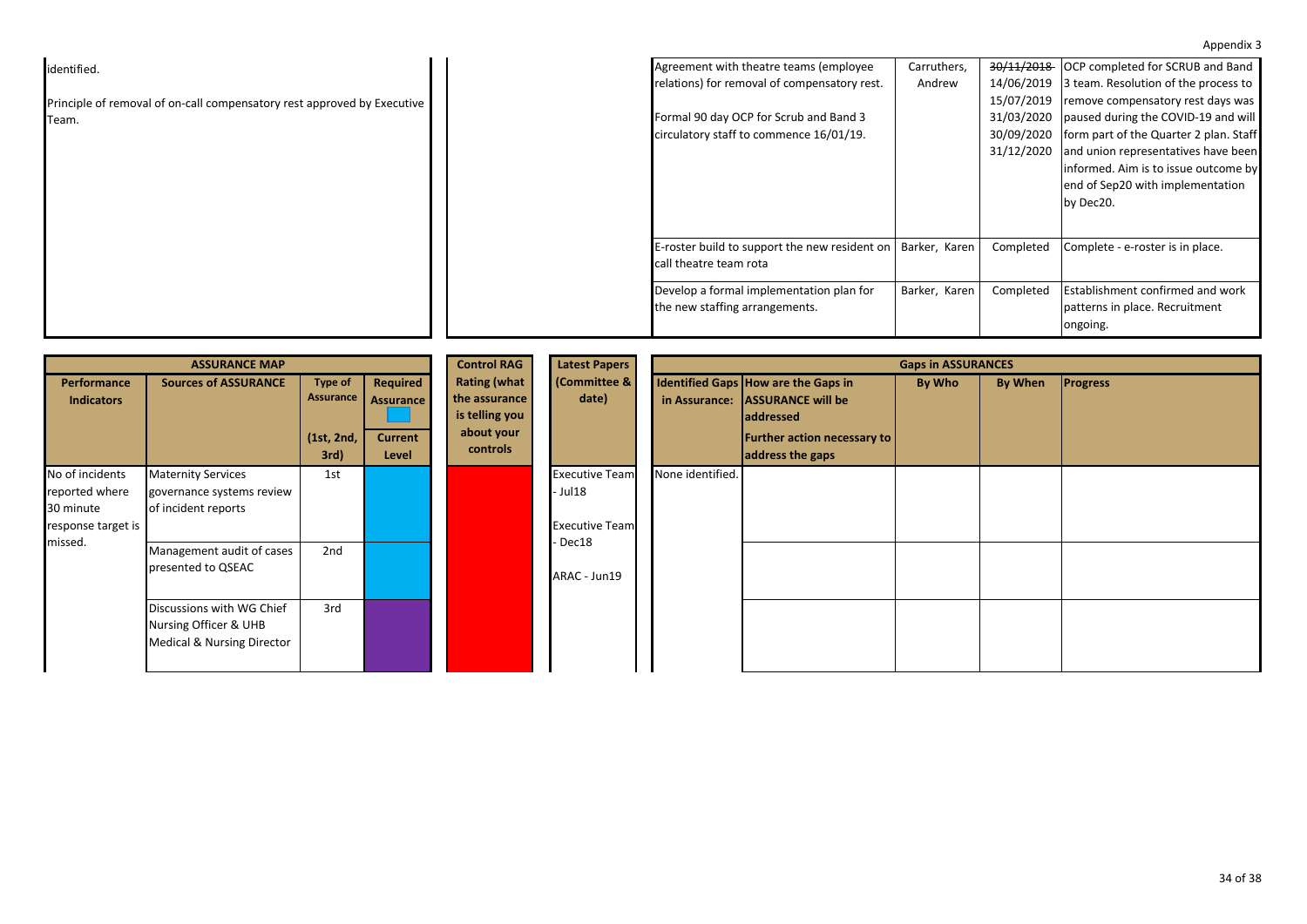<span id="page-34-0"></span>

| <b>Date Risk</b>  | $Sep-18$                                       | <b>Executive Director Owner:</b> | Thomas. Huw                                           | <b>Date of Review:</b> | $Sep-20$ |
|-------------------|------------------------------------------------|----------------------------------|-------------------------------------------------------|------------------------|----------|
| Identified:       |                                                |                                  |                                                       |                        |          |
| <b>Strategic</b>  | Health Board objectives 20/21 to be confirmed. | Lead Committee:                  | Quality, Safety and Experience Assurance Date of Next |                        | $Nov-20$ |
| <b>Objective:</b> |                                                |                                  | Committee                                             | <b>Review:</b>         |          |

| <b>Risk ID:</b> | 635 | <b>Principal Risk</b> There is a risk of a no-deal Brexit at the end of the transition period following<br><b>Description:</b> the UK leaving the European Union (EU) on 31 January 2020. This is caused by<br>a lack of clarity regarding UK position on Britain's exit from the EU in relation<br>to the trade agreements (the basis of the future relationship with the EU and<br>the foundations of the deal). This could lead to an impact/affect on patients<br>being unable to access appropriate and timely treatment, the UHB being<br>unable to maintain safe and effective levels of staffing, financial loss and<br>adverse publicity/reduction in stakeholder confidence and increased mortality<br>and ill-health across our population. | Domain:<br>Inherent Risk Score (L x I):<br><b>Current Risk Score (L x I):</b><br>Target Risk Score (L x I):<br><b>Tolerable Risk:</b> | <b>Risk Rating: (Likelihood x Impact)</b><br>Service/Business<br>interruption/disruption | $3\times 4=12$<br>$4 \times 3 = 12$<br>$2 \times 3 = 6$<br>6 <sup>1</sup> | 20<br>15<br>10 | way to use for the first way of the | Current Risk<br>Score<br>-Target Risk<br>Score<br>$ -$ Tolerance<br>Level |
|-----------------|-----|--------------------------------------------------------------------------------------------------------------------------------------------------------------------------------------------------------------------------------------------------------------------------------------------------------------------------------------------------------------------------------------------------------------------------------------------------------------------------------------------------------------------------------------------------------------------------------------------------------------------------------------------------------------------------------------------------------------------------------------------------------|---------------------------------------------------------------------------------------------------------------------------------------|------------------------------------------------------------------------------------------|---------------------------------------------------------------------------|----------------|-------------------------------------|---------------------------------------------------------------------------|
|                 |     | Does this risk link to any Directorate (operational) risks?                                                                                                                                                                                                                                                                                                                                                                                                                                                                                                                                                                                                                                                                                            | Trend:                                                                                                                                |                                                                                          |                                                                           |                |                                     |                                                                           |

The UK left the EU on 31 January, 2020. Since then the UHB has been responding to the impact of the COVID-19 pandemic. The compounding effect of a Brexit no-deal scenario with winter plans, maintaining the Covid-19 response and the increasing concern regarding the fragility of the independent social care sector requires the likelihood to remain at 4 however the impact score to be increased to 3 to reflect the additional mitigating actions required at a national, regional and local level.

This will be affected by confirmation of Brexit outcome by UK Government. The UK government are continuing trade deal talks with the EU currently. However, the UK Government has ruled out any extension to the transition period and the UK will move to trading with the EU on World Trade Organisation rules from 2021 if no agreement is reached.

| <b>Key CONTROLS Currently in Place:</b>                                                                                                                                                                                                                                                                                                                                                                                                                                                                                                                                                                                                                                                                                                                                                                                                                                         |                                                                                                                                                                                                               | <b>Gaps in CONTROLS</b>                                                                               |                |           |                                            |
|---------------------------------------------------------------------------------------------------------------------------------------------------------------------------------------------------------------------------------------------------------------------------------------------------------------------------------------------------------------------------------------------------------------------------------------------------------------------------------------------------------------------------------------------------------------------------------------------------------------------------------------------------------------------------------------------------------------------------------------------------------------------------------------------------------------------------------------------------------------------------------|---------------------------------------------------------------------------------------------------------------------------------------------------------------------------------------------------------------|-------------------------------------------------------------------------------------------------------|----------------|-----------|--------------------------------------------|
| (The existing controls and processes in place to manage the risk)                                                                                                                                                                                                                                                                                                                                                                                                                                                                                                                                                                                                                                                                                                                                                                                                               | <b>Identified Gaps in Controls: (Where  How and when the Gap in control be</b><br>one or more of the key controls on<br>effective, or we do not have evidence controls gaps<br>that the controls are working) | <b>laddressed</b><br>which the organisation is relying is not Further action necessary to address the | By Who         | By When   | <b>Progress</b>                            |
| Brexit Steering Group established to manage the consequences of<br>Brexit and its interface with partners.<br>* Wider governance infrastructure in place - of note the Dyfed Powys LRF<br>Brexit Group (due to reconvene) and Welsh Government led groups.<br>* Risk assessments and business continuity plans feed into a dynamic risk<br>summary document which continues to track on-going risks and controls<br>assurance with business continuity.<br>* Scoping exercise undertaken within Workforce to identify EU nationals<br>and resolve data gaps in ESR. Workforce Brexit Plan developed.<br>* Staff Brexit Intranet page developed as single point of information plus<br>a closed Facebook Group for EU staff.<br>* Sitrep process at local, regional and national level for reporting and<br>escalating impacts of consequences of Brexit (currently stood down). | Full understanding of potential<br>impacts and implications for the UHB<br>due to the unknown final outcome of<br>Brexit.                                                                                     | Completion of workforce scoping exercise<br>and resolution of ESR data gap.                           | Gostling, Lisa | Completed | Completed - ESR data now 98%<br>compliant. |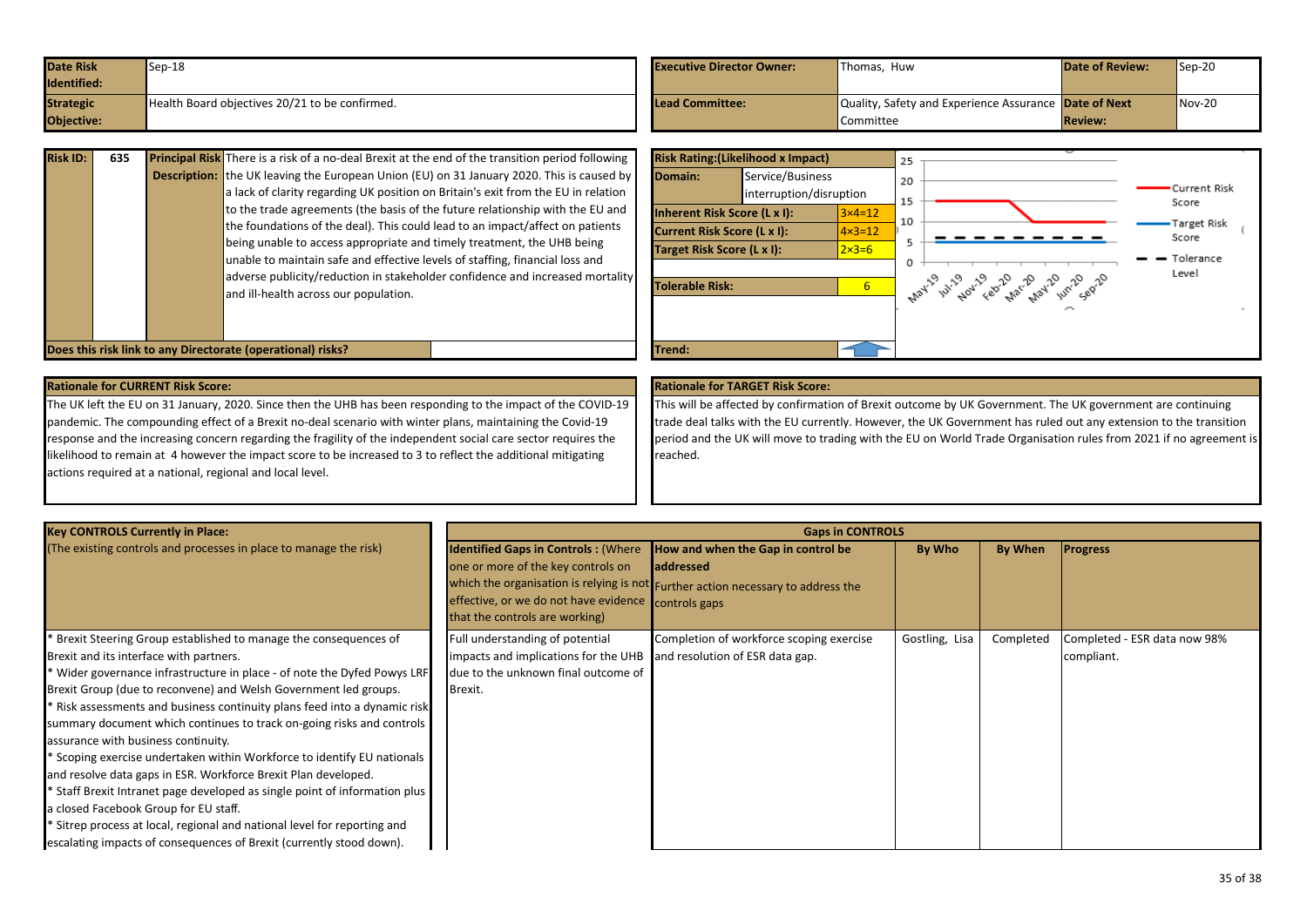| <sup>*</sup> Staff bulletins issued to inform and raise awareness. |                                         | Complete a review of the UHB's operational   Thomas, $Huw$ 21/10/2020 Work is underway. |  |
|--------------------------------------------------------------------|-----------------------------------------|-----------------------------------------------------------------------------------------|--|
|                                                                    |                                         | Brexit risk assessment and mitigating action                                            |  |
|                                                                    | to provide assurance that these remain  |                                                                                         |  |
|                                                                    | current and that no new risks have been |                                                                                         |  |
|                                                                    | identified.                             |                                                                                         |  |
|                                                                    |                                         |                                                                                         |  |
|                                                                    |                                         |                                                                                         |  |

|                                  | <b>ASSURANCE MAP</b>                                                                                                                                               |                                                          |                                                         | <b>Control RAG</b>                                                               | <b>Latest Papers</b>  | <b>Gaps in ASSURANCES</b>                           |                                                                                                                                 |               |                |                 |
|----------------------------------|--------------------------------------------------------------------------------------------------------------------------------------------------------------------|----------------------------------------------------------|---------------------------------------------------------|----------------------------------------------------------------------------------|-----------------------|-----------------------------------------------------|---------------------------------------------------------------------------------------------------------------------------------|---------------|----------------|-----------------|
| Performance<br><b>Indicators</b> | <b>Sources of ASSURANCE</b>                                                                                                                                        | <b>Type of</b><br><b>Assurance</b><br>(1st, 2nd,<br>3rd) | Required<br><b>Assurance</b><br><b>Current</b><br>Level | <b>Rating (what</b><br>the assurance<br>is telling you<br>about your<br>controls | (Committee &<br>date) | in Assurance:                                       | Identified Gaps How are the Gaps in<br><b>ASSURANCE will be</b><br>addressed<br>Further action necessary to<br>address the gaps | <b>By Who</b> | <b>By When</b> | <b>Progress</b> |
| None identified.                 | Response submitted on<br>19Nov18 to Andrew Goodall<br>letter of 05 October stating                                                                                 | 1st                                                      |                                                         |                                                                                  | No recent<br>papers.  | Further sources<br>to be identified<br>when risk is |                                                                                                                                 |               |                |                 |
|                                  | Response submitted to<br>Wales Audit Office letter<br>notifying of intention to                                                                                    | 1st                                                      |                                                         |                                                                                  |                       | fully<br>understood.                                |                                                                                                                                 |               |                |                 |
|                                  | Response submitted to the<br>Health, Social Care and<br>Sport Committee, Welsh<br>Government request for<br>written evidence of Brexit<br>preparations by 20/06/19 | 1st                                                      |                                                         |                                                                                  |                       |                                                     |                                                                                                                                 |               |                |                 |
|                                  | Response submitted to<br>request from Welsh NHS<br>Confederation in relation to<br>providing support to<br>vulnerable patients by<br>30/07/19                      | 1st                                                      |                                                         |                                                                                  |                       |                                                     |                                                                                                                                 |               |                |                 |
|                                  | <b>Emergency Planning Team</b><br>to review UHB no deal<br>Brexit arrangements and<br>associated BCPs                                                              | 1st                                                      |                                                         |                                                                                  |                       |                                                     |                                                                                                                                 |               |                |                 |
|                                  | Executive oversight of Brexit<br>arrangements and BCPs                                                                                                             | 2nd                                                      |                                                         |                                                                                  |                       |                                                     |                                                                                                                                 |               |                |                 |
|                                  | Review of Exercise planned<br>for Jan19                                                                                                                            | 3rd                                                      |                                                         |                                                                                  |                       |                                                     |                                                                                                                                 |               |                |                 |
|                                  | <b>WAO Review of Brexit</b><br>Preparedness                                                                                                                        | 3rd                                                      |                                                         |                                                                                  |                       |                                                     |                                                                                                                                 |               |                |                 |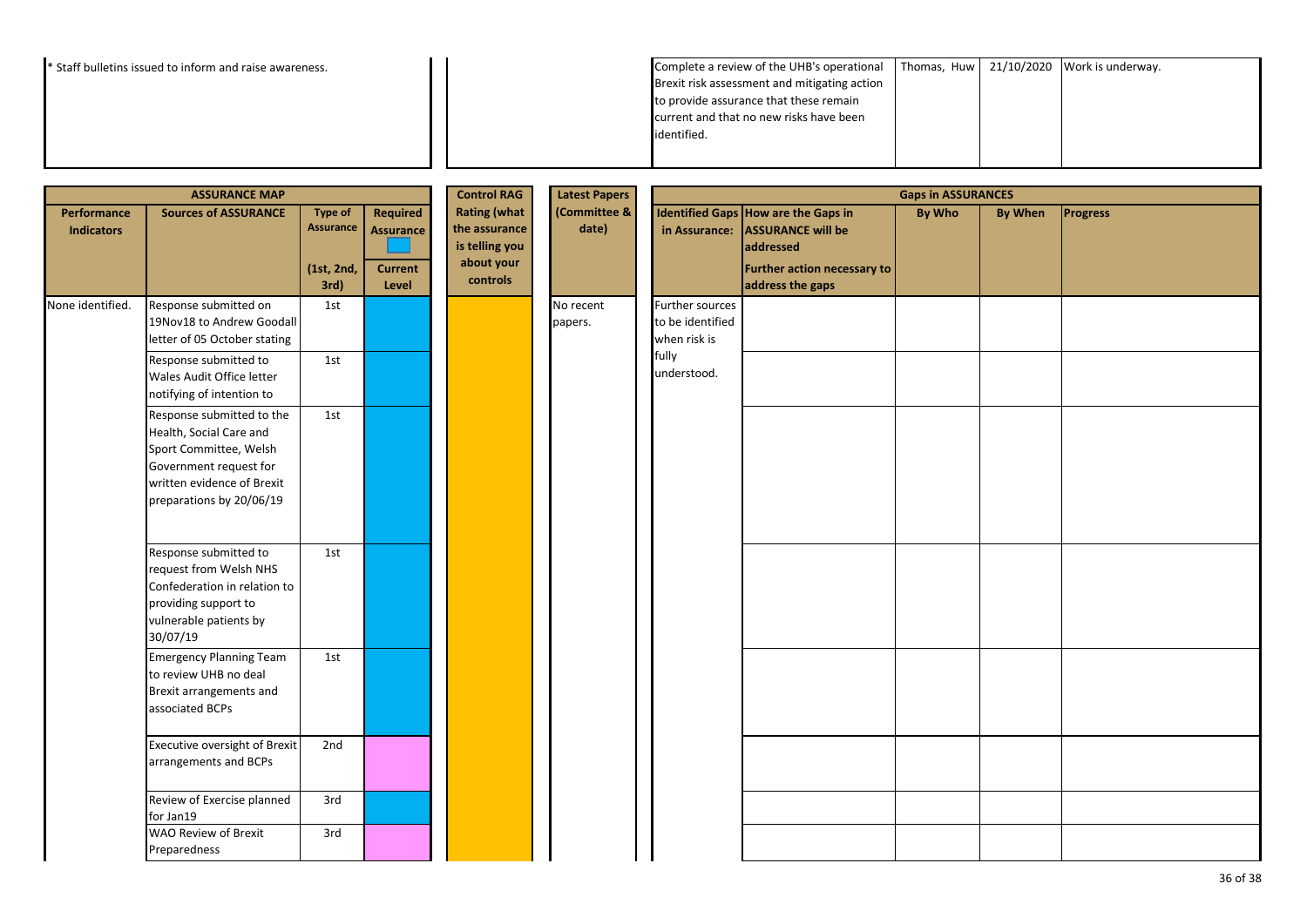<span id="page-36-0"></span>

| <b>Date Risk</b><br>Identified: | Apr-20                               | <b>Executive Director Owner:</b> | Moore, Steve                                                 | <b>Date of Review:</b> | $Sep-20$ |
|---------------------------------|--------------------------------------|----------------------------------|--------------------------------------------------------------|------------------------|----------|
| <b>Strategic</b>                | Delivery of the QTR 2 Operating Plan | Lead Committee:                  | Quality, Safety and Experience Assurance <b>Date of Next</b> |                        | $Nov-20$ |
| Objective:                      |                                      |                                  | <b>Committee</b>                                             | <b>Review:</b>         |          |

| <b>Risk ID:</b> | 853 | <b>Principal Risk</b> There is a risk that the UHB's response to COVID-19 will be insufficient to                                                                                                              | <b>Risk Rating: (Likelihood x Impact)</b><br>25                                                                                              |  |
|-----------------|-----|----------------------------------------------------------------------------------------------------------------------------------------------------------------------------------------------------------------|----------------------------------------------------------------------------------------------------------------------------------------------|--|
|                 |     | <b>Description:</b> address peak in demand terms of bed space, workforce and equipment and<br>consumables. This is caused by an increased demand for services above the                                        | Safety - Patient, Staff or<br>Domain:<br>20<br>Current Risk<br>Public<br>Score                                                               |  |
|                 |     | level secured. This could lead to an impact/affect on difficult triaging decisions<br>for our clinicians, poor quality and safety for patients and an inability to<br>accommodate every patient that needs us. | 15<br>$3\times 5=15$<br>Inherent Risk Score (L x I):<br>Target Risk<br>$1 \times 5 = 5$<br><b>Current Risk Score (L x I):</b><br>10<br>Score |  |
|                 |     |                                                                                                                                                                                                                | Target Risk Score (L x I):<br>$1 \times 5 = 5$<br>- Tolerance<br>Level<br><b>Tolerable Risk:</b><br>v.                                       |  |
|                 |     | Does this risk link to any Directorate (operational) risks?                                                                                                                                                    | Jul-20 Sep-20<br>Apr-20 May-20<br>Trend:                                                                                                     |  |

| <b>Rationale for TARGET Risk Score:</b> |
|-----------------------------------------|
| Target score has been met.              |
|                                         |
|                                         |
|                                         |
|                                         |
|                                         |

| <b>Key CONTROLS Currently in Place:</b>                                                                                           |                                                                                                                                                                           | <b>Gaps in CONTROLS</b>                                                                                                              |        |         |                 |
|-----------------------------------------------------------------------------------------------------------------------------------|---------------------------------------------------------------------------------------------------------------------------------------------------------------------------|--------------------------------------------------------------------------------------------------------------------------------------|--------|---------|-----------------|
| (The existing controls and processes in place to manage the risk)                                                                 | <b>Identified Gaps in Controls: (Where</b><br>one or more of the key controls on<br>effective, or we do not have evidence controls gaps<br>that the controls are working) | How and when the Gap in control be<br>laddressed<br>which the organisation is relying is not Further action necessary to address the | By Who | By When | <b>Progress</b> |
| A strong Command & Control structure has been implemented and<br>judged fit for purpose by our assigned Military Liaison Officer. | Inability to control lift of lockdown<br>measures.                                                                                                                        |                                                                                                                                      |        |         |                 |
| Planning numbers have been clearly communicated from Gold to Tactical<br>and Bronze groups at the earliest opportunity.           | To be reviewed at Gold Stocktake in<br>Sep20.                                                                                                                             |                                                                                                                                      |        |         |                 |
| An Ethics Panel has been established to consider the challenges ahead<br>and provide guidance.                                    |                                                                                                                                                                           |                                                                                                                                      |        |         |                 |
| QSEAC will scrutinise PPE and areas of concern such as oxygen supply<br>and ventilators.                                          |                                                                                                                                                                           |                                                                                                                                      |        |         |                 |
| Modelling cell established to provide regular forecasts of the progress of<br>the pandemic at local level.                        |                                                                                                                                                                           |                                                                                                                                      |        |         |                 |
| Eunctional canacity forecasting tool provides time to respond to changes                                                          |                                                                                                                                                                           |                                                                                                                                      |        |         |                 |